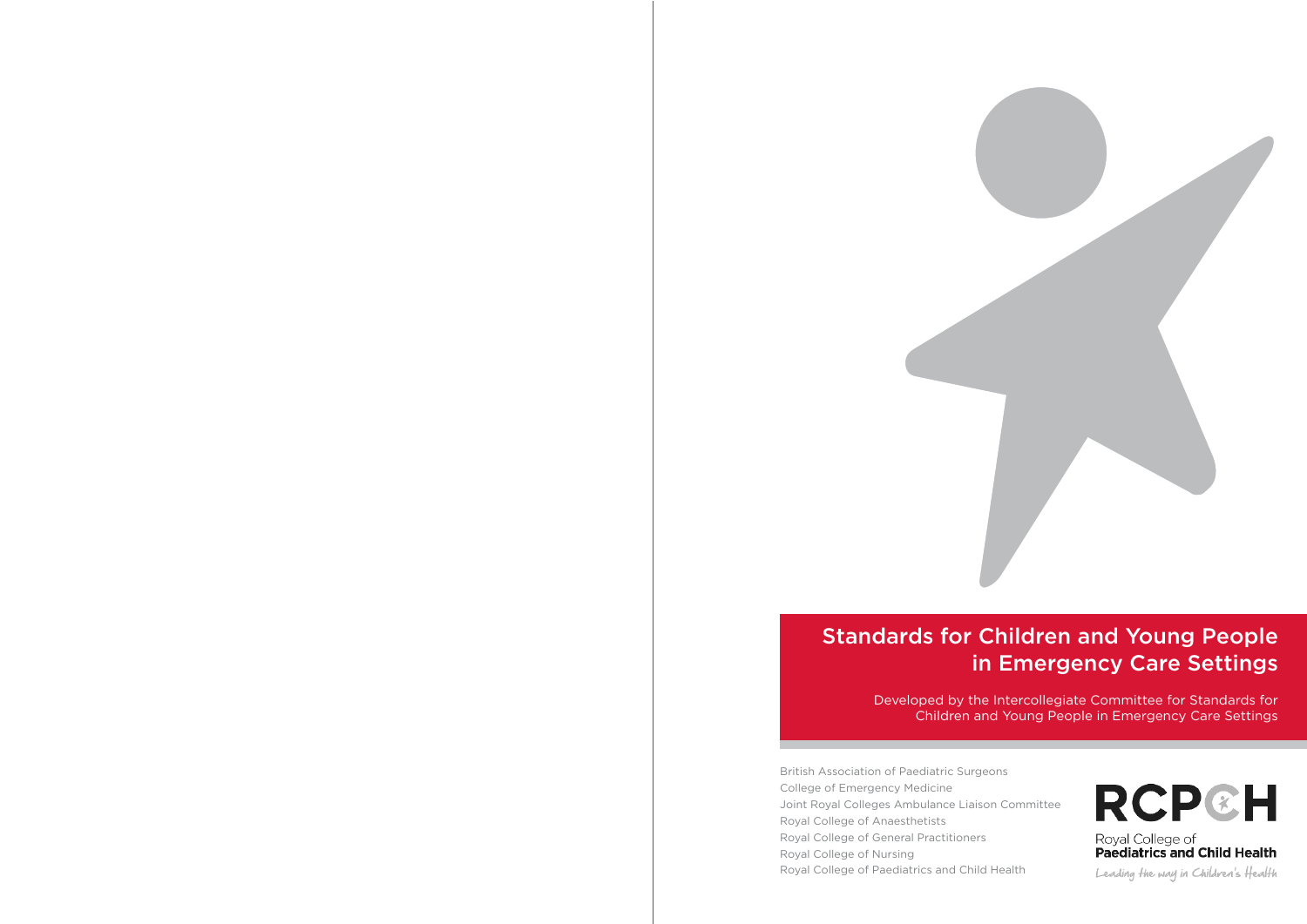# Standards for Children and Young People in Emergency Care Settings

### 2012

Developed by the Intercollegiate Committee for Standards for Children and Young People in Emergency Care Settings

### **Representative bodies:**

British Association of Paediatric Surgeons College of Emergency Medicine Joint Royal Colleges Ambulance Liaison Committee Royal College of Anaesthetists Royal College of General Practitioners Royal College of Nursing Royal College of Paediatrics and Child Health



Royal College of **Paediatrics and Child Health** Leading the way in Children's Health

A web version of this document is available through <www.rcpch.ac.uk/emergencycare>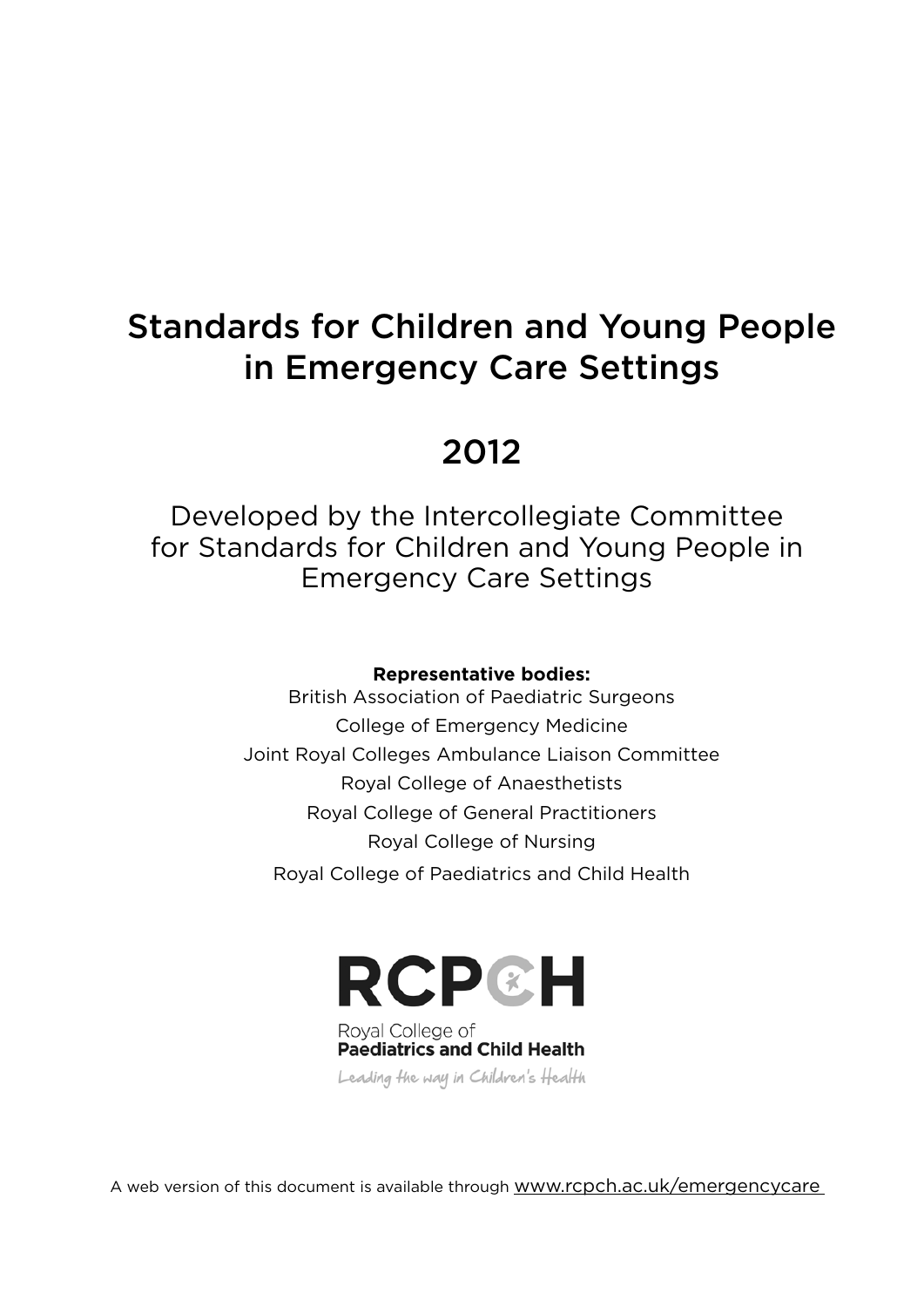© Royal College of Paediatrics and Child Health 2012 <www.rcpch.ac.uk>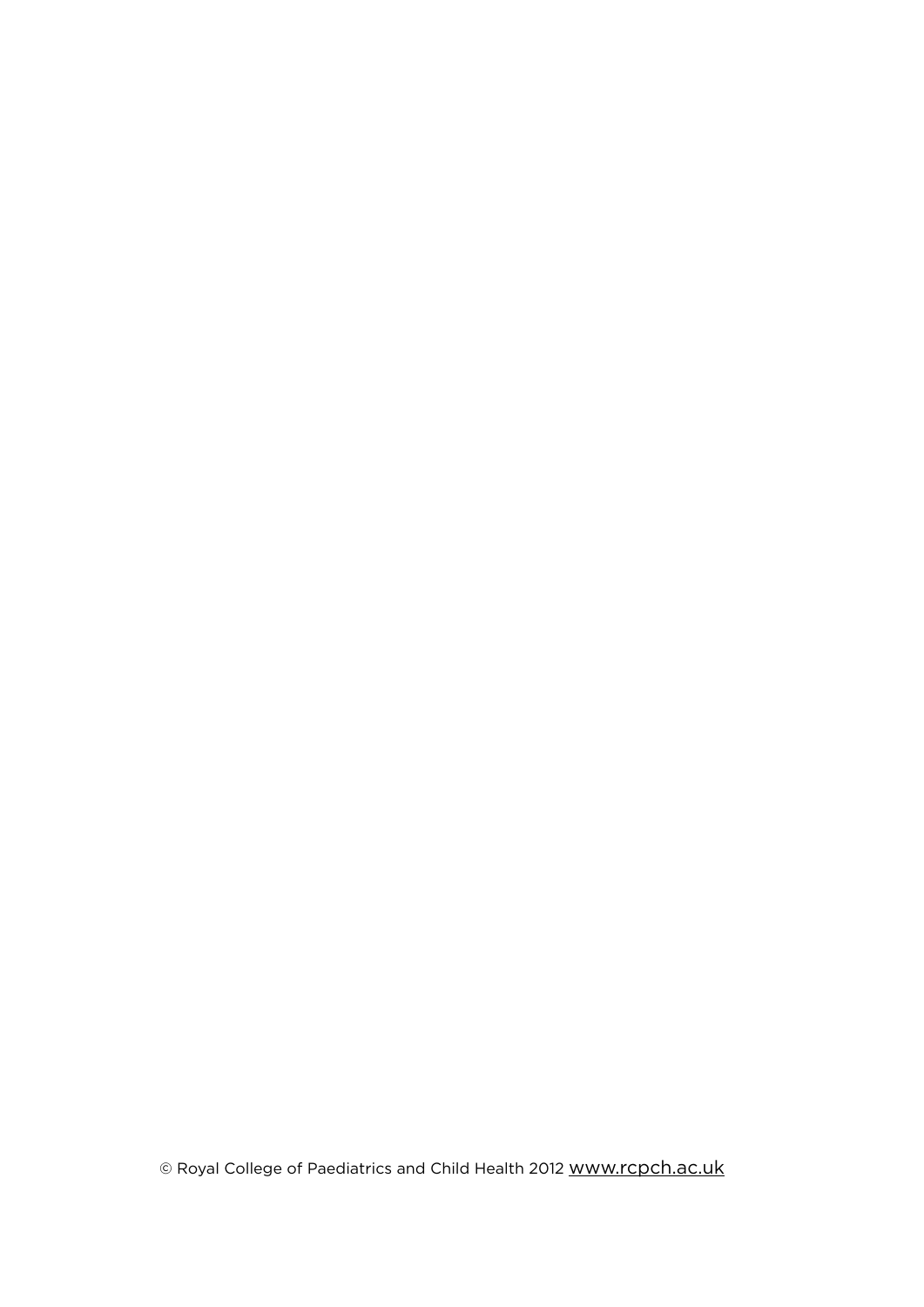### **Contents**

| 1.  |                                                                                                                                                |  |
|-----|------------------------------------------------------------------------------------------------------------------------------------------------|--|
| 2.  |                                                                                                                                                |  |
| 3.  |                                                                                                                                                |  |
| 4.  |                                                                                                                                                |  |
| 5.  |                                                                                                                                                |  |
| 6.  |                                                                                                                                                |  |
| 7.  |                                                                                                                                                |  |
| 8.  |                                                                                                                                                |  |
| 9.  |                                                                                                                                                |  |
| 10. |                                                                                                                                                |  |
| 11. |                                                                                                                                                |  |
|     |                                                                                                                                                |  |
|     |                                                                                                                                                |  |
|     |                                                                                                                                                |  |
|     |                                                                                                                                                |  |
|     | Terms of reference and membership of the Intercollegiate Committee for<br>Standards for Children and Young People in Emergency Care Settings47 |  |
|     |                                                                                                                                                |  |
|     |                                                                                                                                                |  |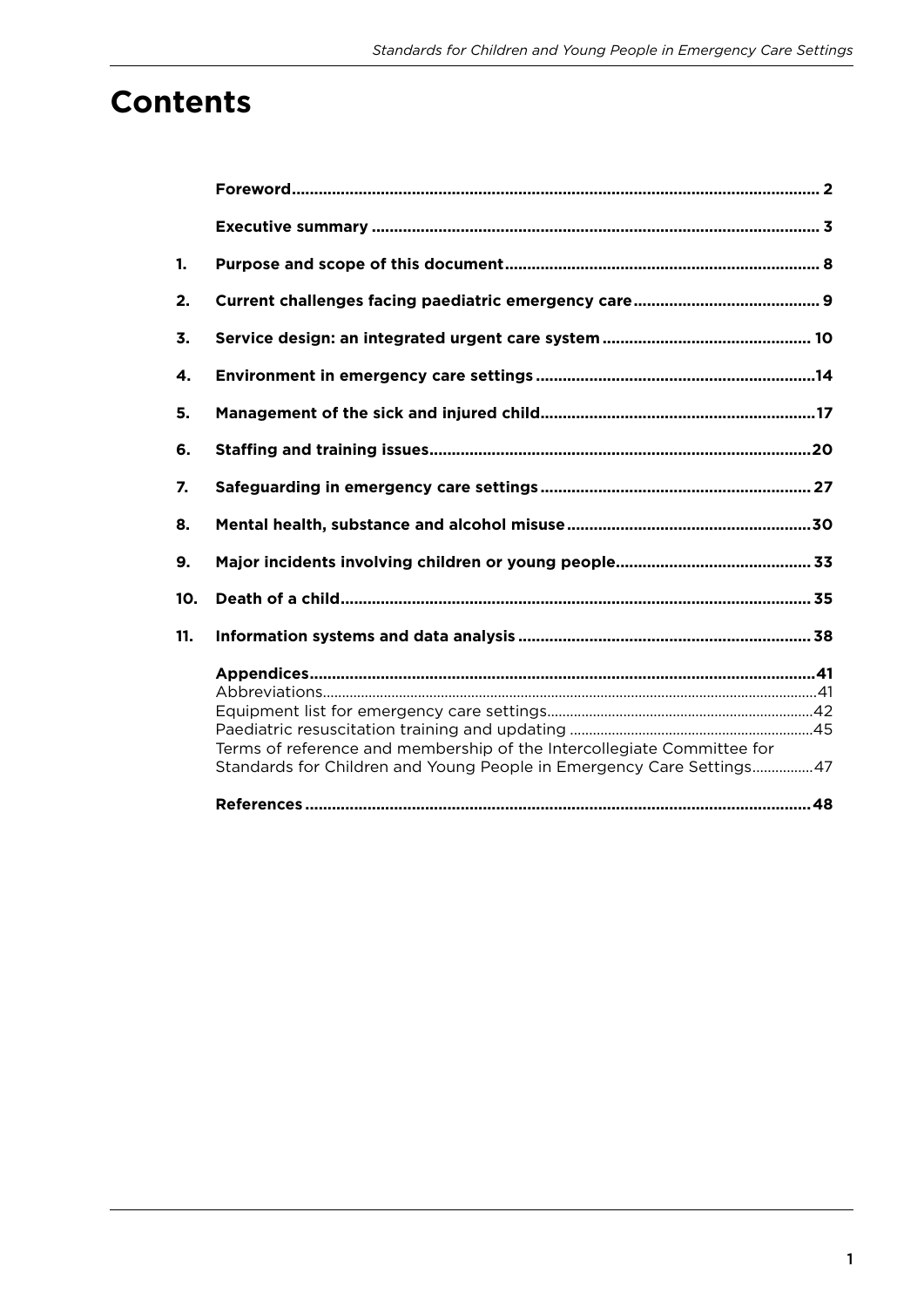### **Foreword**

Children and young people deserve the highest standards of care<sup>1</sup>. Since the original *Accident and Emergency Services for Children* was published in 1999 and updated in 2007 there have been significant changes to urgent care health provision in the UK. Care is now provided in minor injury units, walk in centres and pharmacies as well as emergency departments.

Paediatric emergency medicine has continued to evolve and is now a recognised subspecialty for training from both emergency medicine and paediatrics.

The Intercollegiate Committee for Standards for Children and Young People in Emergency Care Settings has remained active since its inception in 1999. It sits within the committee structure of the Royal College of Paediatrics and Child Health (RCPCH). It has been responsible for developing a number of guidance and standards documents<sup>2345</sup> relating to all aspects of emergency and urgent care for children and young people.

Challenges still exist; ever increasing attendances at emergency and urgent care settings, the impact of the European Working Time Directive (EWTD) on availability of staff and increased public expectation of immediate access to care all require service planners to take a renewed approach to emergency healthcare.

The original publication was widely used in the UK to improve the care of children in emergency settings. This third edition of the 1999 guidance has been renamed *Standards for Children and Young People in Emergency Care Settings* and has incorporated chapters specifically related to young people and mental health, together with consolidating others towards a more 'pathway' approach. The committee members commend this publication to you and hope you find the standards practical, useful and achievable.

Stephanie SuTI

Dr Stephanie Smith BMBS FRCPCH MRCP Consultant in Paediatric Accident and Emergency Medicine Chair, Intercollegiate Committee for Standards for Children and Young People in Emergency Care Settings 2012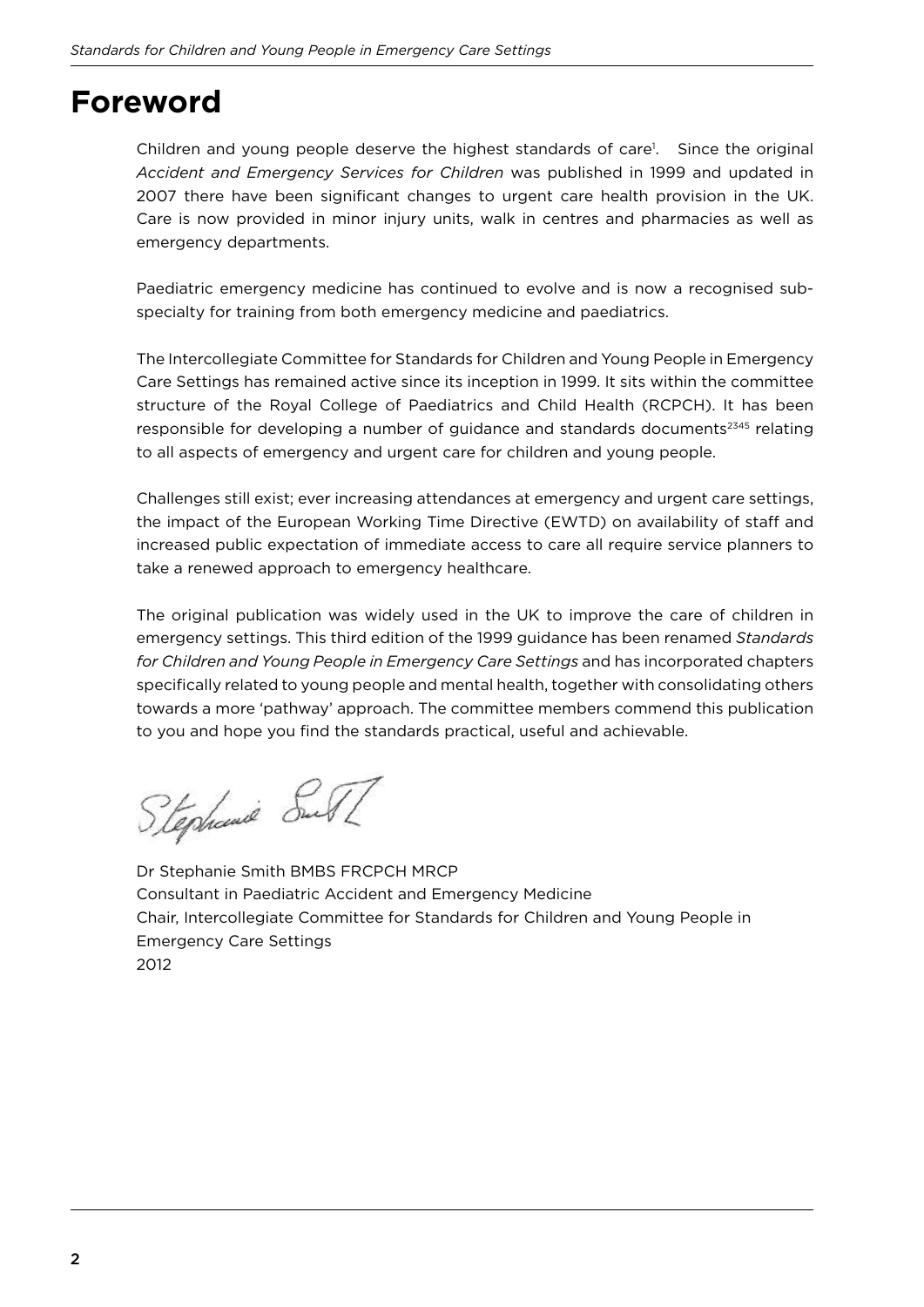### **Executive Summary**

Complete list of standards for children and young people in emergency care settings

|    | Service design: an integrated urgent care system                                                                                                                                                                                                             |           |
|----|--------------------------------------------------------------------------------------------------------------------------------------------------------------------------------------------------------------------------------------------------------------|-----------|
|    | All staff delivering urgent care to children are competent in the basic skills required for safe practice, in whichever setting they work                                                                                                                    |           |
| 2. | Service planners, commissioners and providers work together to provide safe urgent care for children in a geographical network,<br>taking local needs into account                                                                                           |           |
| 3. | Healthcare organisations encourage shared or rotational posts, or regular secondments to the acute unit                                                                                                                                                      |           |
| 4. | Emergency departments work with local community providers to develop care pathways for common conditions to facilitate care<br>closer to home                                                                                                                | $10 - 13$ |
| 5. | The Urgent and Emergency Care Clinical Audit Toolkit is used to review individual clinician consultations systematically wherever<br>children with urgent care needs are assessed, including on the telephone, face to face, in hospital or in the community |           |
| 6. | Regional critical care networks are in place to develop protocols to stabilise and transfer children to specialist centres                                                                                                                                   |           |
|    | <b>Environment in emergency care settings</b>                                                                                                                                                                                                                |           |
|    | 1. Emergency care settings accommodate the needs of children, young people and accompanying families and comply with DH You're<br>Welcome and HBN 22 standards                                                                                               |           |
|    | 2. As well as audio-visual separation from adults, consideration is given to security issues, availability of food and drink, breast-feeding<br>areas, and hygienic, safe play facilities                                                                    |           |
|    | 3. At least one clinical cubicle or trolley space for every 5,000 annual child attendances is dedicated to children                                                                                                                                          | $14 - 16$ |
|    | 4. Young people have access to quieter waiting and treatment areas, and age-appropriate games, music or films                                                                                                                                                |           |
|    | 5. Emergency departments seeing more than 16,000 children per year employ play specialists at peak times or have access to a play<br>specialist service                                                                                                      |           |
|    | 6. Participation is encouraged by children, young people, siblings, parents and carers regarding on going quality and improvement of<br>services or facilities                                                                                               |           |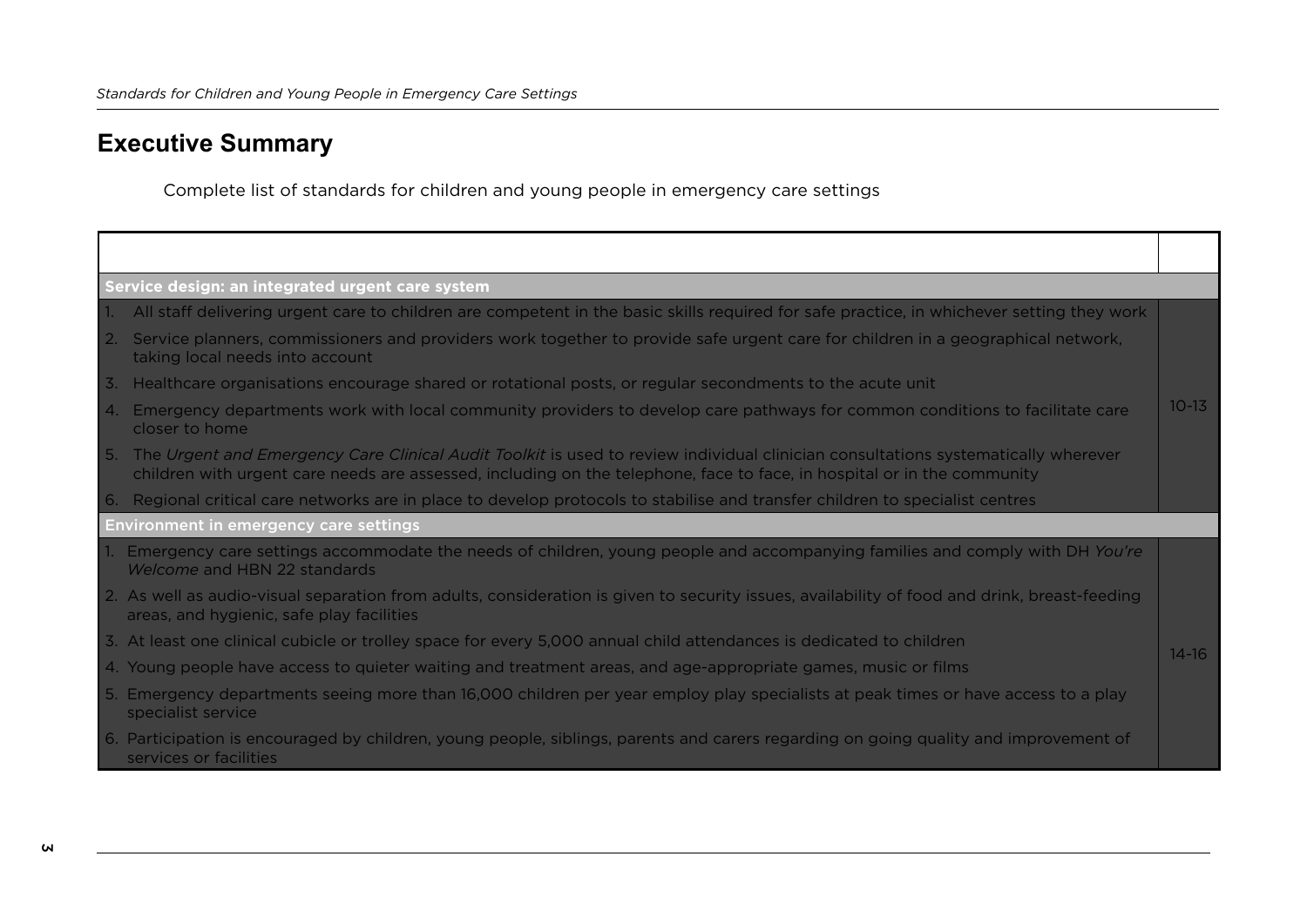#### *Standards for Children and Young People in Emergency Care Settings*

#### **Management of the sick or injured child**

 $\Delta$ 

- 1. All facilities receiving sick or injured children are equipped with an appropriate range of drugs and equipment (appendix 2)
- 2. All children attending emergency care settings are visually assessed by a registered practitioner immediately upon arrival, to identify an unresponsive or critically ill/injured child
- 3. An initial clinical assessment occurs within 15 minutes of arrival
- 4. A system of prioritisation for full assessment is in place if the waiting time exceeds 15 minutes
- 5. Initial assessment includes a pain score
- 6. Analgesia is dispensed for moderate and severe pain within 20 minutes of arrival
- 7. Individualised management plans are accessible for children who attend the emergency care setting with priority access e.g. 'emergency passport/card holder'
- 8. Systems are in place to ensure safe discharge of children or young people, including advice to families on when and where to access further care if necessary

17-19

9. All urgent care attendances in children and young people are notified to the primary care team: ideally both the GP and the health visitor/school nurse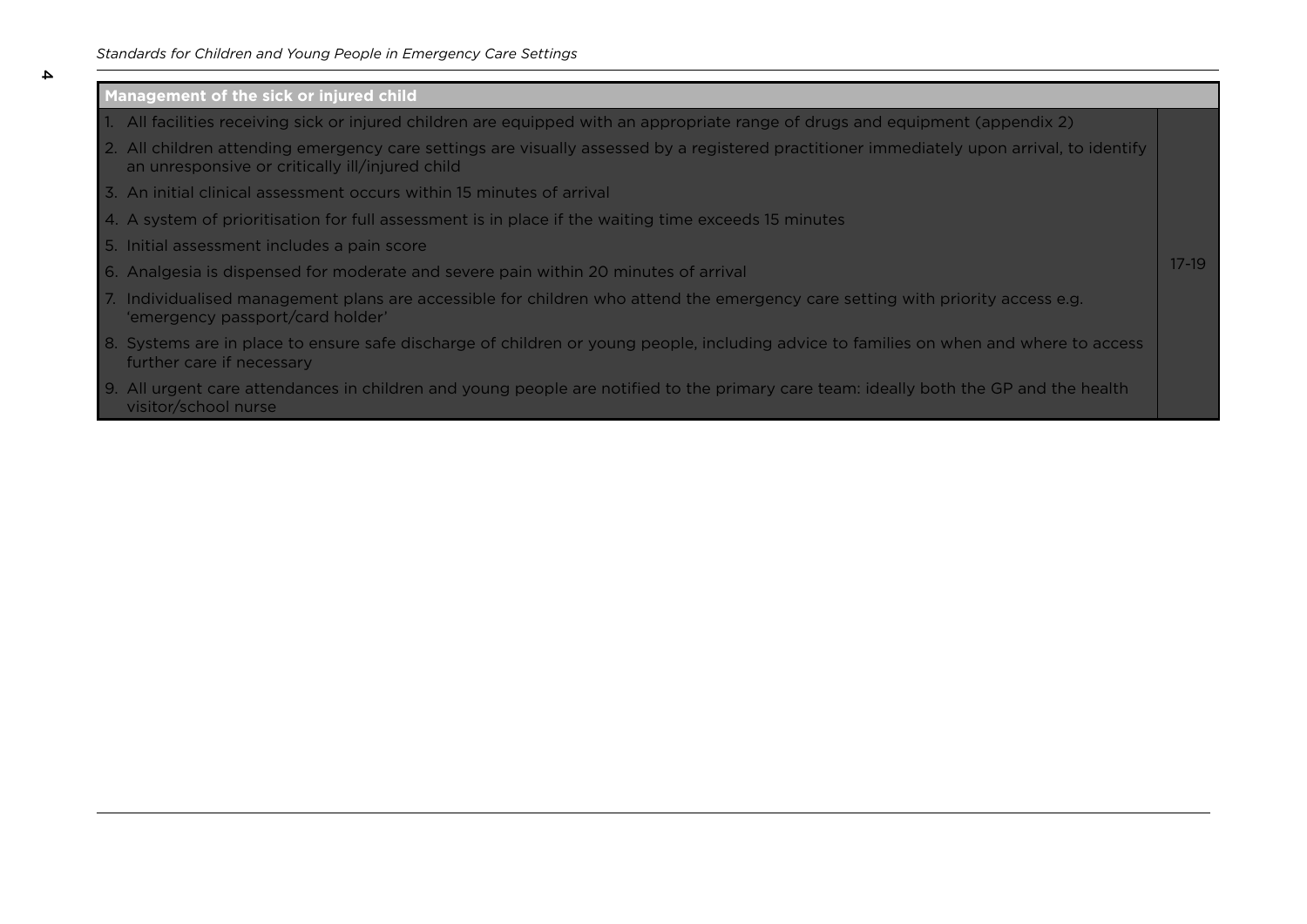| <b>Staffing and training</b> |  |  |
|------------------------------|--|--|
|                              |  |  |

- 1. Nurses working in emergency care settings in which children are seen require a minimum level of knowledge, skills and competence in both emergency nursing skills and in the care of children and young people
- 2. Acute healthcare providers facilitate additional training in paediatric skills for the nursing staff in the emergency department, and have a long-term strategy for recruitment and retention of registered children's nurses
- 3. All clinical staff working in emergency settings have a minimum level of knowledge, skills and competence in caring for children and young people, e.g. recognition of serious illness, basic life support, pain assessment, and identiication of vulnerable patients
- 4. All emergency departments receiving children have a lead RN[Children] nurse and a lead nurse responsible for safeguarding children
- 5. Sufficient RN[Children] nurses are employed to provide one per shift in emergency departments receiving children
- 6. In emergency care settings where nurses work autonomously to see and treat patients (usually called ENPs) these nurses undergo an assessment of competencies in the anatomical, physiological and psychological diferences of children
- 7. Emergency doctors and nurses are familiar with local guidelines and know when and how to access more senior or specialist advice promptly for children 20-26
- 8. Level one ultrasound competency is recommended for medical staff training in emergency medicine
- 9. Emergency care settings seeing more than 16,000 children per annum employ a consultant with sub-specialty training in paediatric emergency medicine
- 10. All staf working in facilities where children present are trained in paediatric basic life support. Emergency department nursing staf should be PILS/PLS or equivalent trained. Senior trainees and consultants in emergency medicine, paediatrics and anaesthetics dealing with acutely unwell children should be trained to an appropriate level dependent on role (appendix 3)
- 11. Urgent help is available for advanced airway management and intubation and ventilation is only carried out by competent staf
- 12. If paediatric on-site support is unavailable, the paediatric skills of the emergency department staff are enhanced, or additional paediatrically-trained staff employed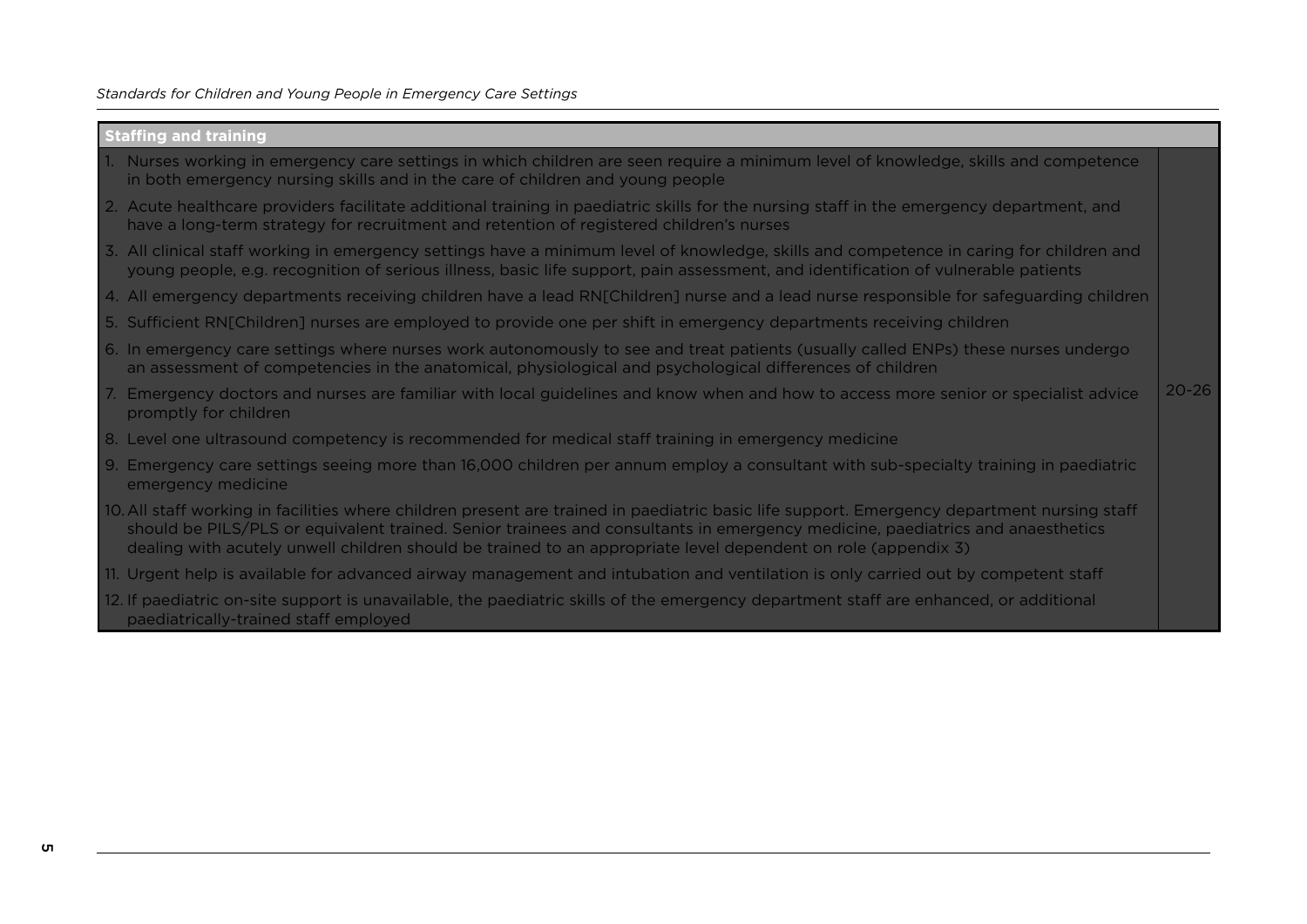| Safeguarding in emergency care settings                                                                                                                                                                                                                                                                                                                                                                                                                                                                                                                                                                                                                                                                                                                                                                                                                                                                                                                                                                                                                                                                                                                                                                                                                                     |           |
|-----------------------------------------------------------------------------------------------------------------------------------------------------------------------------------------------------------------------------------------------------------------------------------------------------------------------------------------------------------------------------------------------------------------------------------------------------------------------------------------------------------------------------------------------------------------------------------------------------------------------------------------------------------------------------------------------------------------------------------------------------------------------------------------------------------------------------------------------------------------------------------------------------------------------------------------------------------------------------------------------------------------------------------------------------------------------------------------------------------------------------------------------------------------------------------------------------------------------------------------------------------------------------|-----------|
| 1. All staff are aware of and follow the recommendations outlined in statutory, royal college and other key guidance<br>2. All staff receive appropriate safeguarding training in line with the guidance document Safeguarding Children and Young People: roles<br>and competences for health care staff                                                                                                                                                                                                                                                                                                                                                                                                                                                                                                                                                                                                                                                                                                                                                                                                                                                                                                                                                                    |           |
| 3. All emergency departments nominate a lead consultant and a lead nurse responsible for safeguarding<br>4. All emergency care settings have guidelines for safeguarding children and young people and include the 'safety net' arrangements<br>5. All staff in emergency care settings are able to access child protection advice 24 hours a day from a paediatrician with child<br>protection expertise                                                                                                                                                                                                                                                                                                                                                                                                                                                                                                                                                                                                                                                                                                                                                                                                                                                                   | $27 - 29$ |
| 6. Direct or indirect access to the Child Protection Plan is available                                                                                                                                                                                                                                                                                                                                                                                                                                                                                                                                                                                                                                                                                                                                                                                                                                                                                                                                                                                                                                                                                                                                                                                                      |           |
| 7. Systems are in place to identify children and young people who attend frequently                                                                                                                                                                                                                                                                                                                                                                                                                                                                                                                                                                                                                                                                                                                                                                                                                                                                                                                                                                                                                                                                                                                                                                                         |           |
| 8. The primary care team, including GP and health visitor/school nurse, are informed, within an agreed timescale, of each attendance<br>9. A review of the notes is undertaken by a senior doctor or nurse when a child or young person is not brought for a follow-up<br>appointment, or if they leave the department without being seen                                                                                                                                                                                                                                                                                                                                                                                                                                                                                                                                                                                                                                                                                                                                                                                                                                                                                                                                   |           |
| 10. When treating adults, staff must recognise the potential impact of a parent's or carer's physical and mental health on the wellbeing<br>of dependents, and take appropriate action                                                                                                                                                                                                                                                                                                                                                                                                                                                                                                                                                                                                                                                                                                                                                                                                                                                                                                                                                                                                                                                                                      |           |
| Mental health, substance and alcohol misuse                                                                                                                                                                                                                                                                                                                                                                                                                                                                                                                                                                                                                                                                                                                                                                                                                                                                                                                                                                                                                                                                                                                                                                                                                                 |           |
| Emergency clinicians with responsibility for the care of children and young people receive training in how to assess and manage<br>their mental health needs and support their family/carers<br>Emergency clinicians are familiar with current legislation surrounding consent, confidentiality, mental capacity and<br>2.<br>safeguarding<br>Local policies are in place for the involvement of a mental health practitioner for those children and young people at immediate risk<br>4. Policies are in place for the management of an acutely distressed child or young person incorporating the use of restraint for those<br>acutely disturbed or at risk of harm to themselves or others<br>5. Policies are in place detailing the action required when adults with carer responsibilities present with acute mental illness or are<br>identified as having alcohol or substance misuse problems<br>6. Adequate space is available for children/families in crisis and should include a private room with suitable supervision by emergency<br>staff<br>There is improved access to mental health records and development of individual crisis plans<br>A liaison health worker is appointed to improve access to information, education and clinical expertise<br>8. | $30 - 32$ |
| Major incidents involving children or young people                                                                                                                                                                                                                                                                                                                                                                                                                                                                                                                                                                                                                                                                                                                                                                                                                                                                                                                                                                                                                                                                                                                                                                                                                          |           |
| 1. All healthcare organisations ensure children are included in major incident plans and are involved routinely in appropriate major<br>incident exercises<br>2. In establishing a local network of hospitals, statutory agencies and other services, children are specifically considered                                                                                                                                                                                                                                                                                                                                                                                                                                                                                                                                                                                                                                                                                                                                                                                                                                                                                                                                                                                  | 33-34     |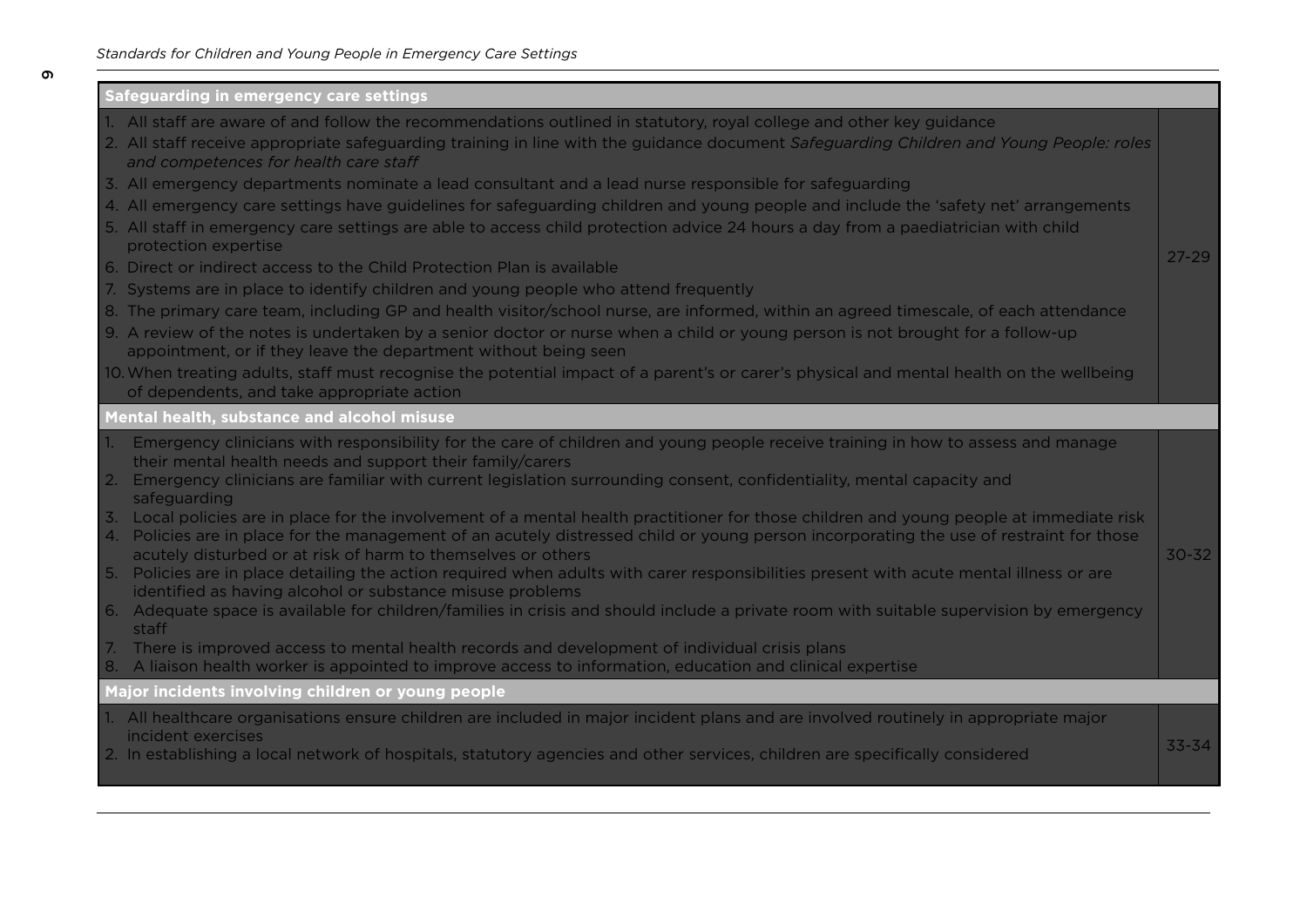#### **Death of a child**

- 1. Local checklists based on national recommendations are used in all emergency care settings
- 2. All children dying unexpectedly are taken to the emergency department unless there is a need to preserve a crime scene
- 3. The consultant paediatrician on call is advised as soon as possible about an unexpected child death
- 4. A consultant in paediatrics or emergency medicine receives early information about the death of a child
- 5. Parents are ofered an appointment to see the bereavement counsellor swiftly and a relevant consultant at a suitable time interval

35-37

38-40

6. There is co-operation with the Rapid Response Team as well as Child Death Overview panels

#### **Information system and data analysis**

- 1. The needs of patients, clinicians, managers, service planners/commissioners and regulators are deined, and used to inform the development of emergency care setting information systems
- 2. Emergency care setting staff participate in the national information technology agenda and engage proactively to design local systems
- 3. There is a minimum dataset which incorporates the speciic needs of children
- 4. Emergency care setting information systems link up with other health information systems, so that data on all local health service contacts are available with the emergency care setting
- 5. Injury surveillance data is collected and accessible as appropriate
- 6. Hospitals subscribe to the Trauma Audit and Research Network (TARN), to assess their own outcomes for patients with major trauma and national audits such as CEM analgesia in children with injuries
- 7. All providers of urgent and emergency care monitor the care provided for children using nationally deined indicator sets and use this, and additional data, when planning service improvement and proposing further quality indicators
- 8. Emergency care settings utilise the resources of research networks to participate in and plan research projects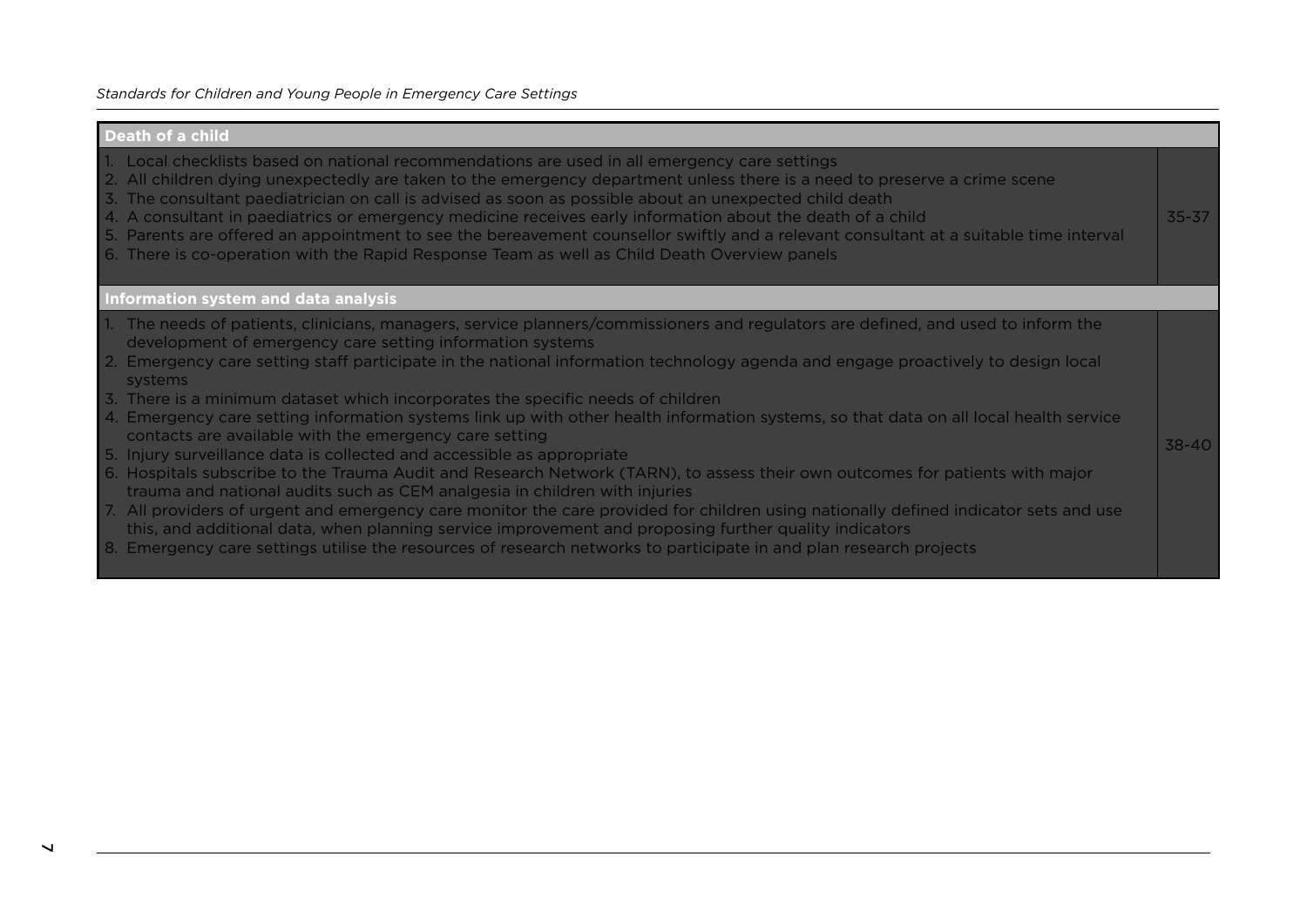### **1. Purpose and scope of this document**

The 2012 *Standards for children and young people in emergency care settings* provides healthcare professionals, providers, service planners and commissioners with clear standards of care applicable to all urgent and emergency care settings across the UK. Measurable and auditable, these standards are designed to improve the experience and outcomes of children and young people in their journey through the urgent and emergency care system.

This version replaces the 2007 edition and reflects changes in the way care is delivered. It shifts from making 'recommendations' to setting 'standards' in order to set out accountabilities and support service planning and commissioning.

All the principles of this document apply to NHS in Scotland, Wales and Northern Ireland but for ease we have used terminology for England except where speciied and nomenclature is therefore interchangeable. A glossary provides detail in appendix 1.

#### **Definitions**

Throughout this edition we refer to both emergency and urgent care settings, the definitions of which have been periodically reviewed and amended by various professional bodies. In this edition we have adopted the term deined by the Department of Health (DH) and noted in the RCGP Centre for Commissioning *Guidance for Commissioning Integrated Urgent and Emergency Care - A 'Whole System' approach*.

'Urgent and emergency care is the range of healthcare services available to people who need medical advice, diagnosis and/or treatment quickly and unexpectedly.' (DH, 2011)

In this document the term 'children' should be taken as meaning 'children and young people'. The term 'child' refers to people under the age of eighteen years unless separately specified.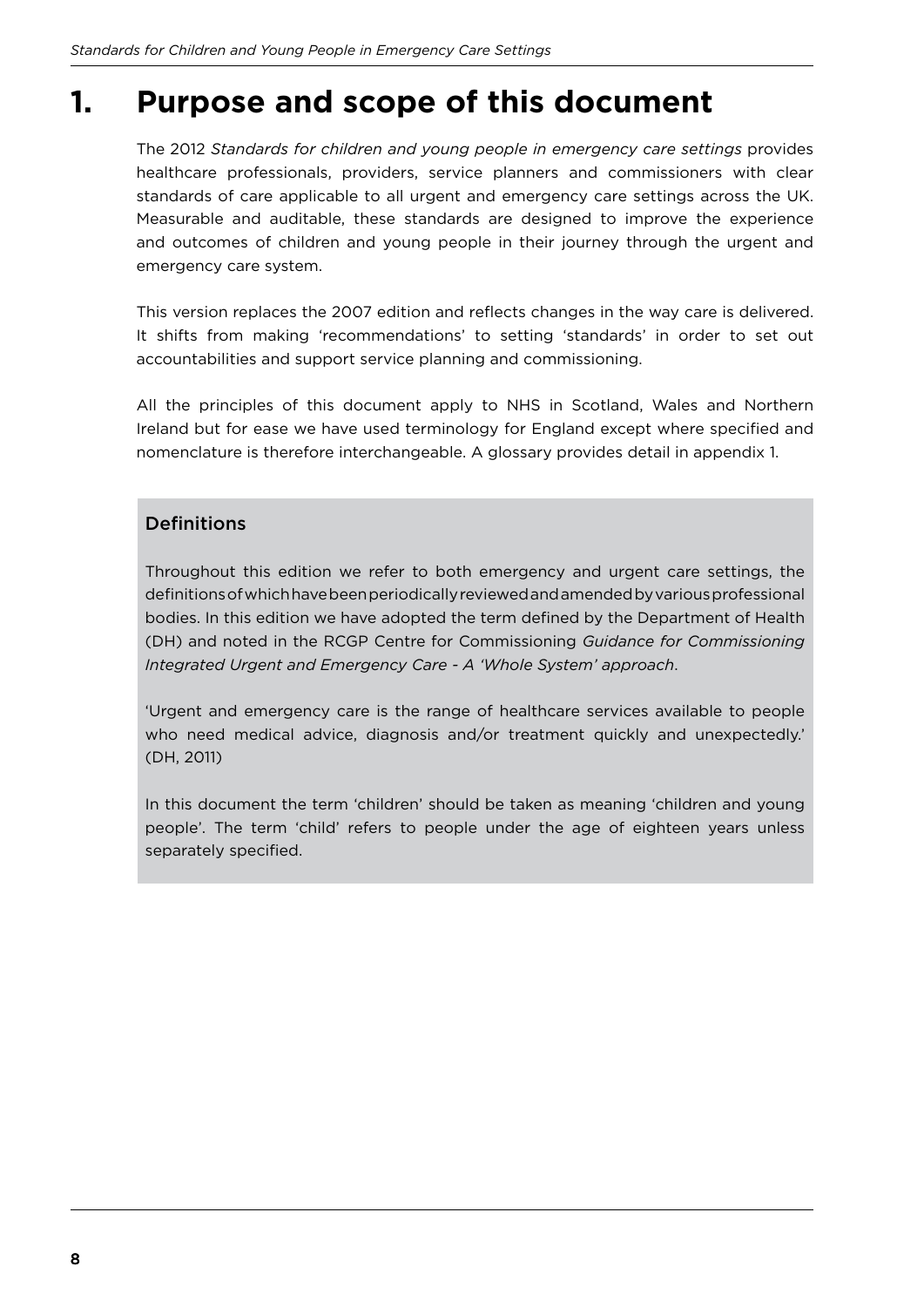### **2. Current challenges facing paediatric emergency care**

In the last twenty years we have seen dramatic changes to the way that urgent and emergency care for children and young people is provided. In the 1990s it was likely that a family would contact their own general practitioner (GP) practice when they had urgent concerns about one of their children. Changes to GP working practices since the new GMS contract in 2004 have resulted in a multiplicity of emergency care settings and providers, but still demand grows. In 2006/7 there were over three million attendances by children (0-16) in UK emergency departments. In 2010/11 this figure was 4,511,713.<sup>6</sup>

Pathways for urgent and unscheduled care are complex. Families can obtain advice from NHS Direct, NHS24 (Scotland) or through NHS111 (England). Children may be seen in a range of settings such as a pharmacy, GP practice, walk-in centre, emergency department or children's assessment unit. Numerous professionals can be involved in this pathway: GPs, practice nurses, children's nurses, emergency department staff, paediatricians, emergency nurse practitioners and emergency care practitioners and the objective is that wherever families or children access the system, there are suitably trained and knowledgeable staff to direct, diagnose or treat them.

There are many challenges in delivering and developing urgent care pathways. The health changes in England are stimulating new approaches to commissioning urgent and emergency care through pathways and networks within a climate of competition and multiple providers. The RCPCH publication *Facing the Future* has predicted that there would need to be a reduction of approx. 50 paediatric inpatient units in order for the defined acute service standards to be achieved with the current and proposed consultant workforce in the UK. The NHS Outcomes Framework (England) recognises that patient experience is an important aspect of the quality of care provided and a focus on outcome measures can stimulate integrated working, if appropriately designed to measure outcomes across whole pathways. Development of Health and Wellbeing Boards, clinical senates and Clinical Commissioning Groups (CCGs) (in England) will have an important role in ensuring that providers work in a coordinated way to deliver care.

With regard to emergency care settings it is important that there is further progress in key quality and safety areas, including facilities to allow audio-visual separation of children from adults, the use of paediatric pain scores at triage, the provision of a resuscitation area specific for children, the employment of a senior nurse to lead on paediatric issues and the employment of an appropriate liaison paediatrician. For the future, it is extremely important that there is integrated workforce planning which recognises the multi-professional nature of pathways and networks for urgent and unscheduled care and that new working practices (for example the role of community children's nurses in supporting these pathways for children) are recognised and developed.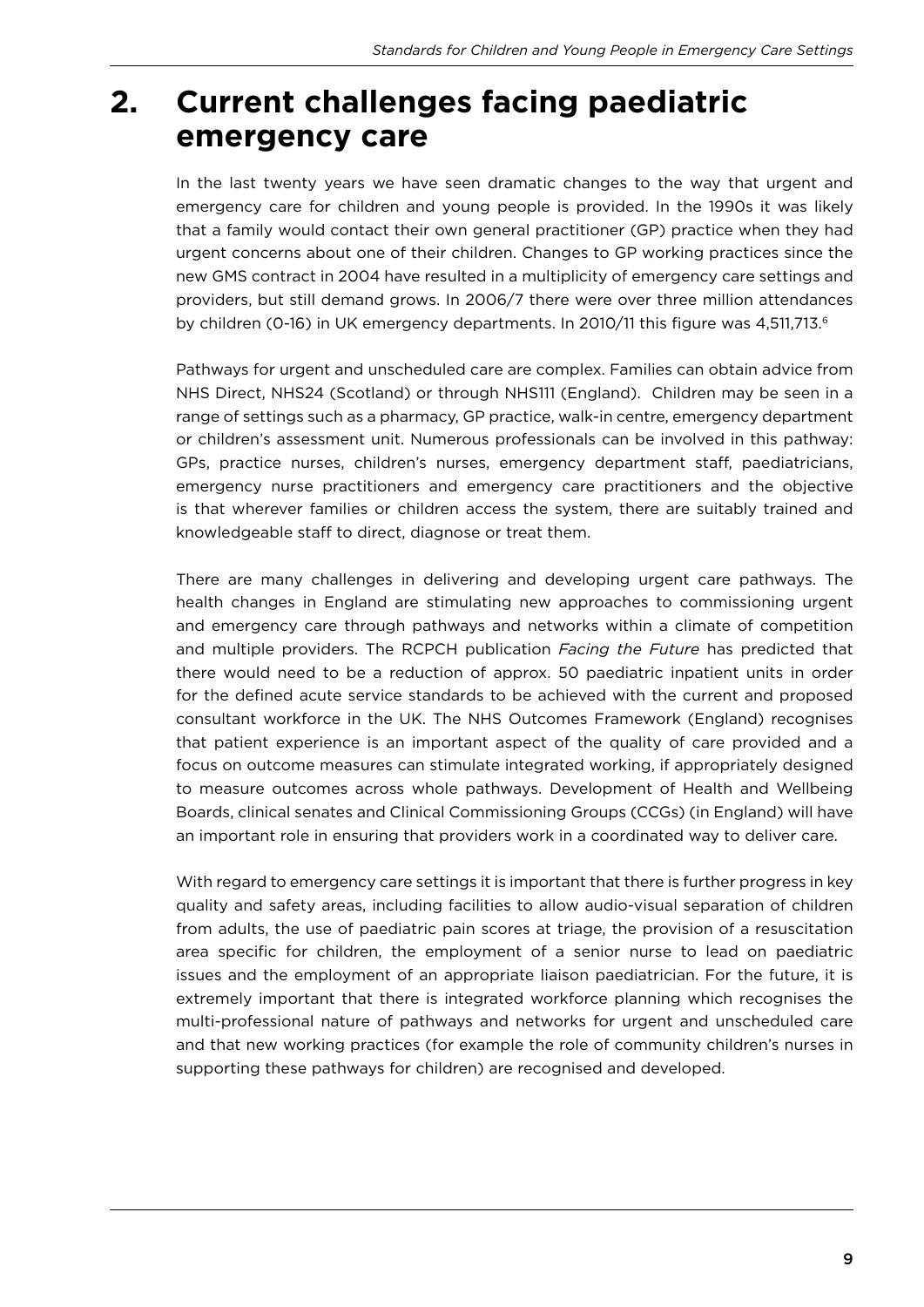### **3. Service design: an integrated urgent care system**

The vast majority of consultations with children with undiferentiated urgent care needs occur outside emergency care settings, and this chapter outlines the wider integrated pathway and the role of emergency care setting within them.

#### **Workforce**

A number of diferent health professionals have contact with children and families needing urgent or emergency care, including GPs, nurse practitioners, radiologists, physician assistants, emergency care practitioners and pharmacists. Given the skill mix of professionals involved in the care of children with urgent care needs in diferent settings, whether face to face on the telephone or through formal telephone triage and advice systems, multidisciplinary training and attainment of specified competencies should be envisaged in the future right across the care pathway (see chapter 6 staffing and training issues).

Increasingly telephone consultation and triage is being conducted by GPs or nurses. Telephone assessments will be conducted by non-clinicians who receive speciic competency-based training and ongoing review. Such activity should use proven clinical decision support software (CDSS). This may be NHS Pathways in England which is linked to the NHS111 and NHS Direct services and in Scotland the NHS24 website and telephone number provide non-emergency health advice. In Wales, NHS Direct Wales applies.

Once specified competencies have been attained through core training, the various health professions so far have had diferent approaches to review using systematic routine clinical audit of consultations. The medical royal colleges and other stakeholders have supported development of an *Urgent and emergency care clinical audit toolkit* designed for professional use anywhere along the care pathway for children with urgent care needs.<sup>7</sup> Use of this toolkit in every clinical setting involving patients with urgent care should reduce the variability of the quality of the clinical consultation and promote a consistent approach.

#### Reconfiguration of local services

The aim of providing expert help as early as possible in a child's illness, in order to improve clinical outcomes, has to be balanced by the importance of accessible services as close as possible to home.<sup>89</sup> This requires service planners, commissioners and providers to work together to assess need, clarify the roles of diferent access points, deine patients who should be referred to larger, more specialist centres, and identify staff able to take these decisions.

The Scottish Government has described a tiered model of emergency care for children and young people.<sup>10</sup> The DH (England) is proposing that very sick or seriously injured patients are taken directly to larger centres.<sup>11</sup>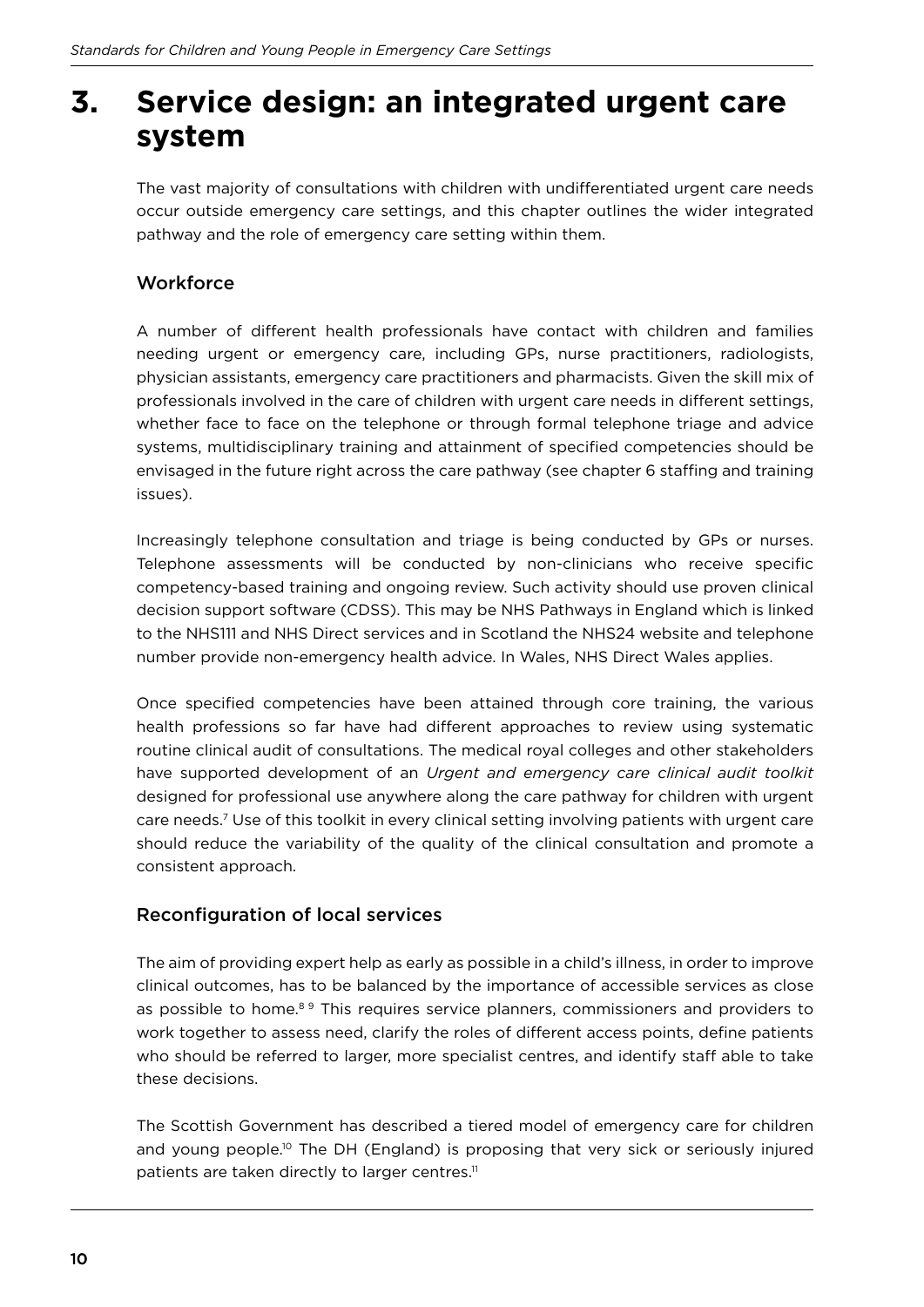Whenever services are provided at facilities on a part-time basis, the public must be fully informed of the opening hours and know how to access alternative care in a safe and timely way. Where on-site 24-hour paediatric services are not available, emergency services will continue to receive very sick children even where 'bypass' arrangements have been made with the ambulance service, because parents with very sick children (particularly babies and infants) will go directly to the nearest facility. In these situations the paediatric skills of the emergency department staff must be enhanced. This applies particularly to distinguishing minor from more serious illness, life support skills, stabilisation and transfer skills, and child protection awareness. These skills are covered in more detail in chapter 6.

Service planning for acute units in this situation should consider appointing senior paediatric-trained doctors and nurses, for example specialty trainees in emergency medicine (ST4, or equivalent experience in a non-training grade), consultants with subspecialty training in paediatric emergency medicine, sessions from an appropriately trained consultant paediatrician, and/or a children's nurse practitioner. Radiological support services should be designed and developed in line with national standards.<sup>12</sup> This would normally require Level II support for emergency departments. Anaesthetic and surgical competencies and needs must also be identified (see chapter 6).

Where paediatric advice is not available on site, criteria should be in place detailing when referral to a paediatric centre for assessment and/or admission, or later outpatient management is appropriate. The development of an observation area or short-stay paediatric assessment units (SSPAUs)<sup>13</sup> can assist in this decision and avoid unnecessary transfers. SSPAU opening hours should reflect attendance patterns and those of surrounding units, and collaboration between senior doctors and nurses in the emergency department and in-patient children's services is essential to enable optimum functioning of such units.

The development of managed clinical networks and community children's nursing teams<sup>14</sup>, a flexible approach to traditional professional, organisational and managerial boundaries<sup>15 16</sup> and an emphasis on the competencies of the emergency department team are key elements in designing a safe service. Cross-site or hospital/community arrangements should be regularly reviewed, to ensure that the service is safe, and to identify issues for further improvement, with seamless integration between hospital and community services.

Emergency care settings without paediatric support should liaise with their local children's unit for expert advice regarding issues of concern including training and development of staf.

When service reconfiguration takes place, service planners, commissioners and providers should ensure that the safety and efficiency of the new arrangements are audited, clinical risks are fully assessed, and the views of patients, carers and staff are taken into account.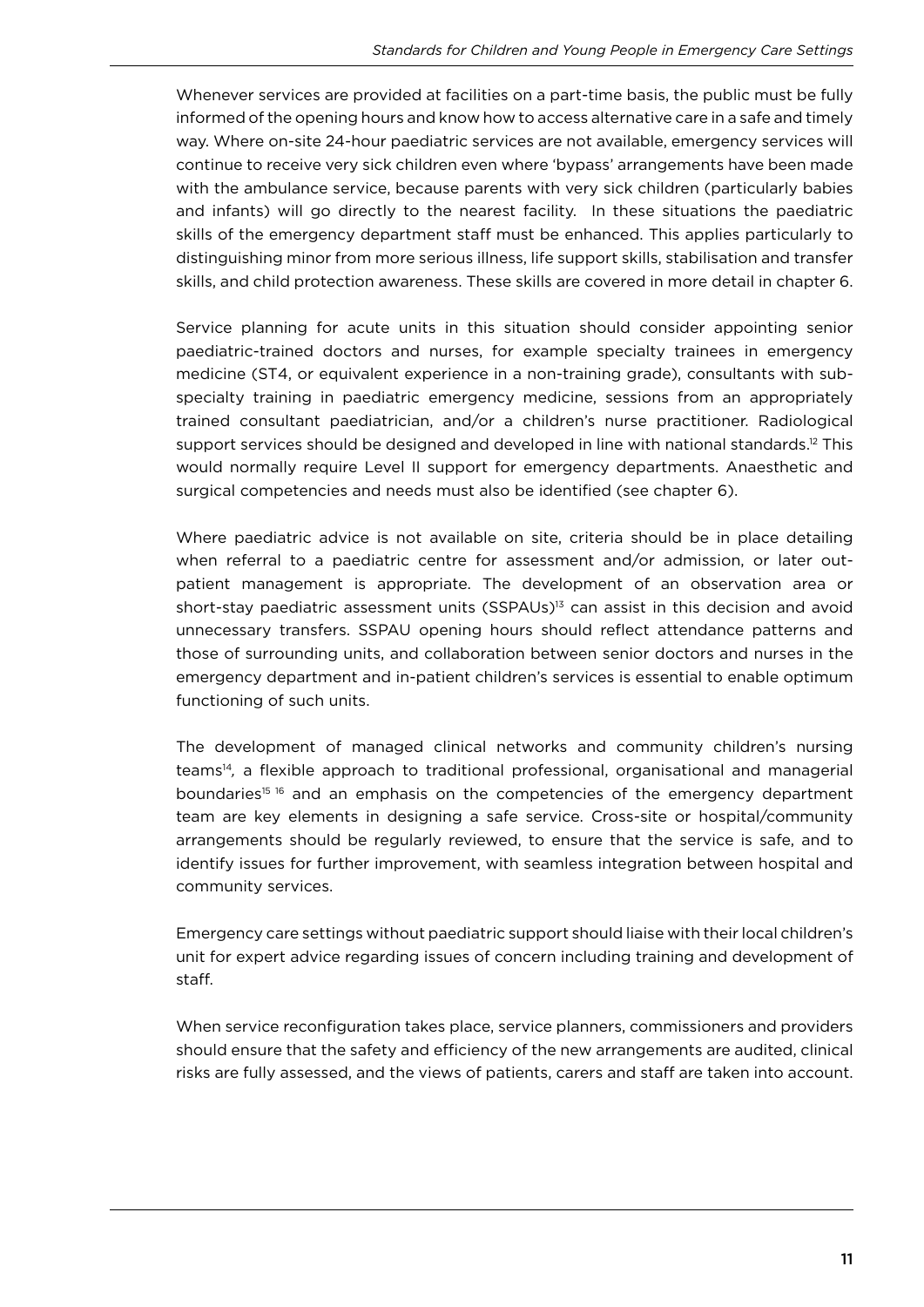#### A networked approach to urgent care

A whole-systems approach to the provision of urgent care should be taken to ensure a smooth patient journey. Shared protocols, shared training, staff rotations, and quality improvement programmes should operate across the whole geographical area covered by the network. Clinical guidelines and referral pathways should be consistent. Establishment of link posts across the network, for example through staff rotation, will enable the development of consistent skills and appropriate referral patterns. The board level lead for acute children's services should develop ways to make this possible. Where this is not currently possible, regular secondments are an alternative.

Children with illnesses are more likely to be taken to primary care settings (the General Practice in-hours or out-of-hours service or urgent care centre) and those with injuries to emergency departments or minor injury/illness units; however there is much overlap. Staff in all urgent and emergency care settings should be aware that they may not know the full context of the family and consulting with, or referring back to the GP may be appropriate. The GP is in the optimum position to assess the impact of illness on the family, with their background knowledge of the context of the family's health, their social situation and their ability to cope with illness.

Regional critical care networks enable early expert advice to be sought appropriately for acute cases.<sup>17</sup> Each network should audit all critical care management to improve the care of children within the network, and share their experiences with other networks.18 It is expected that such networks will take on a more 'managed' aspect rather than looser clinical affiliations. Regional critical care networks should include staff from emergency departments, paediatric, anaesthetic and intensive care departments, GPs, GP staf, ambulance organisations, the Paediatric Intensive Care Unit (PICU), the supra-regional retrieval service (if that exists) and all emergency care settings. Co-operation is essential and will allow the formulation of clear primary bypass and secondary transfer protocols when required. Such models of care for trauma have been developed in some regions, with the aid of joint educational meetings and outcome audits.<sup>19</sup> This principle is also endorsed by national standards.<sup>20</sup>

#### Liaison with ambulance services

Emergency paediatric care may start with the ambulance service, although less frequently than for adult emergency care, as critically sick children are often brought to the emergency department by car. It is estimated that 5-10% of 999 calls will be to a child, and only a small proportion of these will actually have a condition requiring urgent intervention.<sup>21</sup> Skill maintenance may therefore be difficult. The emergency department lead consultant for paediatrics should be familiar with the local ambulance training and equipment for paediatrics, and give advice where possible to help ambulance personnel maintain confidence in their skills.

There should be uniformity in the provision of drugs and equipment suitable for children across all ambulance services. All ambulance services should comply with the Joint Royal Colleges Ambulance Liaison Committee (JRCALC) clinical practice guidelines.22 All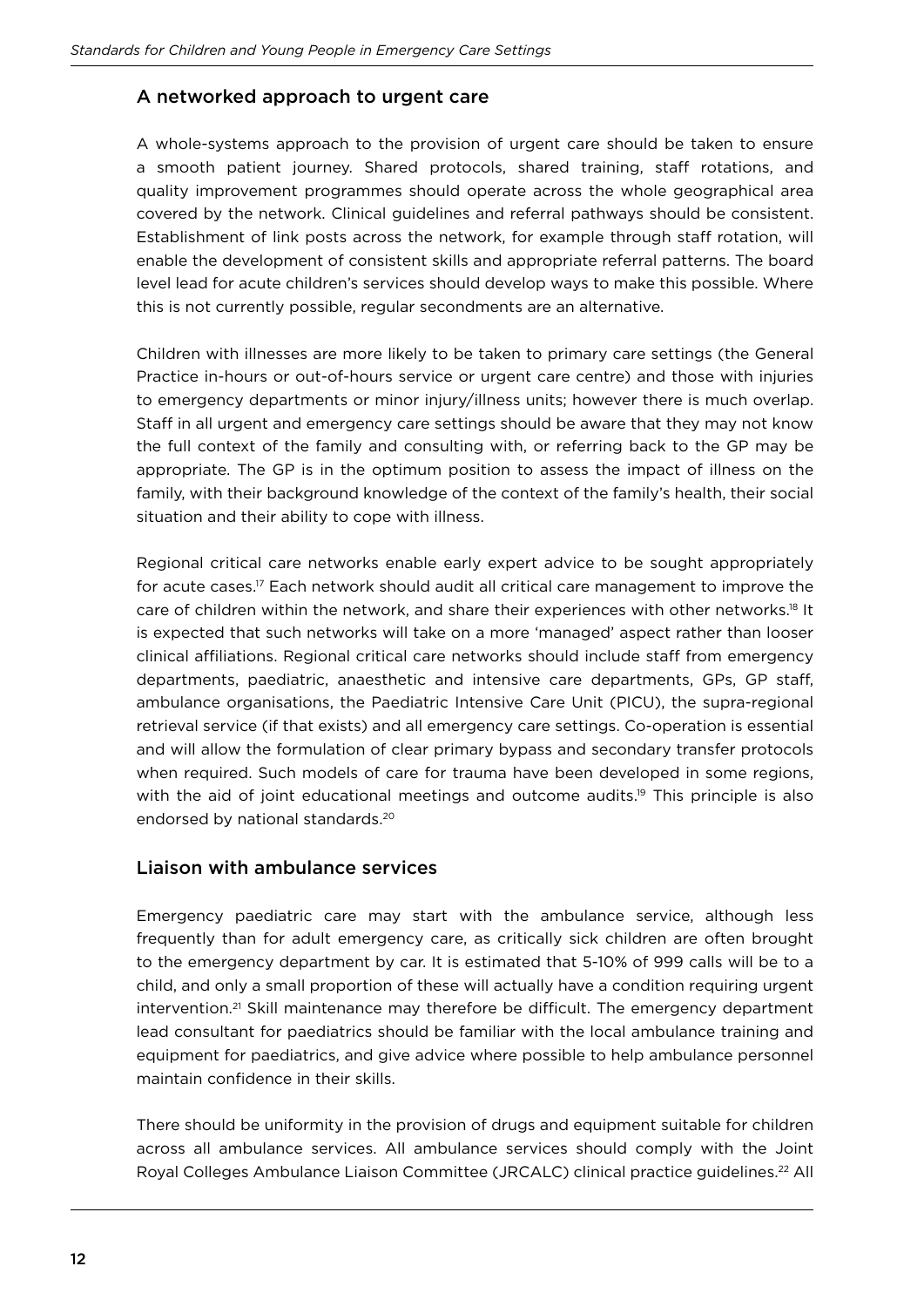immediate care practitioners must be competent in caring for sick and injured children, whether they are ambulance technicians, paramedics or emergency care practitioners.

Ambulance teams should be equipped to deliver the initial treatment or advice at home, however it is essential that ambulance staff are competent in the assessment and treatment of children, and, if the decision is made that the child does not require hospital attendance, there should be a system in place to notify the GP and health visitor/school nurse of the consultation.<sup>23</sup>

#### Follow-up in community or ambulatory care settings

The increasing scope of community services to follow up on discharge from emergency department care is welcome. Emergency department staff should be aware of the services available locally for children, to help avoid admissions, enable earlier discharge and make care more family-friendly, including outreach teams, out-patient or daycase care. Children may be discharged from emergency departments to the care of community children's nurses for wound dressings, to check their medical condition is improving (asthma, bronchiolitis, gastroenteritis etc), or for monitoring and managing acute exacerbations of long-term conditions. The DH publication *NHS at Home* covers this in detail<sup>24</sup>

Emergency department staff should liaise with paediatric colleagues to construct ambulatory care pathways for suitable conditions. Joint referral protocols should be agreed and their use audited for outcome and safety.

#### **Standards**

- 1. All staff delivering urgent care to children are competent in the key skills required for safe practice, in whichever setting they work
- 2. Service planners, commissioners and providers work together to provide safe urgent care for children in a geographical network, taking local needs into account
- 3. Healthcare organisations encourage shared or rotational posts, or regular secondments to the acute unit
- 4. Emergency departments work with local community providers to develop care pathways for common conditions to facilitate care closer to home
- 5. The *Urgent and Emergency Care Clinical Audit Toolkit* is used to review individual clinician consultations systematically wherever children with urgent care needs are assessed, including on the telephone, face to face, in hospital or in the community
- 6. Regional critical care networks are in place to develop protocols to stabilise and transfer children to specialist centres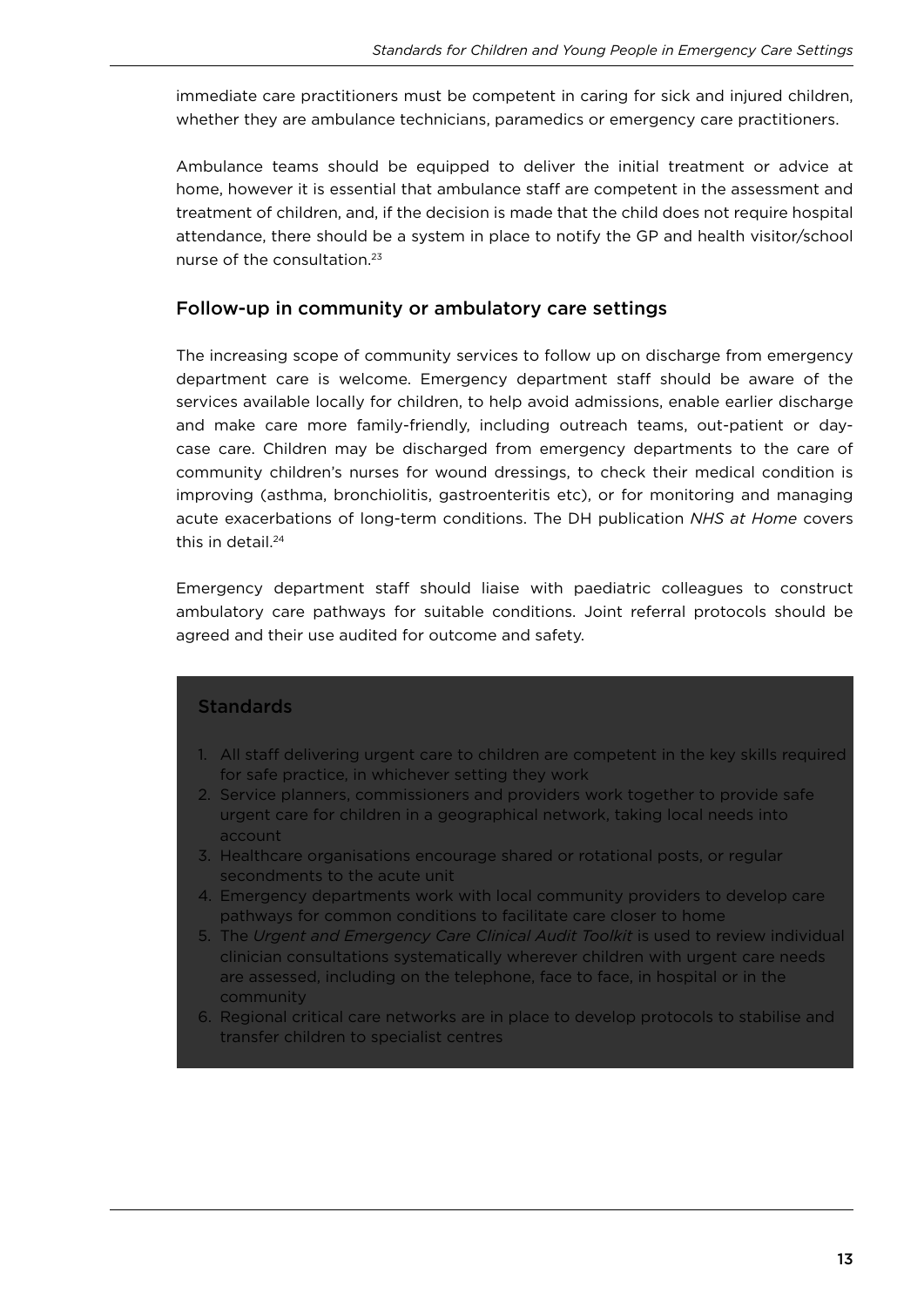### **4. Environment in emergency care settings**

All emergency care settings accepting children and young people should be designed to accommodate their needs and those of their accompanying parents, carers and siblings. All grades of staff coming into contact with children and young people should be skilled in communicating with them at an appropriate level; guidance is provided by the General Medical Council (GMC).25 Children should as far as possible be involved in discussions and decisions about their care, which should be tailored to their needs and wishes as far as possible in an atmosphere which promotes dignity, privacy and respect.

Parents will generally be anxious, and must have an opportunity to share their concerns and questions swiftly. Families may be juggling priorities such as the care of other children, and have practical needs such as food and drink for the children, or breastfeeding, nappychanging, and bottle-warming facilities.

#### Built environment

Useful recommendations on the built environment in England and Wales can be found in the NHS Estates Health Building Note (HBN) 22: *Accident and Emergency Facilities for Adults and Children,26* HBN 23: *Hospital Accommodation for Children and Young People<sup>27</sup>* and the DH publication *Friendly healthcare environments for children and young people.<sup>28</sup>* In general, children's treatment areas require more space per patient than adult areas, for medical equipment, floor space for the child, toys, and space for family members. Children usually prefer being in a larger waiting room with more space, than being in a cubicle. It can be helpful to provide dedicated secure space for parking buggies or pushchairs adjacent to the children's area.

There should be one or more child-friendly clinical cubicles or trolley spaces per 5,000 annual child attendances, and children should be provided with waiting and treatment areas that are audio-visually separated from the potential stress caused by adult patients. Although this may not be possible at all times, every efort must be made to find a reasonable compromise. The needs of bereaved parents/carers should also be accommodated with private areas such as viewing rooms. Children's areas should be monitored securely and zoned off, to protect children from harm. Access should be controlled.

In addition to these basic elements, emergency care settings treating more than 16,000 children per year should have the following:

- § facilities for the full resuscitation and also monitoring of high dependency children, as well as those treating more minor illnesses/injuries
- a route to the imaging department which avoids other areas of the emergency care setting if possible
- a cubicle with a door for consultations where privacy and confidentiality is paramount
- § appropriate areas suitable for breastfeeding and nappy changing
- a play specialist service to cover peak times, including weekends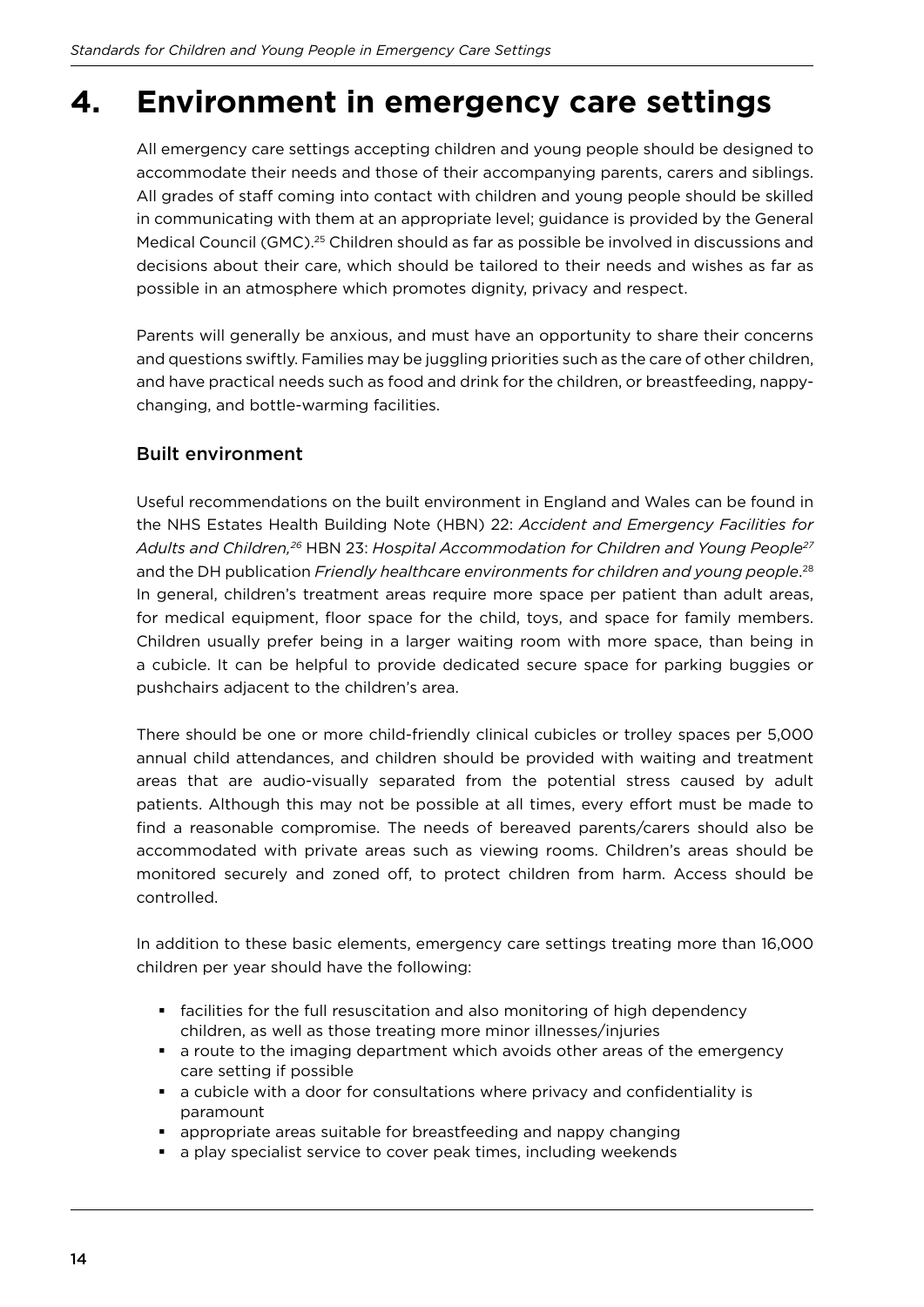Children's wards should be deemed safe places for the initial reception of emergency admissions only if they have an appropriately stafed, equipped and a monitored high dependency area for reception, triage and resuscitation.<sup>29</sup>

#### **Facilities**

A useful checklist of equipment for areas receiving acutely unwell children/young people is provided in appendix 2.

The atmosphere and furniture of the children's area, including reception, waiting and treatment areas should be accessible, welcoming and child-friendly.<sup>30</sup> There should be a range of recreational activities appropriate for children of diferent ages; these should be refreshed regularly. Local charities, donors or media campaigns often assist with this. Murals, mobiles, posters and colourful decoration help allay anxiety and make clinical assessment and treatments much easier for all concerned.

Wherever possible, consideration should be made for older age groups and there should be clear arrangements for accommodation of young people aged 16/17 for whom neither the children nor adult area may be appropriate.<sup>31</sup> Young people may prefer quieter, more private, surroundings. Provision of appropriate DVDs, CDs or video games for this age group is as important as age-appropriate toys for younger children.

Toys and books must comply with health and safety regulations, and the hospital's play specialists or children's wards can provide appropriate advice e.g. with respect to cleaning toys.

The NSF for Children states that, "*Play is an essential part of the services provided to children in hospital*".32 In smaller departments this service may be shared with inpatient services. Larger emergency care settings should recruit play specialists to cover peak times. Other departments should at least link with the children's department play specialists to gain advice on play and play materials.

The role of a play specialist in emergency care settings includes:<sup>33</sup>

- § providing distraction therapy for potentially distressing procedures
- § enhancing nursing and medical skills to involve play in the management of procedures in children
- § maintenance of a child-centred environment, including advising on safe and appropriate toys and facilities
- supervision of play in the department
- advising on the requirements of children with special needs

#### Information and communication

Advice leaflets about common conditions should be available and specific to children, young people and their parents and guardians. It may be advisable to have diferent leaflets which are age specific. If the setting discharging the child or young person is not open 24 hours, verbal and written instructions should be given on how the family should access further advice if necessary.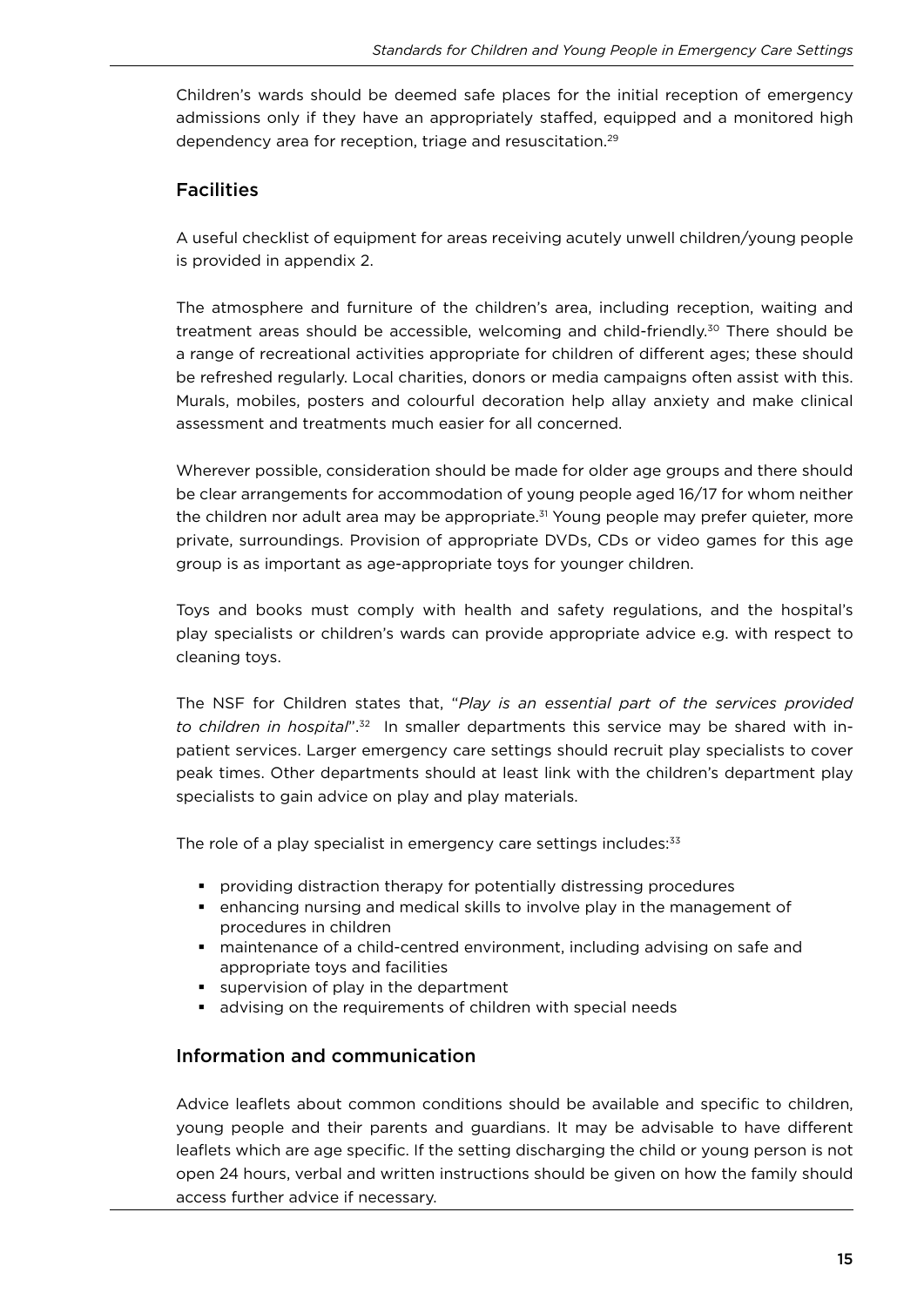Emergency care settings should use the opportunity to offer wide-ranging advice for young people's wellbeing. Directgov Young People (formally Connexions) is a useful source of advice for drugs, alcohol, family problems and health.<sup>34</sup>

Where there is a risk that information may be missing or misleading, every effort should be made to obtain a translator, or else consideration given to admitting the child for translation during normal working hours. Phone translation services should always be available but may not be appropriate for safeguarding concerns to be discussed.

#### Involvement

However emergency care settings are configured, improvements can always be made by listening to the views of the children, young people, siblings, parents and carers. Surveying children at the end of their visit can yield informative feedback, and prompt changes regarding on going quality and improvement, which can often be very simple. Guidance on involving children and young people is available in *Not Just a Phase*. 35

Organisations and service planners should utilise the Patient Reported Experience Measure (PREM)<sup>36</sup> tool to provide feedback for improvement of services both locally and across a network.

#### **Standards**

- 1. Emergency care settings accommodate the needs of children, young people and accompanying families and comply with DH *You're Welcome* and HBN 22 standards
- 2. As well as audio-visual separation from adults, consideration is given to security issues, availability of food and drink, breast-feeding areas, and hygienic, safe play facilities
- 3. At least one clinical cubicle or trolley space for every 5,000 annual child attendances is dedicated to children
- 4. Young people have access to quieter waiting and treatment areas, and ageappropriate games, music or films
- 5. Emergency departments seeing more than 16,000 children per year employ play specialists at peak times or have access to a play specialist service
- 6. Participation is encouraged by children, young people, siblings, parents and carers regarding on going quality and improvement of services or facilities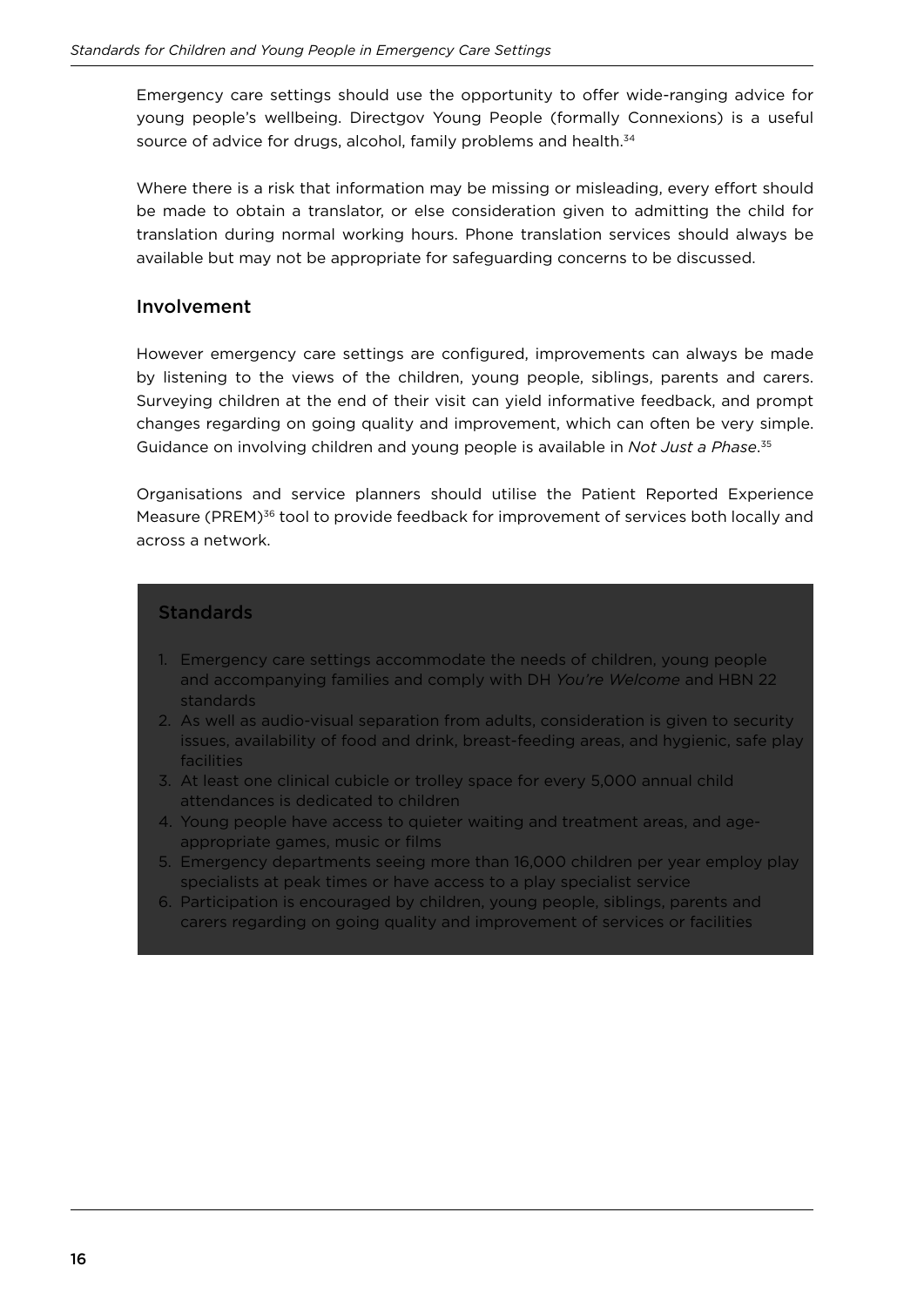### **5. Management of the sick and injured child**

#### Initial assessment

All children or young people attending an emergency care setting must be visually assessed immediately upon arrival and receive an initial triage assessment within 15 minutes of arrival or registration.<sup>37</sup> If the waiting time for full clinical assessment exceeds 15 minutes, an interim, brief assessment by a competent and appropriately trained nurse or doctor should take place. This assessment should include recognising the sick child, identifying serious illness or injury (using a standardised system, e.g. The Manchester Triage System)<sup>38</sup> completing a pain score and include an assessment of child protection or at-risk status (see chapter 8).

When a child is received, all staff should routinely explain who they are and what service they can or cannot provide for the patient. *You're Welcome* states that: "*Young people*  [should] not [be] asked any potentially sensitive questions where they may be overheard for example in the reception, waiting areas, ward environment; a child's privacy and *dignity must be maintained through their care pathway"39* See chapter 4 for environment standards.

Relevant treatments/investigations including imaging should be initiated at triage (i.e within 15 minutes of arrival); careful selection of imaging and its timing should be decided by joint protocols and case-by-case discussion. The receiving area of any emergency care setting should not be left unattended by clinical staff for more than a short period, since critically ill children are often brought unexpectedly by car, rather than by ambulance. All new arrivals must be greeted and kept in view while waiting, so that a deteriorating or critically unwell child can be identiied immediately. Emergency care settings should ensure that all children with undiferentiated illness or injury are assessed by staf competent and trained in the assessment of children.40 Local policies such as 'emergency passports' or 'fast tracking' for specific children/young people with long term conditions should be developed separately to the objective allocation of a triage category.

Requirements for analgesia should be assessed at triage, using an appropriate pain score, and treatment of pain delivered within 20 minutes.<sup>41</sup> Particular emphasis should be given to children and young people who cannot express their pain because of age, illness, injury or disability. Where appropriate, children should be provided with the resources to enable them to make informed choices regarding pain relief management; where possible the child's view should be central to the decisions made about their pain relief.<sup>42</sup> Protocols should be in place for the assessment and management of pain in children and the effectiveness of pain management audited yearly<sup>43</sup>. The Royal College of Nursing (RCN) pain assessment guidelines recommends reliable and valid tools for measuring pain intensity in children, including those children and young people with cognitive impairment.<sup>44</sup>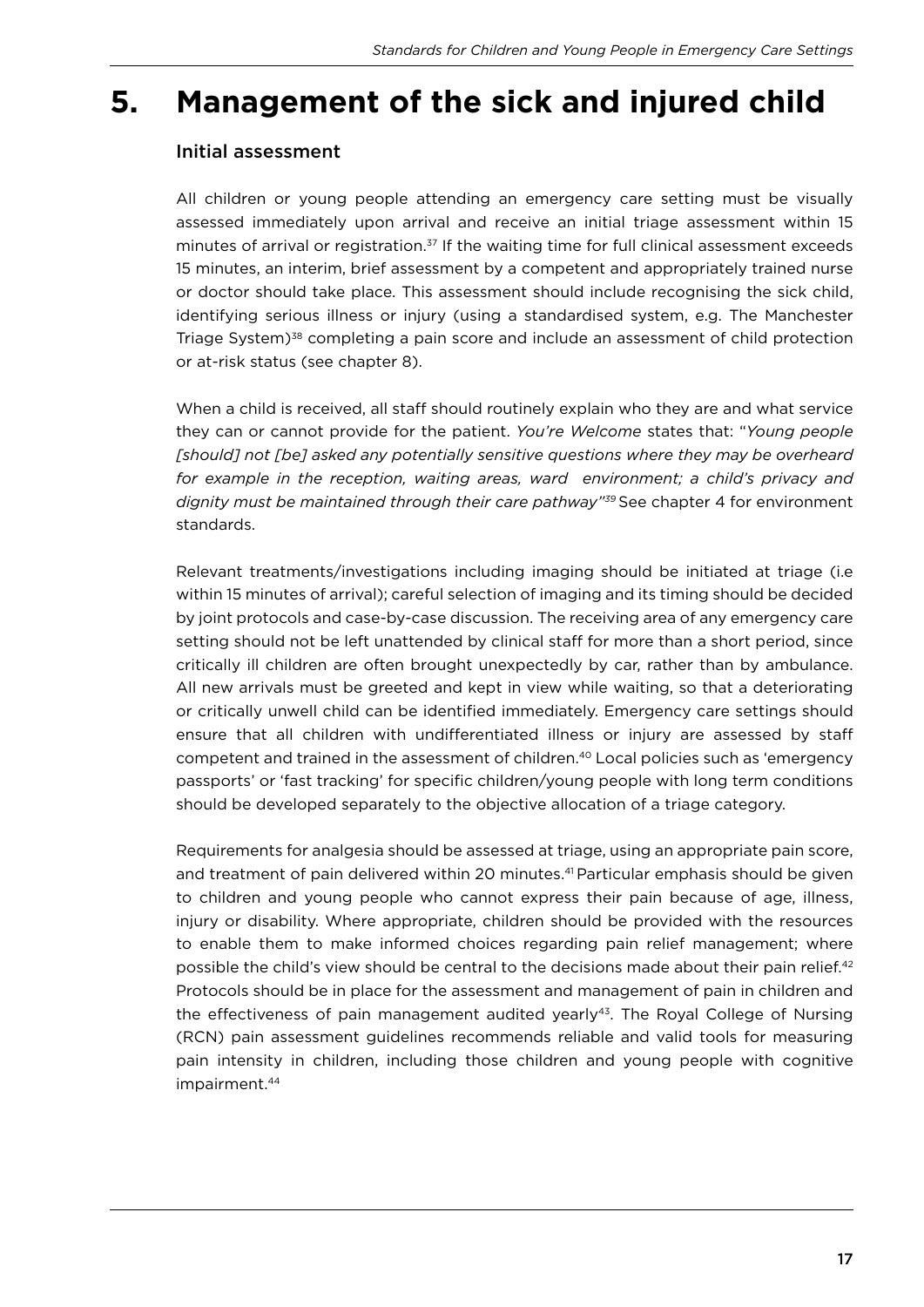Children and young people presenting with mental health or behavioural problems should be triaged according to their clinical as well as their situational urgency. Assessment tools to assist staff in identifying at risk patients should be utilised and should supplement the formal triage assessment (see chapter 9).

Telephone consultation is now common, accompanied by an increase in telephone triage systems in emergency departments, out of hours nurse advisors and health advice lines. Telephone triage is dependent on the quality of the information gathered from the caller. It is recommended that all services using such an approach for the identification of seriously ill children and young people utilise proven clinical decision making software.<sup>45</sup> This should be supplemented by specific training in the use of these tools and regular audit to determine compliance and reliability. All advice and communication with parents/ carers must be clearly documented and recorded for future reference if necessary.

#### **Transfer**

In many instances, following initial stabilisation in an acute unit the child will be transferred to a regional centre, where Paediatric Intensive Care (PIC) is usually provided from an organised regional network. Emergency departments should use guidelines (usually already in place within the region), for contacting the regional PIC centre or Retrieval Service. Contact should be made early in these situations, in order to reduce time to transfer and to optimise clinical outcomes. In some circumstances it is necessary for the initial receiving hospital to perform the transfer.<sup>46 47</sup> It cannot be expected that retrieval teams can provide airway and respiratory support in a timely fashion. Hospitals should ensure that this can be provided safely locally until the transfer has been arranged. Protocols should be agreed within the hospital to ensure rapid availability of skilled personnel. There should be standardised arrangements for transfer within the hospital (e.g. to medical imaging, operating theatres, or other critical care areas) with appropriate equipment.

#### Safe discharge from emergency care settings

Discharge of children or young people from any setting inevitably carries a risk that some may subsequently deteriorate. Therefore 'safety nets' must be in place, clinical governance systems applied, and monitoring of outcomes performed. The family must always be advised to return if their child's condition deteriorates. For safe discharge, the environment to which a child or young person is being discharged must be taken into account, particularly if there are issues around supervision, safeguarding, or the ability to return to the emergency care setting easily.

Clinical guidelines for any condition must include parameters for safe discharge, for example, ensuring that a child who is tachycardic is not discharged without discussion with a senior doctor. Young people who present following self harm should be managed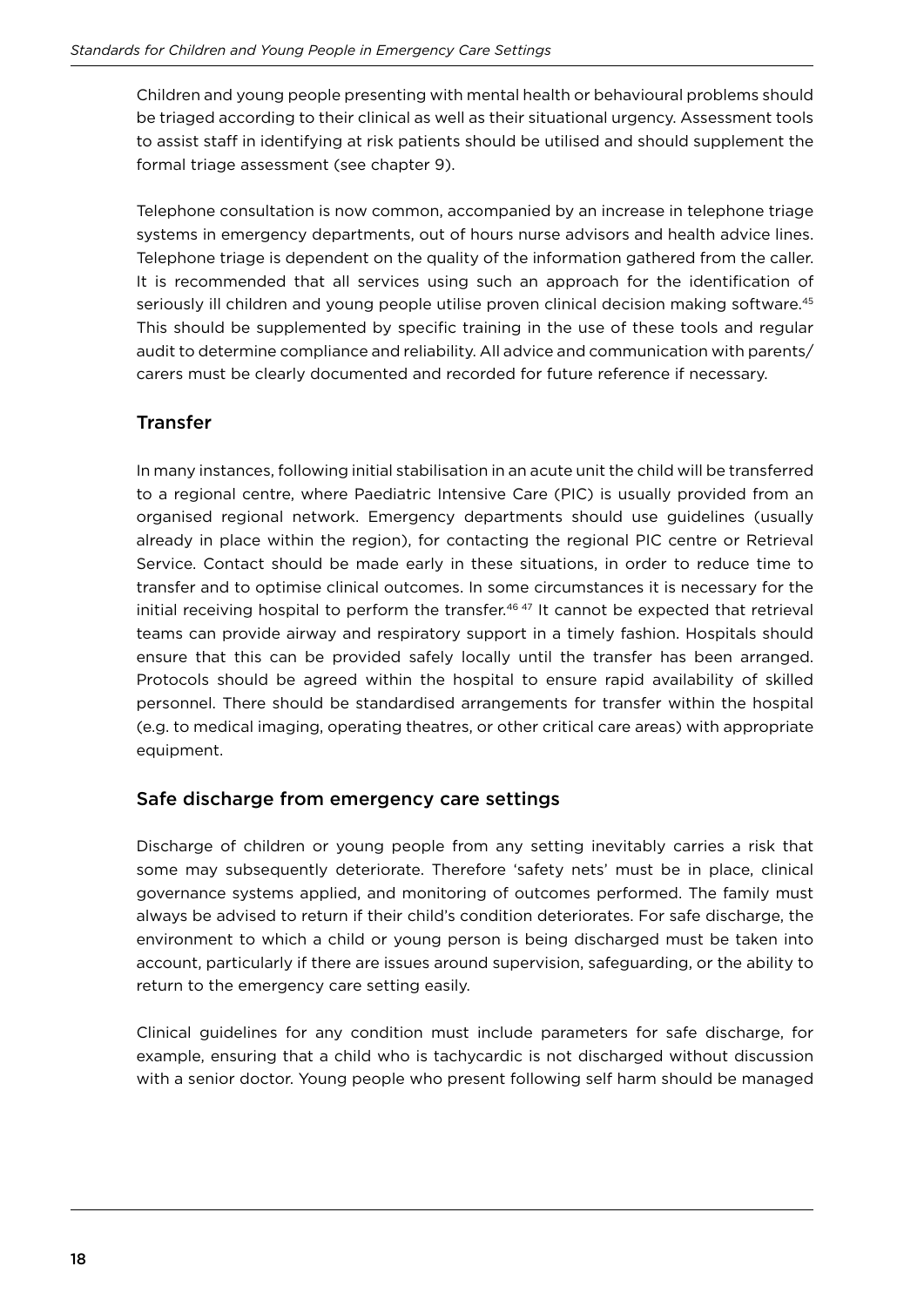according to National Institute for Health and Clinical Excellence (NICE) (England) / Scottish Intercollegiate Guidelines Network SIGN (Scotland) guidelines and admitted to a ward for assessment once medically fit.<sup>48</sup> Children presenting for a second time with the same illness or injury should not be discharged without review by a consultant or equivalent. In some emergency care settings there is a consistant safety policy of senior medical review of any small infant (e.g. less than three months old) before discharge. Such guidelines should exist, but parameters should be defined locally according to staff skill-mix, specialist availability, and evidence-based practice.

Notification of attendance must be sent to the child's primary care team (GP and health visitor or school nurse),<sup>49</sup> together with any other professionals involved in the child's care as per local arrangements. The community teams must have systems in place to collate information on attendances from diferent urgent care providers. A liaison health visitor can be employed to assist with communication to the community and/or screen attendances for child welfare concerns.

#### **Standards**

- 1. All facilities receiving sick or injured children are equipped with an appropriate range of drugs and equipment (appendix 2)
- 2. All children attending emergency care settings are visually assessed by a registered practitioner immediately upon arrival, to identify an unresponsive or critically ill/injured child
- 3. An initial clinical assessment occurs within 15 minutes of arrival
- 4. A system of prioritisation for full assessment is in place if the waiting time exceeds 15 minutes
- 5. Initial assessment includes a pain score
- 6. Analgesia is dispensed for moderate and severe pain within 20 minutes of arrival
- 7. Individualised management plans are accessible for children who attend the emergency care setting with priority access e.g. 'emergency passport/card holder'
- 8. Systems are in place to ensure safe discharge of children or young people, including advice to families on when and where to access further care if necessary
- 9. All urgent care attendances in children and young people are notified to the primary care team: ideally both the GP and the health visitor/school nurse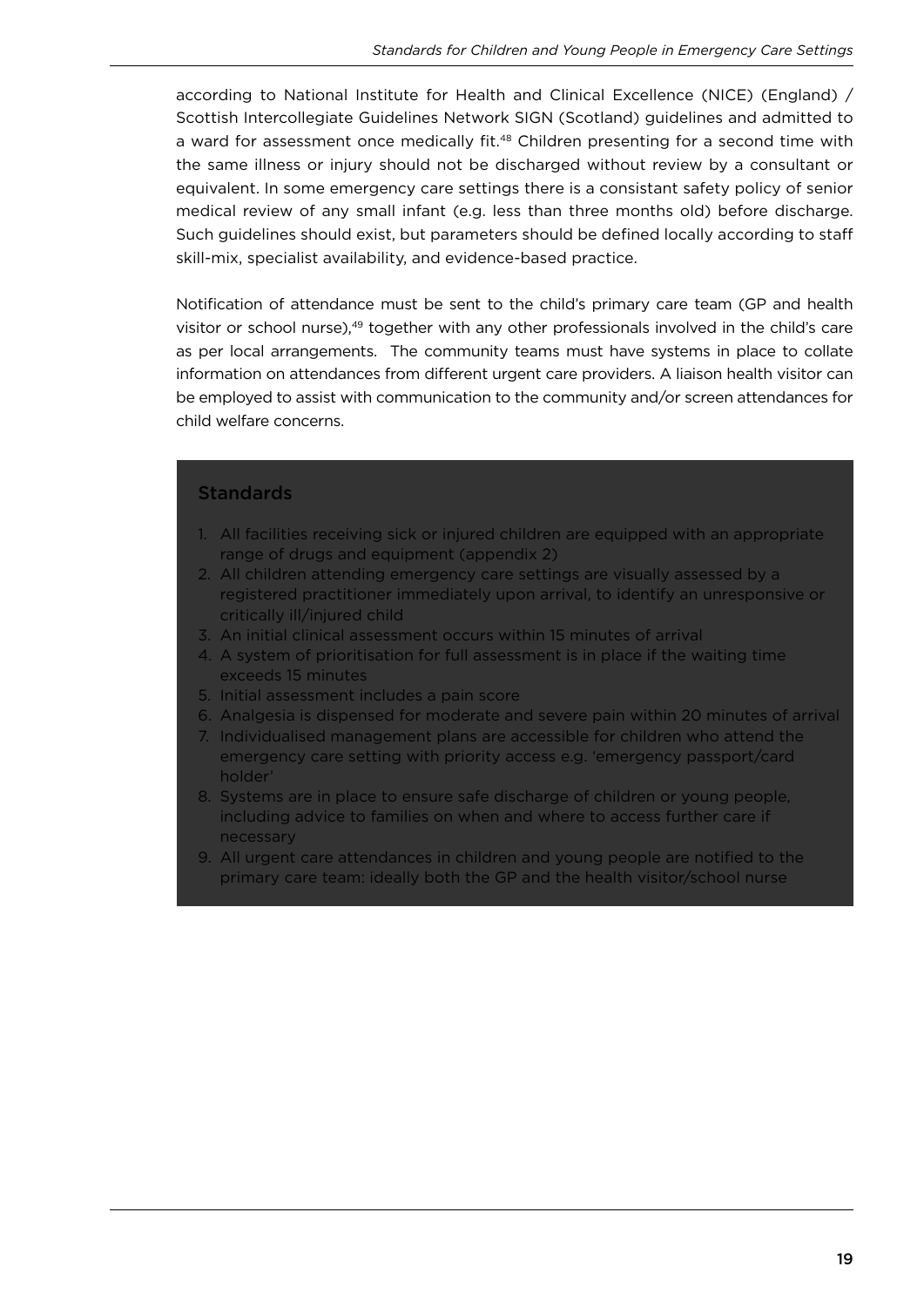# **6.** Staffing and training issues

#### Departmental establishment

It is the responsibility of individuals, the emergency care settings team, and the employing organisation to ensure any child or young person is reliably cared for by staff with the necessary competencies, at any time.

A board level lead for acute children's services should ensure that the following leads for the emergency care of children and young people have been identified:

- **•** named consultant paediatrician and lead children's nurse for the emergency setting
- emergency care surgeon leading for children's surgery
- anaesthetist with paediatric training
- consultant and nurse for the Paediatric Intensive Care Retrieval Service
- nurse and doctor for safeguarding
- **I** liaison health visitor
- § RN[Children] nurse and doctor responsible for development of policy and practice

These individuals should meet regularly to monitor governance, audit and quality arrangements for children's emergency care and also include the paediatric resuscitation officer and the board level lead for acute children's services and/or clinical governance.

All paediatric departments supporting an on-site emergency care setting seeing more than 16,000 children per year should aim to appoint a consultant with sub-specialty training in paediatric emergency medicine.

The lead nurse/matron with overall responsibility for the emergency department should also have explicit responsibility for developing and maintaining a suitable environment and ensuring the provision of appropriate equipment (see appendix 2).

The Healthcare Commission reported in 2007 that 5% of acute emergency departments in England had insufficient cover for serious paediatric emergencies in the daytime, and 16% out of hours.50 The follow-up review in March 2009 reported that the availability of trained staff in management of pain and life-support for children was insufficient in a significant proportion of units.<sup>51</sup>

All clinical staff should have minimum competencies including recognition of the sick or injured child, basic life support skills, the ability to initiate appropriate treatment in accordance with locally agreed protocols and efective communication skills, with agreed arrangements in place for transport.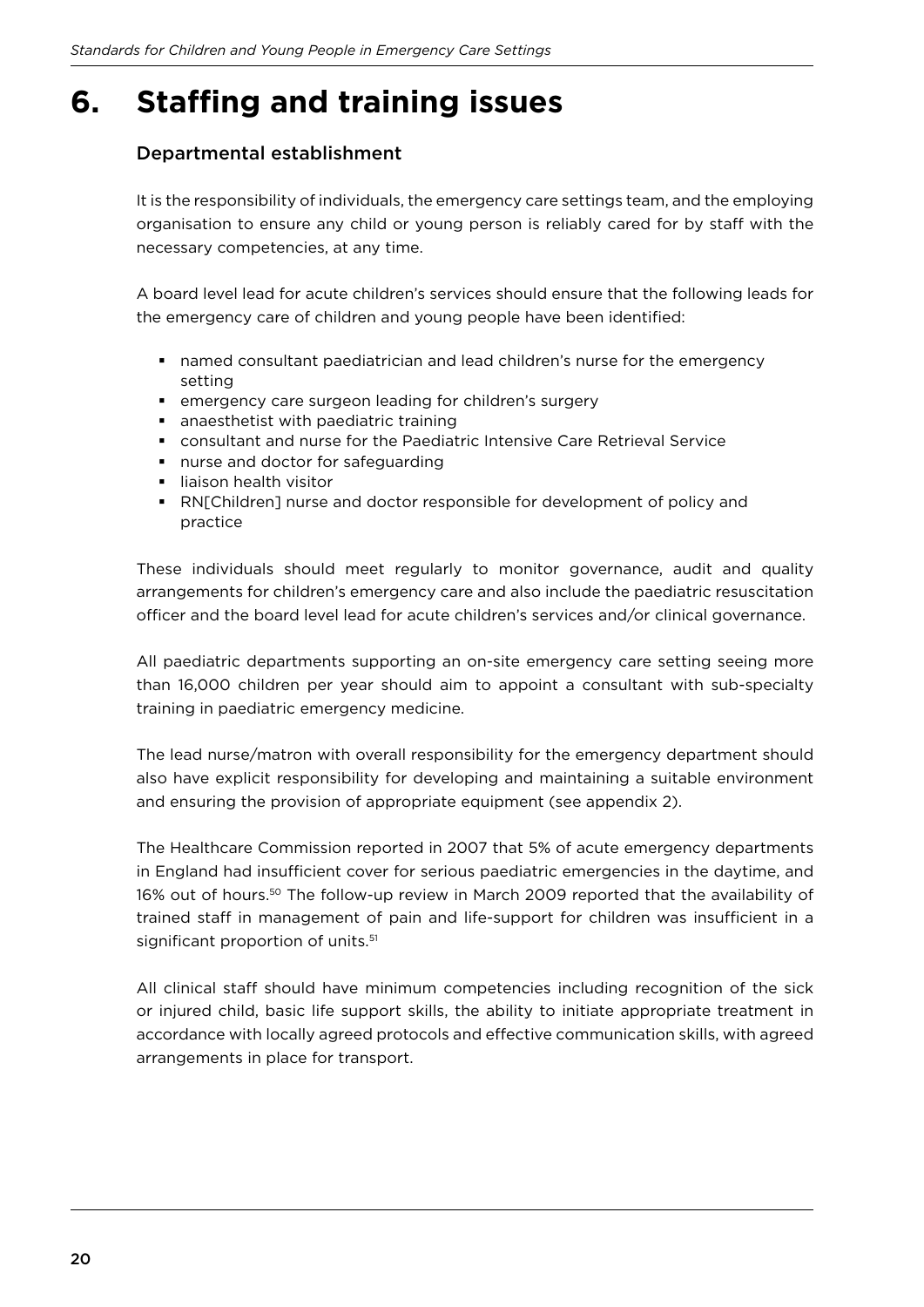**NOTE: The following text summarises the training requirements for staff working in urgent and emergency care settings. This section provides outline guidance only; full details of the knowledge, competences and skills for providers are set out by the medical, nursing and allied health professionals. Professional bodies of the managers**  and staff must ensure that staffing levels and competences are sufficient for the **population of children and young people attending the department; current guidelines and frameworks are referenced in this section.**

#### Life support

Emergency medicine, anaesthetic and paediatric trainees and consultants in these disciplines should be competent (i.e have been trained and assessed) in advanced life support that is appropriate to their roles. It is recognised that courses such as Advanced Paediatric Life Support (APLS) and European Paediatric Life Support (EPLS) fulil many of these requirements (see appendix 3 for details). However, it must be recognised that more will be expected from senior practitioners than is currently provided on these courses. Appraisal should identify what training is required and the employing authority must ensure that such training is made available.

Emergency paediatric resuscitation skills should be within the remit of all anaesthetists attending emergency departments. Hospitals with a low throughput of children should ensure that these skills are maintained. This can be achieved by staff secondments or rotations to other centres.53 54

Nursing staff should be trained to at least Paediatric Intermediate Life Support (PILS) or Paediatric Life Support (PLS) level.<sup>52</sup> Medical and nursing staff should be familiar with the principles of advanced airway support, and induction and maintenance of anaesthesia, and should also be able to assist advanced practitioners competently when required.

#### Airway skills: basic and advanced

Basic airway skills may be urgently required in any emergency care setting, because parents of extremely sick infants and children often present at the nearest facility without calling an ambulance. Staff must be able to initiate immediate basic airway management.

The lead nurse and consultant should ensure staff are taught, assessed and maintain competence in relevant basic airway skills, which include:

- assessment of airway patency
- use of supplemental oxygen
- § choking child manoeuvres
- airway opening manoeuvres
- use of airway adjuncts
- § provision of assisted ventilation (bag-valve-mask ventilation)

All receiving units must have a system for summoning urgent help for advanced airway skills, which may include calling 999.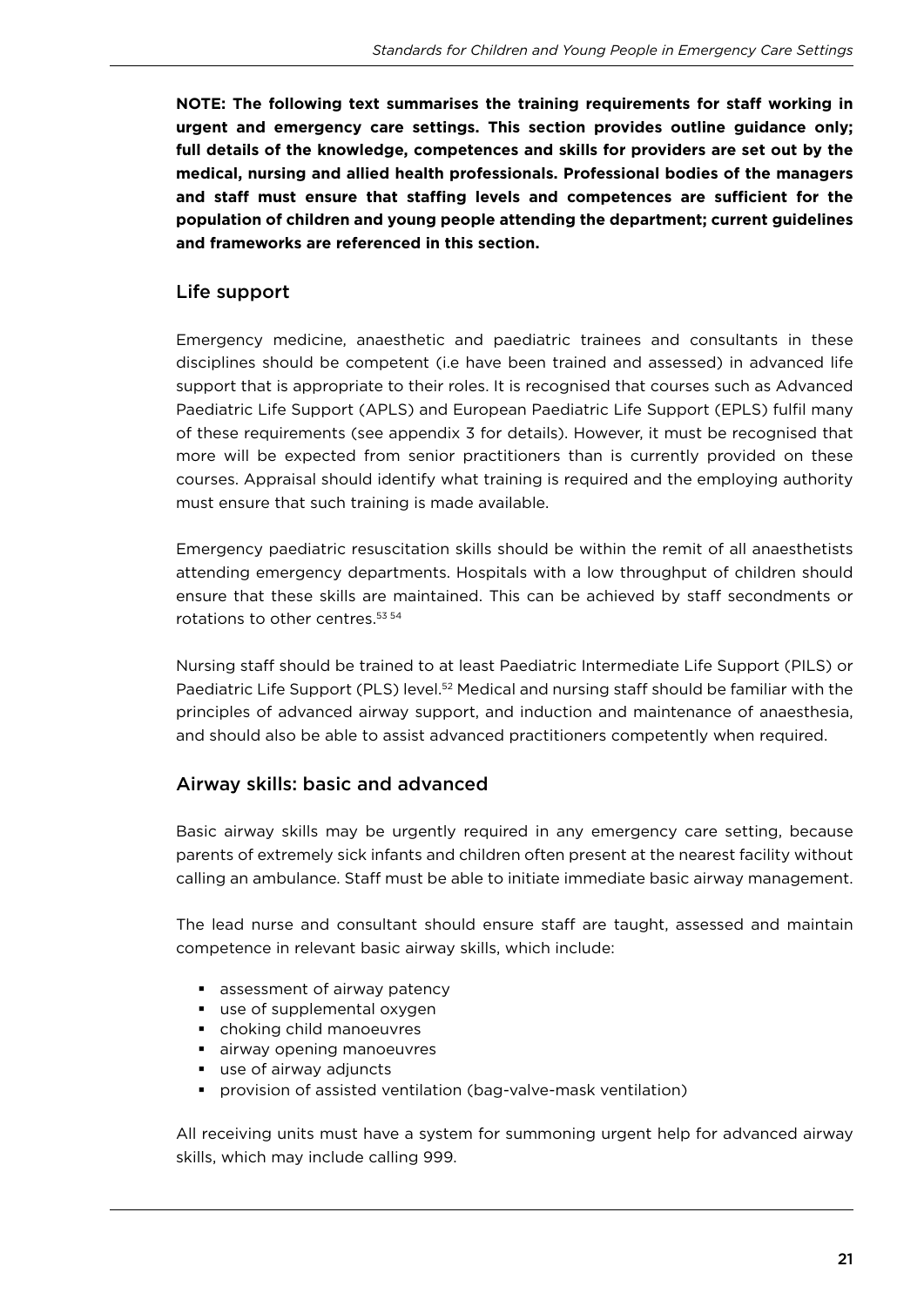### Anaesthetic skills

Induction and maintenance of general anaesthesia in children in emergency departments requires specially trained clinical staf, together with a range of appropriate equipment and drugs. In most places this will only be provided by anaesthetic specialists, although larger departments may have emergency medicine consultants and trainees who are competent and experienced in advanced paediatric airway management.

Staff assisting with paediatric anaesthesia must be adequately trained; these will usually be Operating Department Practitioners (ODPs). Emergency department nurses and doctors should be familiar with the principles of emergency advanced airway management, so that they can work efectively in the team. Competence to provide paediatric anaesthesia will need to be maintained through regular exposure, Continuing Professional Development (CPD) and/or refresher courses and should be checked through audit and review.

#### Surgical support

The availability of paediatric surgical expertise has decreased in many general hospitals in the last decade. While occasional practice in the continuing care of critically ill children is best avoided by surgeons and anaesthetists who do not usually care for children, immediate stabilisation skills and life-saving surgical skills must be within the competencies of surgeons taking part in an on-call rota covering the emergency department. Steps should be taken by those individuals to avoid deskilling.<sup>55</sup>

The Healthcare Commission found that in 2007 28% of acute trusts in England and Wales reported their availability of trained staff (anaesthetists and surgeons) for emergency paediatric surgery as "poor".56 As expertise in the care of children by anaesthetists and general surgeons in general hospitals has diminished, the importance of efective networking with regional and sub-regional paediatric surgeons increases.

It is the responsibility of commissioners in conjunction with clinicians to identify the surgical expertise available for children and young people within their region. This is vital in order to avoid unnecessary delays in transfer to the appropriate centre should this be required; a survey by the Children's Surgical Forum (CSF) reported that only 48.5% of District General Hospitals were found able to provide an emergency GPS service in line with recommended standards.<sup>57</sup>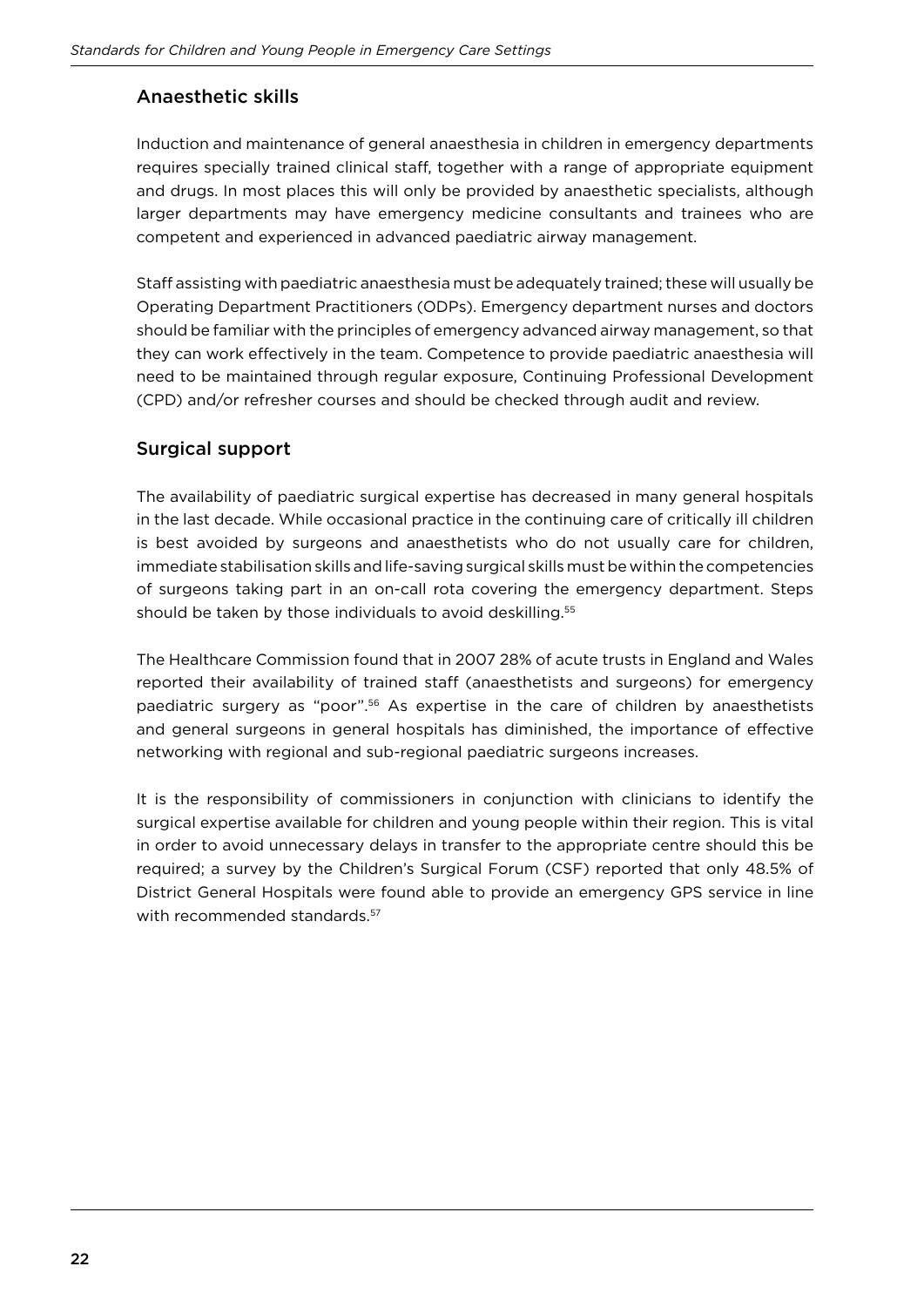#### Paediatric support

The consultant's role will involve assisting with training and advising on guidelines and protocols and they should have sufficient protected sessions in their job plan; an absence of on-site children's services must not preclude this arrangement. Emergency care settings should work closely with local children's services to ensure consistency of clinical guidelines and patient pathways, and to share training of staf.

#### Nursing skills

Nurses caring for sick and injured children in emergency care settings require competences in emergency nursing, including organisational and clinical skills, and in the care of children. A nurse working in any emergency care setting which receives children should be competent in:

- § The physiological & psychological developmental of children and young people
- The assessment, measuring and monitoring of vital signs<sup>58a</sup>
- Pain assessment and management
- Medicines management
- Managing the sick and injured child/young person
- § Safeguarding children and young people

The minimum competences in relation to caring for children and young people have been defined by Skills for Health,<sup>58b</sup> the RCN, the Faculty of Emergency Nursing (FEN), and in the publications *Emergency Care Framework for Children and Young People in Scotland*<sup>59</sup> and *Maximising Nursing Skills in Caring for Children in Emergency departments*<sup>60</sup> which defines the competences for nurses with respect to responsibility and seniority when caring for children and young people. Individual departments should consider the level of service they are providing and therefore the levels of nursing competence they require. This approach has been taken by NHS Scotland.

Several universities offer accredited post-registration modules in emergency care of the child and young person for both Registered Nurse (RN) [Adult] and RN[Children] nurses. In addition, competence development should also be supported with the use of rotational opportunities between emergency care settings and children's units. However, healthcare organisations should have in place a long-term strategy for recruitment and retention of RN[Children] nurses, and the secondment of RN[Adult] nurses to undertake training to become registered children's nurses.

There are considerations for nurses who work outside their registration status, i.e. RN[Adult] nurses caring for children, and RN[Children] nurses caring for adults. The Nursing and Midwifery Council (NMC) accepts that registered nurses through the course of their career will have gained knowledge and skills in areas not related to their original registration code and field of practice. However, the care provided by a RN[Adult] nurse should always be conducted under the direct or indirect supervision of a RN[Children] nurse. The supervising registered nurse will remain accountable for the decision to delegate tasks. Therefore RN[Adult] nurses must have supervision until deemed competent to care for children, and RN[Children] nurses must have supervision until deemed competent to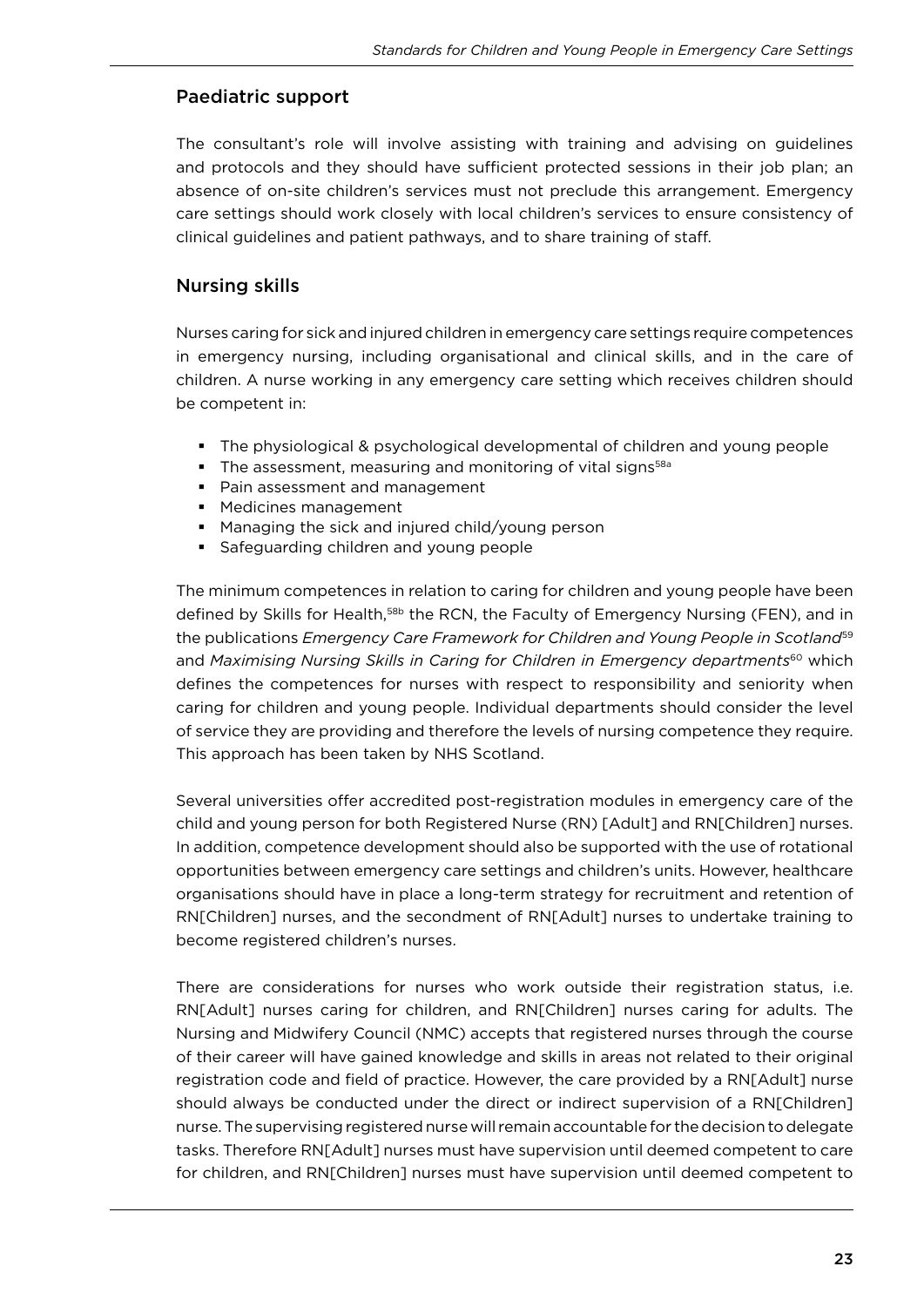care for adults. As a nurse they are accountable for the actual care they give as well as the decisions they make which is reflected in the NMC code.<sup>61</sup>

The RCN recommends a minimum of one RNIChildren] nurse to be present at all times.<sup>62</sup> However, the ability to provide a RN[Children] nurse does not detract from an emergency care setting's responsibility to ensure that all staff have a minimum competence to care for children. Indeed, it is acknowledged that many departments are unable to provide sufficient children's nurses to ensure that one is on duty at all times. In these departments, there should be a plan in place to achieve this, in addition to ensuring that nurses access more detailed education in the care of children and young people, to be able to offer advice and support to other staff.

#### Autonomous practitioners

In emergency care settings where non-medical practitioners such as emergency nurse practitioners (ENP), emergency care practitioners (ECP) and physician's assistants (PA) work autonomously to see and treat patients, specific education in the anatomical, physiological and psychological diferences of children should be attained. They must also have specific training in history taking, examination skills and diagnostic reasoning in children and young people, including interpretation of investigations. Initial faceto–face assessment may also occur in facilities remote from emergency departments with critically unwell children unexpectedly presenting to urgent care centres. Nurse practitioners must have the knowledge and skills to facilitate the stabilisation and transfer of these children.<sup>63</sup>

For those practitioners with responsibility for the pre-hospital assessment of children with serious illness and injury, up to date training in child protection, pain management and spotting the sick and injured child are essential.

Paramedic practitioners should have opportunities available to access appropriate paediatric life support training courses and participate in joint training with hospital professionals. Consideration should be given to clinical placements in either a children's assessment unit or children's emergency department to maintain skills in caring for acutely unwell/injured children.<sup>64</sup>

#### Support workers

The delivery of emergency care to children is increasingly supplemented by support roles (e.g. Health Care Assistants (HCA), Physician's Assistants (PAs)) which has proved invaluable in addressing shortages in nursing staf. However these practitioners are often expected to provide care to children without the necessary knowledge, skills or competence. Emergency care settings must therefore ensure that HCAs and support workers are given the opportunity to undertake competency based training with mentorship from registered practitioners competent in caring for children.<sup>65</sup> Play specialists also have a unique opportunity to complement the care delivered to children and young people within emergency departments and must be respected for their specialist skills in using play for the benefit of children/young people.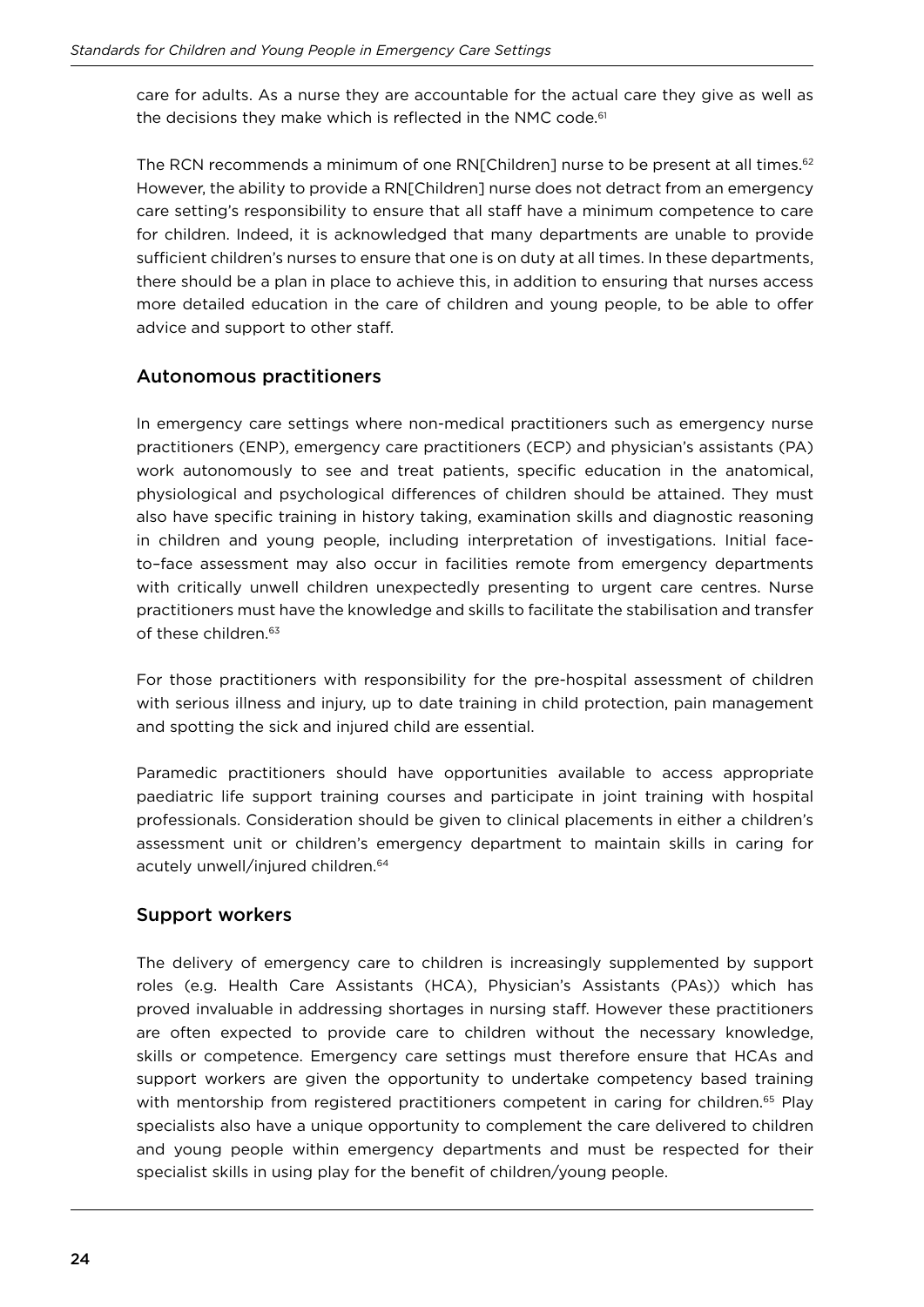#### Medical skills

All doctors delivering emergency care to acutely ill or injured children or young people should be competent in assessing whether they are reasonably well, potentially seriously unwell, or has a life- or limb-threatening condition. They should institute basic or advanced life support as indicated according to Resuscitation Council (UK) guidelines.66 They should have received training in child protection issues<sup>67</sup> and be able to identify different types of child welfare concern. Chapters 7 and 8 cover these issues in more detail.

All doctors working in emergency care settings should be familiar with local guidelines and have ready access to them. They must know when and how to access more senior or specialist advice promptly.<sup>68</sup>

Foundation doctors and those in basic specialist training will come from diferent backgrounds, and will usually need to improve their emergency paediatric skills. This can be achieved by attending a one-day PLS or PILS course, or the longer APLS or EPLS courses or equivalent (see appendix 3). The DH (England) interactive website *Spotting the Sick Child* is targeted at doctors at this level of training and can be utilised in conjunction with case reflection.<sup>69</sup>

For doctors in higher specialist training in emergency medicine, paediatric emergency medicine will be taught in year three of core training, and around six months of that year will focus on paediatric emergency medicine competencies. Non-consultant career grade doctors with regular exposure to sick children should attain the same competencies as CT3 trainees.

There is increasing use of ultrasound as a tool in the evaluation of sick or injured patients and level one ultrasound competency is recommended for those training in emergency medicine.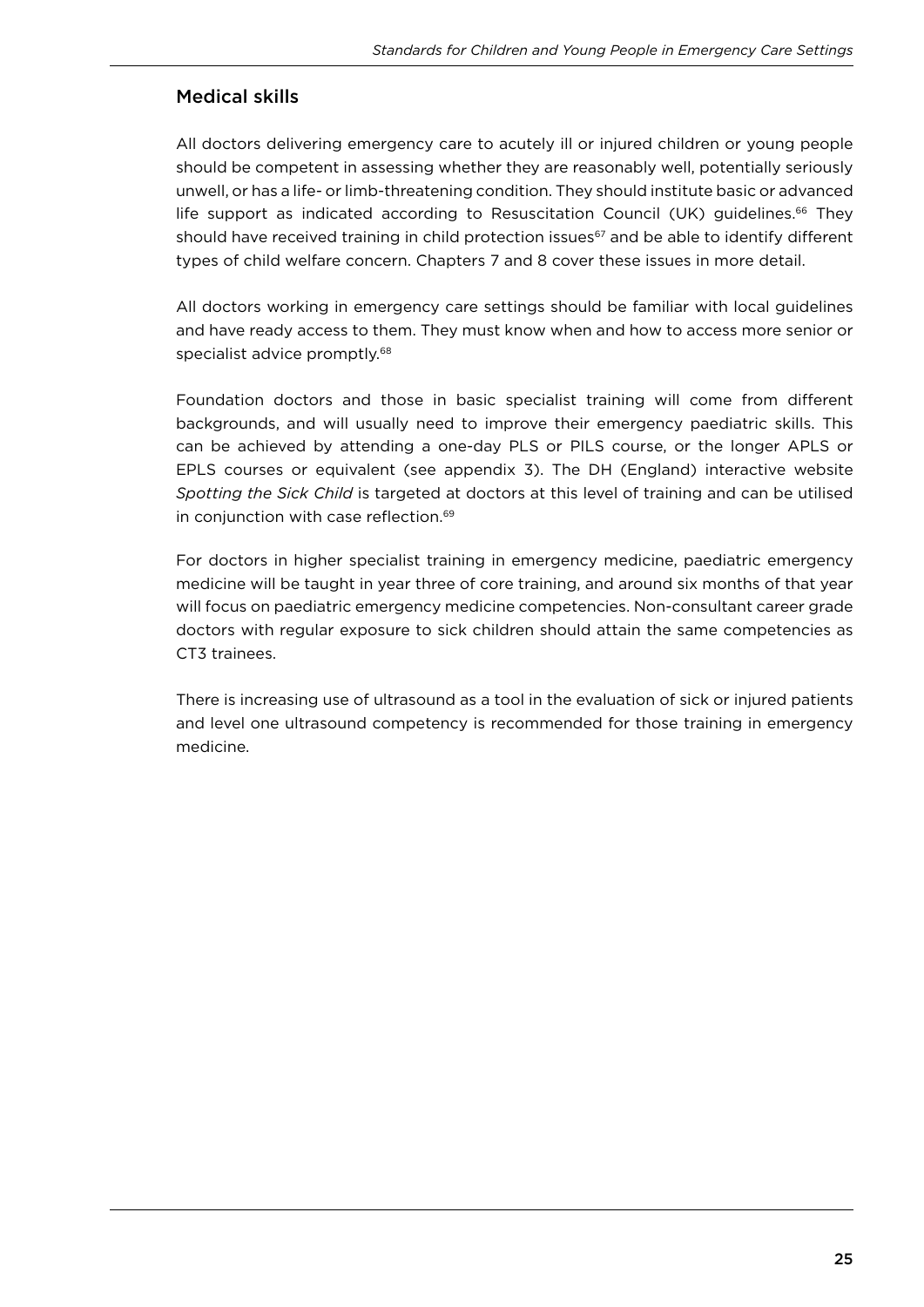#### Training of doctors sub-specialising in paediatric emergency medicine

The RCPCH and the College of Emergency Medicine (CEM) have developed a curriculum and assessment system suitable for training both emergency physicians and paediatricians in paediatric emergency medicine (PEM). This joint programme aims to deliver excellence in the reception and care of children in the emergency department setting.<sup>70</sup> Such examples where these competences would be developed would be trauma management, care of acutely sick children, social paediatrics and child protection, and chronic medical conditions presenting with acute illness.

Information about training and departmental accreditation is available on both the CEM and RCPCH websites. The document *A Framework of Competences for Sub-Specialty Training in Paediatric Emergency Medicine* forms the basis of the training programes.<sup>71</sup>

#### **Standards**

- 1. Nurses working in emergency care settings in which children are seen require a minimum level of knowledge, skill and competence in both emergency nursing skills and in the care of children and young people
- 2. Acute healthcare providers facilitate additional training in paediatric skills for the nursing staff in the emergency department, and have a long-term strategy for recruitment and retention of registered children's nurses
- 3. All clinical staff working in emergency settings have a minimum level of knowledge, skills and competencies in caring for children and young people, e.g. recognition of serious illness, basic life support, pain assessment, and identification of vulnerable patients
- 4. All emergency departments receiving children have a lead RN[Children] nurse and a lead nurse responsible for safeguarding children
- 5. Sufficient RN[Children] nurses are employed to provide one per shift in emergency departments receiving children
- 6. In emergency care settings where nurses work autonomously to see and treat patients (usually called ENPs) these nurses undergo an assessment of competencies in the anatomical, physiological and psychological diferences of children
- 7. Emergency doctors and nurses are familiar with local guidelines and know when and how to access more senior or specialist advice promptly for children
- 8. Level one ultrasound competency is recommended for medical staff training in emergency medicine
- 9. Emergency care settings seeing more than 16,000 children per annum employ a consultant with sub-specialty training in paediatric emergency medicine
- 10 All staff working in facilities where children present are trained in paediatric basic life support. Emergency department nursing staff should be PILS/PLS or equivalent trained. Senior trainees and consultants in emergency medicine, paediatrics and anaesthetics dealing with acutely unwell children should be trained to an appropriate level dependent on role (appendix 3)
- 11. Urgent help is available for advanced airway management and intubation and ventilation is only carried out by competent staf
- 12. If paediatric on-site support is unavailable, the paediatric skills of the emergency department staff are enhanced, or additional paediatrically-trained staff employed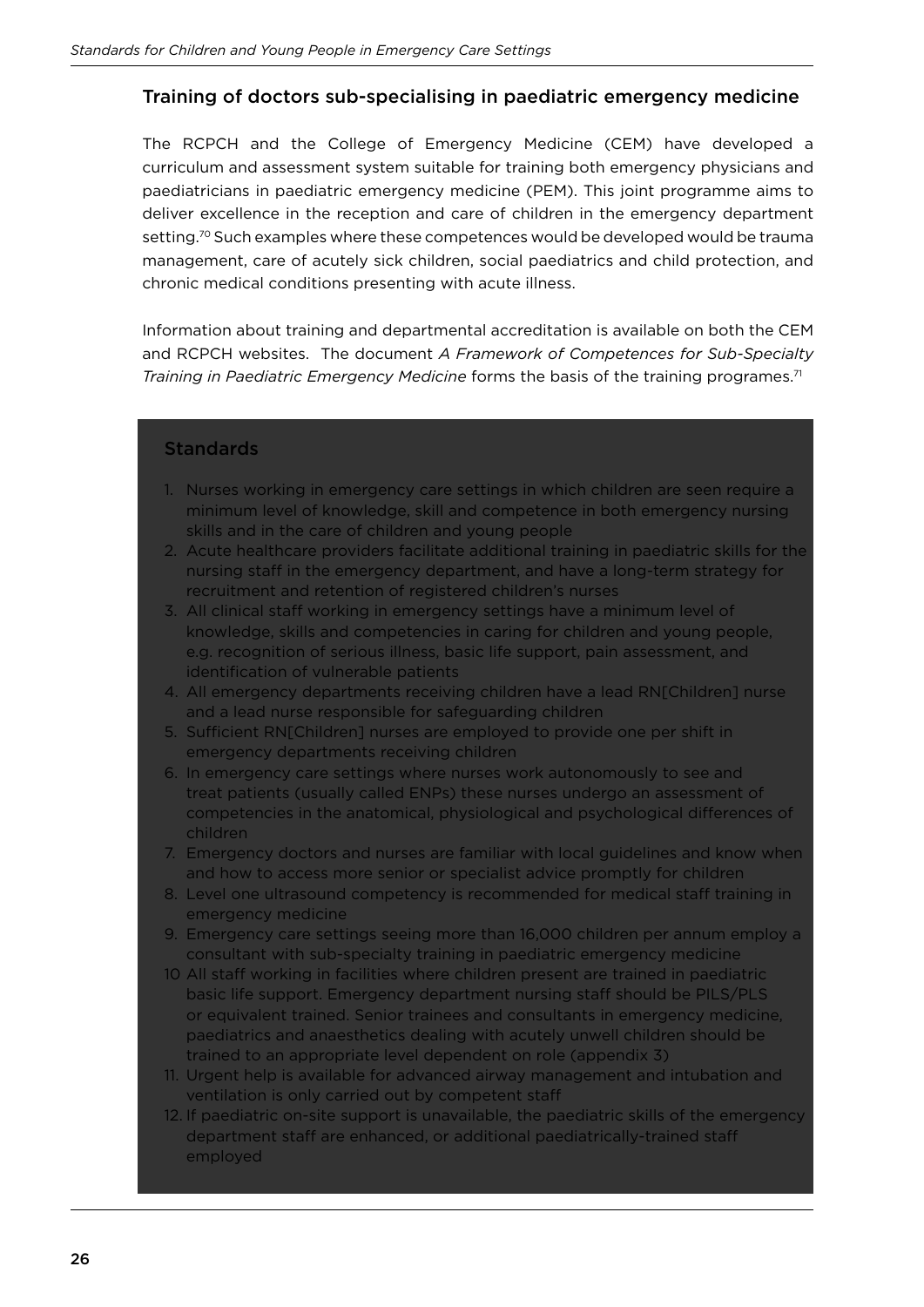# **7. Safeguarding in emergency care settings**

Safeguarding is a broad term that encompasses protecting children from maltreatment, preventing impairment of health and development and ensuring children have safe and efective care. Safeguarding also includes promoting the welfare of the child and there is an emphasis on detection of vulnerable families, children and young people. Child protection is an element within safeguarding and refers to activity undertaken to protect specific children suffering, or likely to suffer, significant harm.<sup>72</sup> Regardless of semantics, there remains a clear need for health professionals to both protect those who present with suspected abuse or neglect and retain an active role in seeking to prevent abuse.

Emergency departments may be the irst point at which children who have been subject to abuse or neglect come into contact with professionals who are able to act for their protection. All health care organisations have a duty outlined in legislation to make arrangements to safeguard and promote the welfare of children and young people, and to co-operate with other agencies to protect individual children and young people from harm.

The statutory guidance based on the Children Act 200473 was updated in March 2010. *Working Together to Safeguard Children*74 applies to all NHS England and public sector settings and sets out the duties and expectations of staff in urgent and emergency care settings. A revised version is expected to be published in Summer 2012.

It is crucial that all staff in emergency and urgent care settings can identify children and young people who are or may be at risk of abuse or neglect and that there are clear protocols on what to do when abuse or neglect is suspected. Identiication includes 'Safety-netting', which is akin to early help; a duty under section 10 Children Act 2004. This means early recognition of vulnerable children and young people and targeting support for the most vulnerable, as well as being clear about how help can be accessed. Staff should also be prepared to reflect on interactions with children and young people and amend practice to ensure a child-focused approach.

Further, all emergency care settings should have agreed protocols, relevant specifically to them, on how to access advice, and actions to take when welfare concerns are raised.

Staff must be able to find out swiftly if a child has recently presented at any other emergency department or been the subject of repeated emergency advice telephone calls and whether the child is the subject of a Child Protection Plan. In some instances this is facilitated through an electronic link to the local social services database, but where this has not been enabled it is essential that all staff know the procedures for determining the child protection status of any child or young person attending the department.

In accordance with *Facing the Future*, 'All children and young people [must] have access to a paediatrician with child protection experience and skills (of at least safeguarding level 3 training)  $[...]$  This service must be available to all units on a 24/7 basis.<sup>'75</sup> There must also be clear guidelines on how these services are accessed out-of-hours.76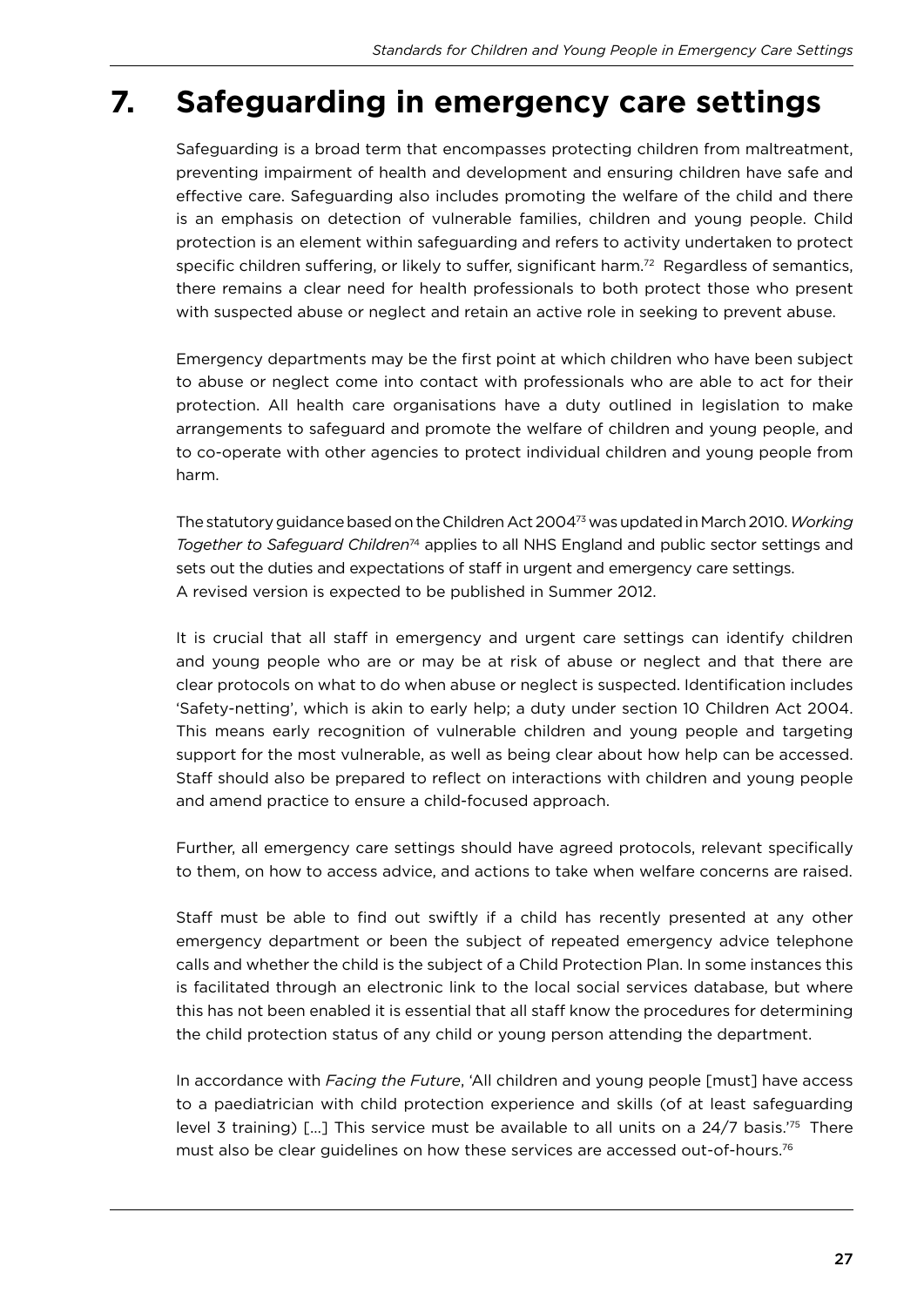Aside from the more common forms of abuse and neglect, recent publications are also drawing attention to diferent forms of abuse which those caring for children should be aware of, such as child sexual exploitation, gang-related and peer violence human trafficking<sup>77</sup>, forced marriages, female genital mutilation<sup>78</sup> and crimes in the name of honour. This is in addition to groups such as asylum-seeking children, children with disabilities, trafficked children and those who are looked after or in the criminal justice system.

Staff should be particularly aware of families with complex and multiple problems. Parental factors such as substance misuse, domestic violence and mental health problems can indicate that children living under these circumstances are at an increased risk of harm.

Other essential guidance for staff working in emergency settings include the NICE guidance *When to Suspect Child Maltreatment79* and the GMC child protection guidance *Protecting children and young people: the responsibilities of all doctors.<sup>80</sup>* The CEM has published a set of measurable child protection standards for all departments and a Safeguarding Best Practice Guide and 'safety net' guidance with which emergency departments should comply. <sup>81</sup>

All staff working in emergency care settings should have access to training and ongoing supervision in child protection appropriate to their role. Detailed requirements are contained within the intercollegiate safeguarding competences<sup>82</sup> and summarised in chapter 6.

All emergency care settings should have a clinical lead and senior nurse with responsibility for child protection. There should be a system in place to identify children who present frequently. These cases should be examined at regular intervals and appropriate action taken.

Robust systems are required to inform the primary care team about each child's attendance at an emergency care setting in a timely fashion and ideally both the GP and midwife/health visitor/school nurse. Exceptions can be locally agreed, for example in relation to sexual health issues. Sharing of information can be enhanced by appointing a liaison health visitor. The role and scope of the work of the liaison health visitor varies, but must be matched to the number of children requiring safeguarding, the availability of the settings' named doctor and named nurse for safeguarding, and the availability of information from social services. Systems must be in place in all emergency care settings to identify children and young people who leave before being assessed or who are not brought back for follow-up.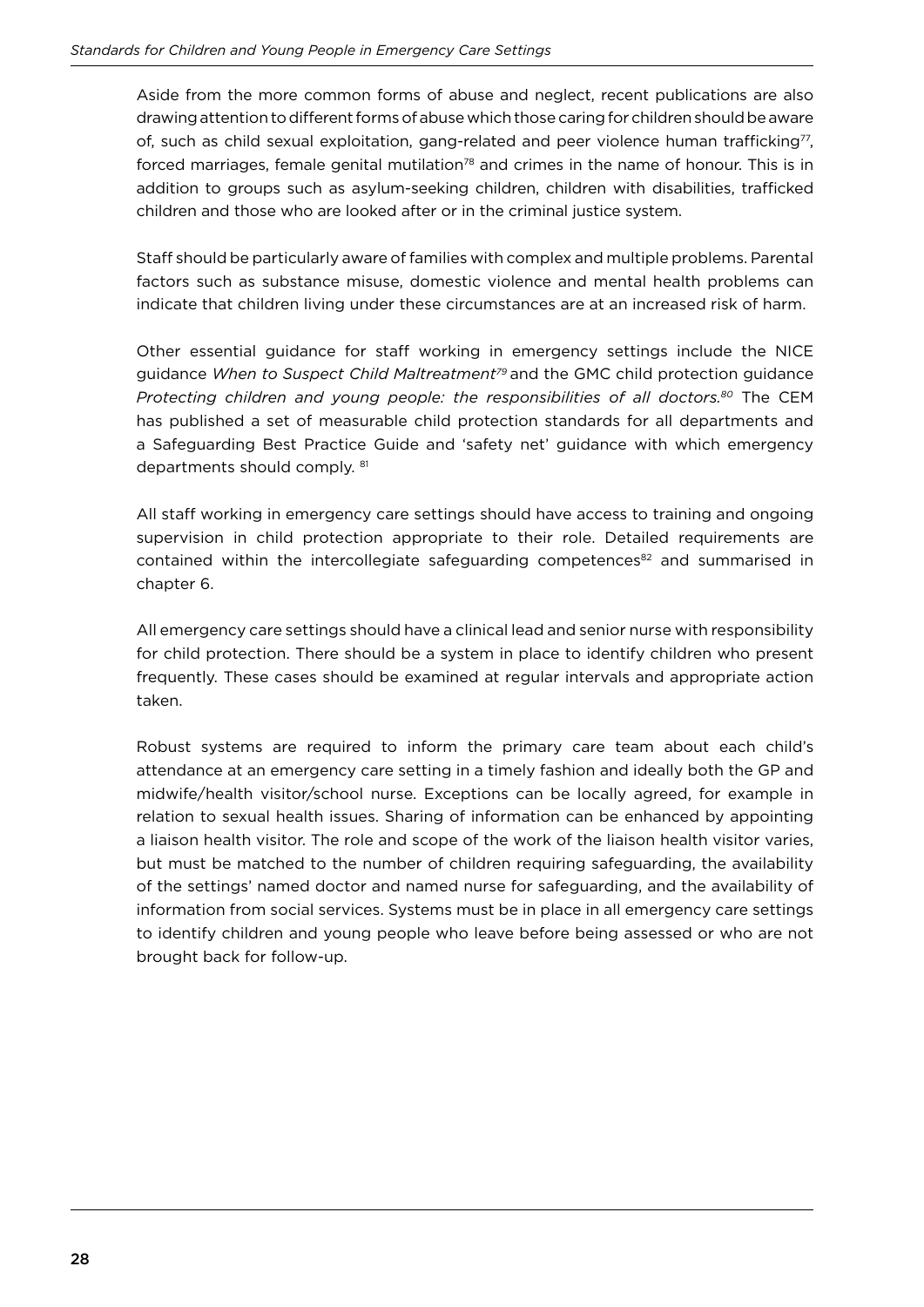#### **Standards**

- 1. All staff are aware of and follow the recommendations outlined in statutory, royal college and other key guidance
- 2. All staff receive appropriate safeguarding training in line with the guidance document *Safeguarding Children and Young People: roles and competences for health care staf*
- 3. All emergency departments nominate a lead consultant and a lead nurse responsible for safeguarding
- 4. All emergency care settings have guidelines for safeguarding children and young people and include the 'safety net' arrangements
- 5. All staff in emergency care settings are able to access child protection advice 24 hours a day from a paediatrician with child protection expertise
- 6. Direct or indirect access to the Child Protection Plan is available
- 7. Systems are in place to identify children and young people who attend frequently
- 8. The primary care team, including GP and health visitor/school nurse, are informed, within an agreed timescale, of each attendance
- 9. A review of the notes is undertaken by a senior doctor or nurse when a child or young person is not brought for a follow-up appointment, or if they leave the department without being seen
- 10. When treating adults, staff must recognise the potential impact of a parent's or carer's physical and mental health on the wellbeing of dependents, and take appropriate action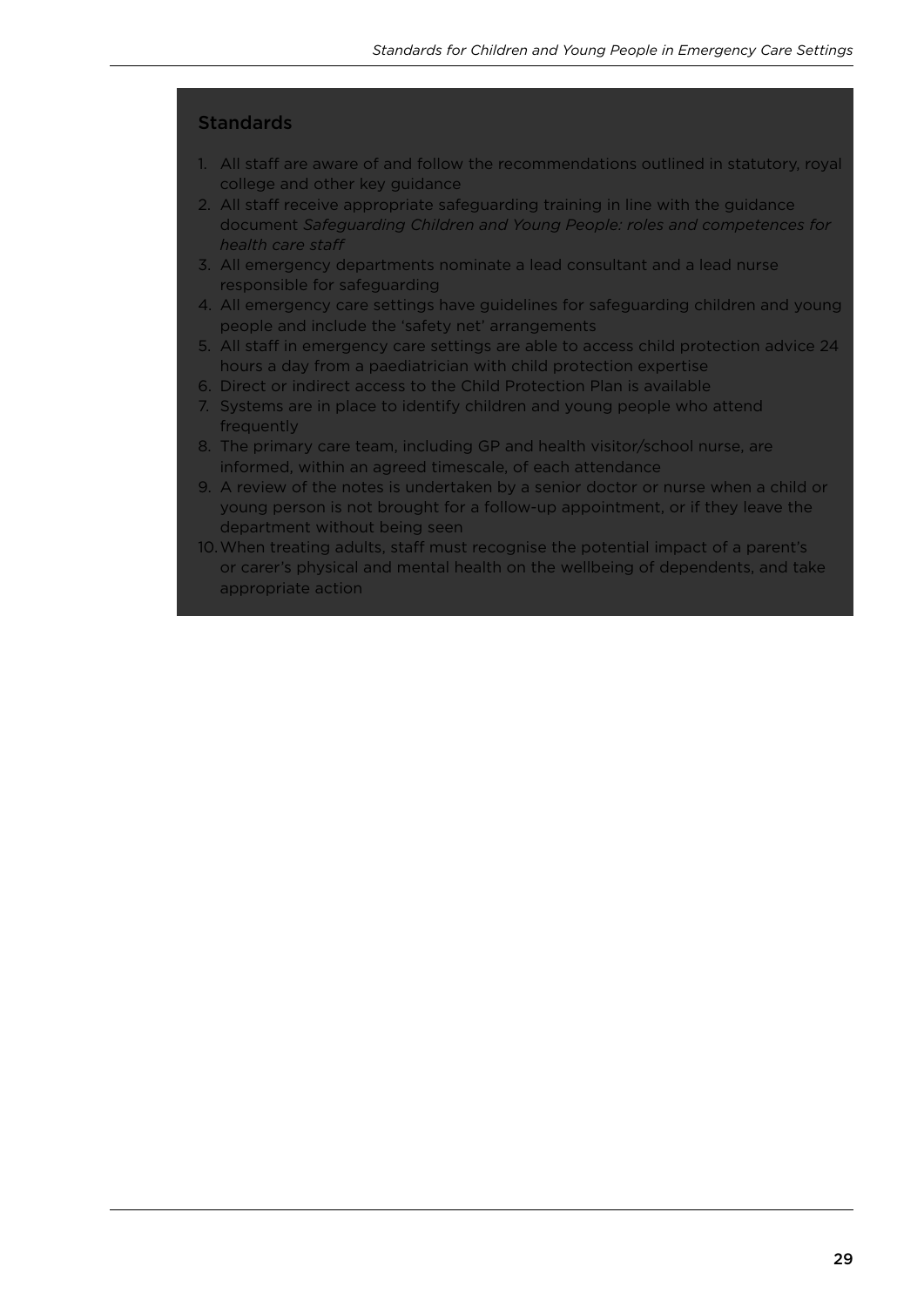### **8. Mental health, substance and alcohol misuse**

Mental health and substance misuse present some of the most challenging situations within emergency departments, with an estimated one in ten children aged between 5 and 16 years experiencing a mental health problem, the majority of which will be managed outside specialist mental health units.<sup>83</sup> It is imperative therefore that emergency and urgent care staff have the necessary skills to assess and manage a child or young person who presents with an emotional, behavioural or mental health problem.

Emergency care settings are often the first point of contact for vulnerable children and young people with mental health problems, substance misuse, self-harm and other life threatening behaviour, often disadvantaged by family instability, stigma and lack of mental health expertise. Therefore, health professionals are often best placed to instigate the initial treatment which may range from general advice to referral for specialist opinion, while a liaison health worker can support staff with information, training and interagency links. Emergency departments have a responsibility to be able to identify and screen for mental health and associated risks such as substance misuse. The acute encounter with the child or young person should be used as an opportunity to engage them with the relevant Child and Adolescent Mental Health Services (CAMHS) or substance misuse service.

Emergency clinicians recognise the challenges involved in managing this client group, but often feel more skilled in delivering care for acute medical and traumatic presentations. The following information therefore aims to identify areas for consideration by emergency clinicians in an efort to enhance the care of young people presenting with substance/ alcohol misuse or mental health issues.

#### Challenges for emergency clinicians

The challenges facing emergency clinicians are often multi-factorial and include:

- § An environment which is often non-therapeutic for the management of these patients, because of noise, distressing sights, large numbers of people and staf working under immense pressure; in contrast to patients who benefit from time and patience. The environment can result in outbursts of distress or the patient leaving prior to receiving the necessary treatment.
- **•** Access to community mental health is not available for those patients seeking emergency care out of hours. This causes problems for the emergency clinicians who encounter problems with gathering information and organising the necessary follow-up.
- Long waiting times to see a clinician or receive initial assessment.
- § Young people may pose particular problems where hospitals separate children's from adult emergency departments, as neither service may take overall responsibility for young people.

Given that presentation in the emergency department is often the first time the patient has required outside help for a problem, referral for a mental health assessment should be requested once a full physical examination and exclusion of organic cause has been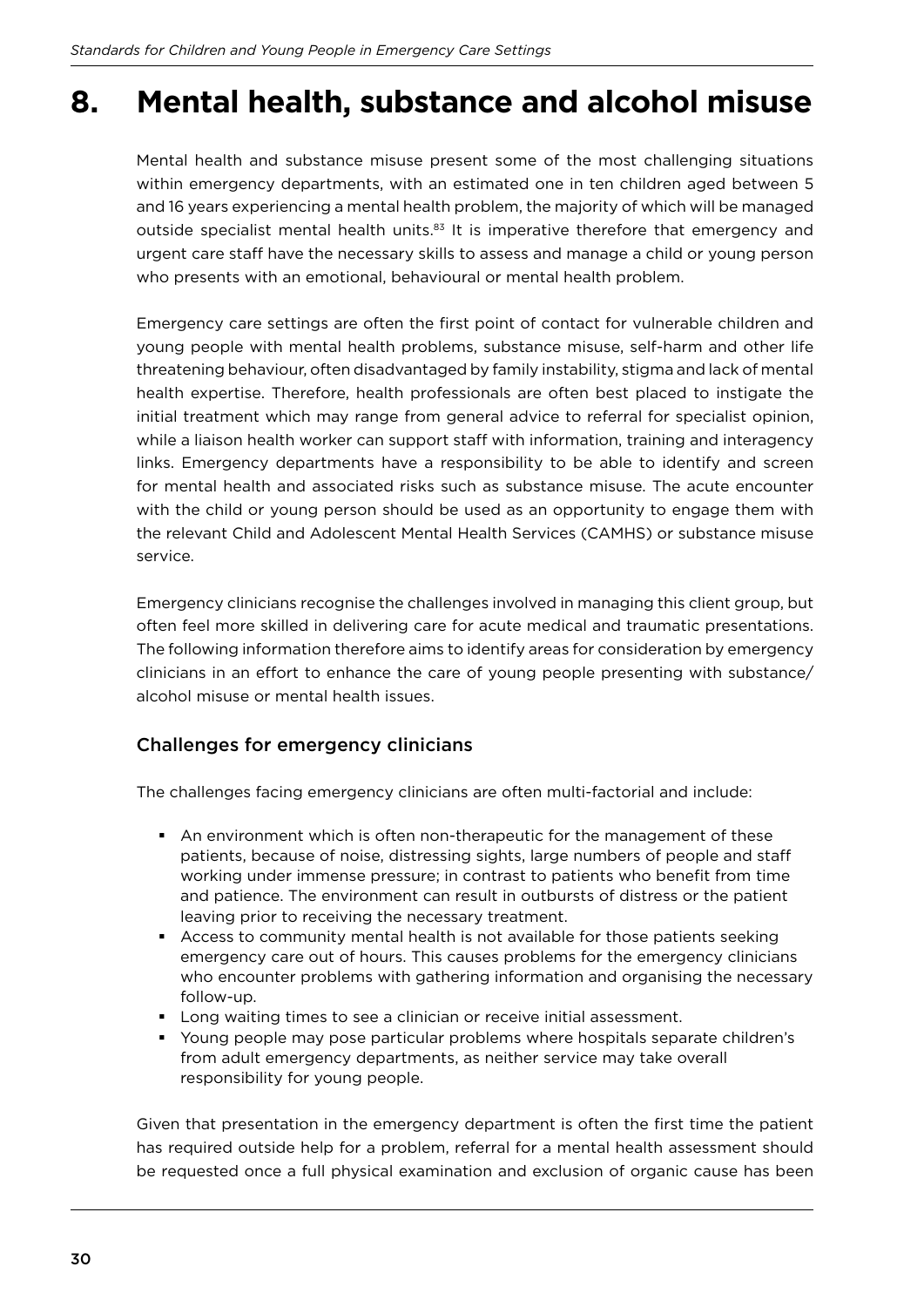confirmed. In this age group, pharmacological and physical restraint should be regarded as a last resort and clear guidelines must be available. Most situations can be managed by calming manoeuvres or a clear show of force by fully trained staff and the need to instigate restraint should be in the best interest of the child/young person as physical and pharmacological restraints both have the potential for complications. Those who require restraint within the emergency department should be continuously monitored with time limited orders. Documentation must include the indications for such actions, the beneits incurred and that consent could not be obtained because of incapacitation. Only trained personnel should apply restraint and staff must be alert to an unexpected deterioration of the mental or cardiopulmonary status of each patient who requires restraint.

Within the emergency care settings, there must be adequate and appropriate physical space available for those children in crisis, with a private room as the preferred option if available. The ability to observe those patients requiring the administration of psychotropic medication or restraint must be considered prior to instigating such treatment options.

Triggers for identifying children or young people presenting with mental health problems include:

- Bullying: physical or psychological
- **Abuse: physical, sexual, emotional and neglect**
- Substance misuse and alcohol misuse
- § Chronic illness or physical disability
- § Learning disability
- § Self-harm

Adult patients presenting to emergency care with mental health problems or substance misuse may also have parental responsibilities and therefore concerns for the welfare of a child/young person in their care must be considered and appropriate action taken as indicated. Clinicians must have an understanding of parental responsibility, child protection, right to consent, conidentiality and refusal of treatment. Accompanying adults/carers should be utilised to access further information. See Chapter 7 for more information.

Crisis care plans should be established for frequent presenters to the emergency department, utilising the expertise of the multidisciplinary team (mental health worker, emergency department staff and social services). An electronic alert can be added to the electronic log to inform staff of the patient's attendance and crisis plan.

Specific mental health problems include:

- § Anxiety disorder, which may also be associated with illicit drug use
- Depression
- Bi-polar disorder
- § Self-harm
- Substance or alcohol misuse
- Conduct disorder
- § Eating disorders
- § Psychosis, where the cause may be unknown or secondary to illicit drugs, glue or aerosol abuse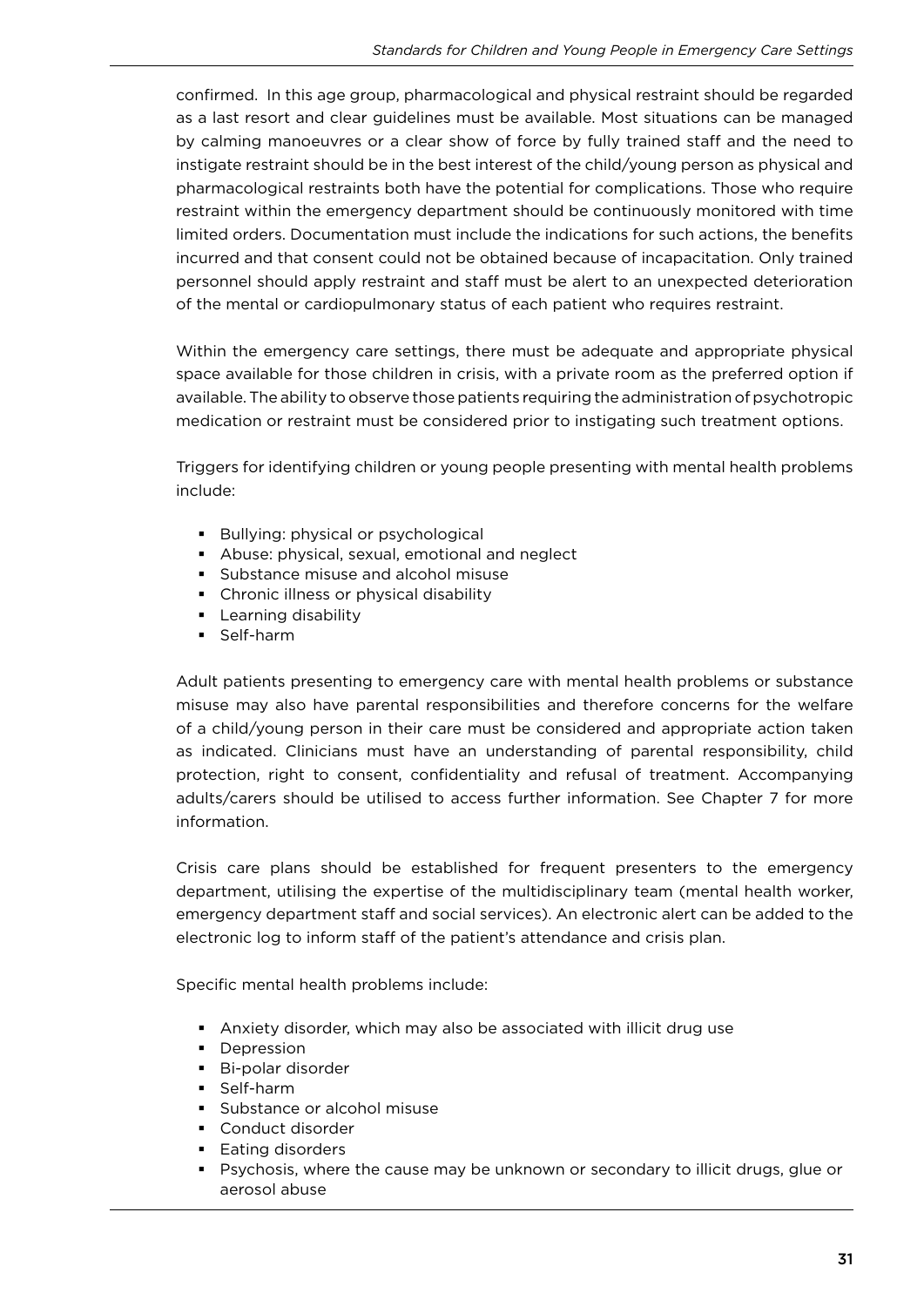In a busy emergency department, it is also easy to dismiss a young person's experience with alcohol as 'normal adolescent behaviour' when a more thorough assessment should include the need to ask why the young person is intoxicated and evaluating for underlying mental health problems such as depression or substance misuse.

Many emergency departments will not have onsite facilities to provide adequate mental health care for children and as a consequence children often require transfer to a more appropriate facility after medical assessment, stabilisation and mental health assessment are completed. Guidelines should therefore be in place for the safe transfer of such patients. For those young people with mental health problems who require medical admission in hospital, guidelines should be in place for managing such patients. The welfare of the child/young person is paramount and there should be robust systems in place to ensure the appropriate follow-up and communication between professionals including local safeguarding teams and social care services.

Prior to discharge, follow-up appointments should be arranged by the emergency clinician and not left as the responsibility of the parent/guardian. It is preferable for appointments to be arranged for within 24-48hrs.

#### **Standards**

- 1. Emergency clinicians with responsibility for the care of children and young people receive training in how to assess and manage their mental health needs and support their family/carers
- 2. Emergency clinicians are familiar with current legislation surrounding consent, confidentiality, and mental capacity and safeguarding
- 3. Local policies are in place for the involvement of a mental health practitioner for those children and young people at immediate risk
- 4. Policies are in place for the management of an acutely distressed child or young person incorporating the use of restraint for those acutely disturbed or at risk of harm to themselves or others
- 5. Policies are in place detailing the action required when adults with carer responsibilities present with acute mental illness or are identified as having alcohol or substance misuse problems
- 6. Adequate space is available for children/families in crisis and should include a private room with suitable supervision by emergency staff
- 7. There is improved access to mental health records and development of individual crisis plans
- 8. A liaison health worker is appointed to improve access to information, education and clinical expertise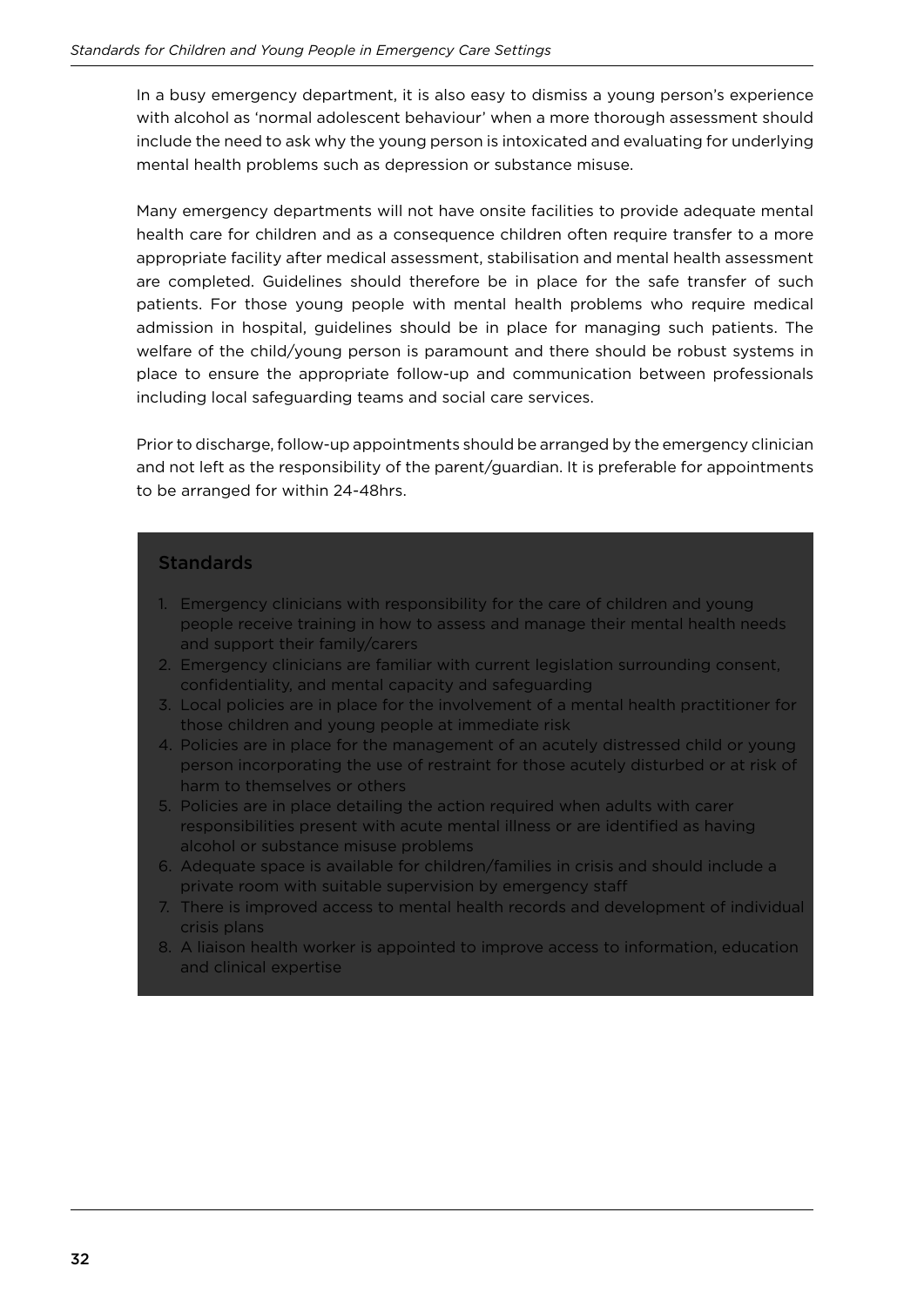### **9. Major incidents involving children or young people**

All acute healthcare organisations must cater for children and young people in their major incident plan. At a regional level, provision for children is required within a network arrangement, from ambulance arrivals to continuing care.

### Planning

The needs of children in a major incident can be considered in terms of the following groups:

- § Physical injury there may be a variety of ages or, in the case of an incident involving a group of children, may include many children of a similar age, which has implications for equipment availability
- § Traumatically bereaved children whose friends or family have been injured, or afected by scenes they have witnessed
- Children who may be brought to the hospital as part of family groups

If a hospital is overwhelmed with attendances, and, in particular, if there is limited access to paediatricians, paediatric intensivists, paediatric anaesthetists or paediatric surgeons, there should be provision in the hospital major incident plan to utilise the services of a local network to support the hospital. This may include special arrangements for transportation of seriously injured children by ambulance to designated centres. Consideration must also be given to ensuring less seriously injured children are taken to the centre where relatives are being treated or will arrive.

Major incidents also include so called 'rising tide' incidents such as pandemic inluenza, and Chemical Biological Radiological and Nuclear (CBRN) incidents. All can involve children and their needs must be considered in planning.

Some areas of planning required specifically for children include:

- § capacity of the emergency department or other services to deal with large numbers of children
- triage an understanding of age specific physiological variables
- § equipment availability
- numbers and availability of paediatric trained personnel
- availability of specialist units (e.g. paediatric burns or paediatric intensive care beds)
- **•** networking with other healthcare organisations to provide cohesive services
- safeguarding and care of unaccompanied children
- consideration of the family unit
- **•** psychological support for children and staff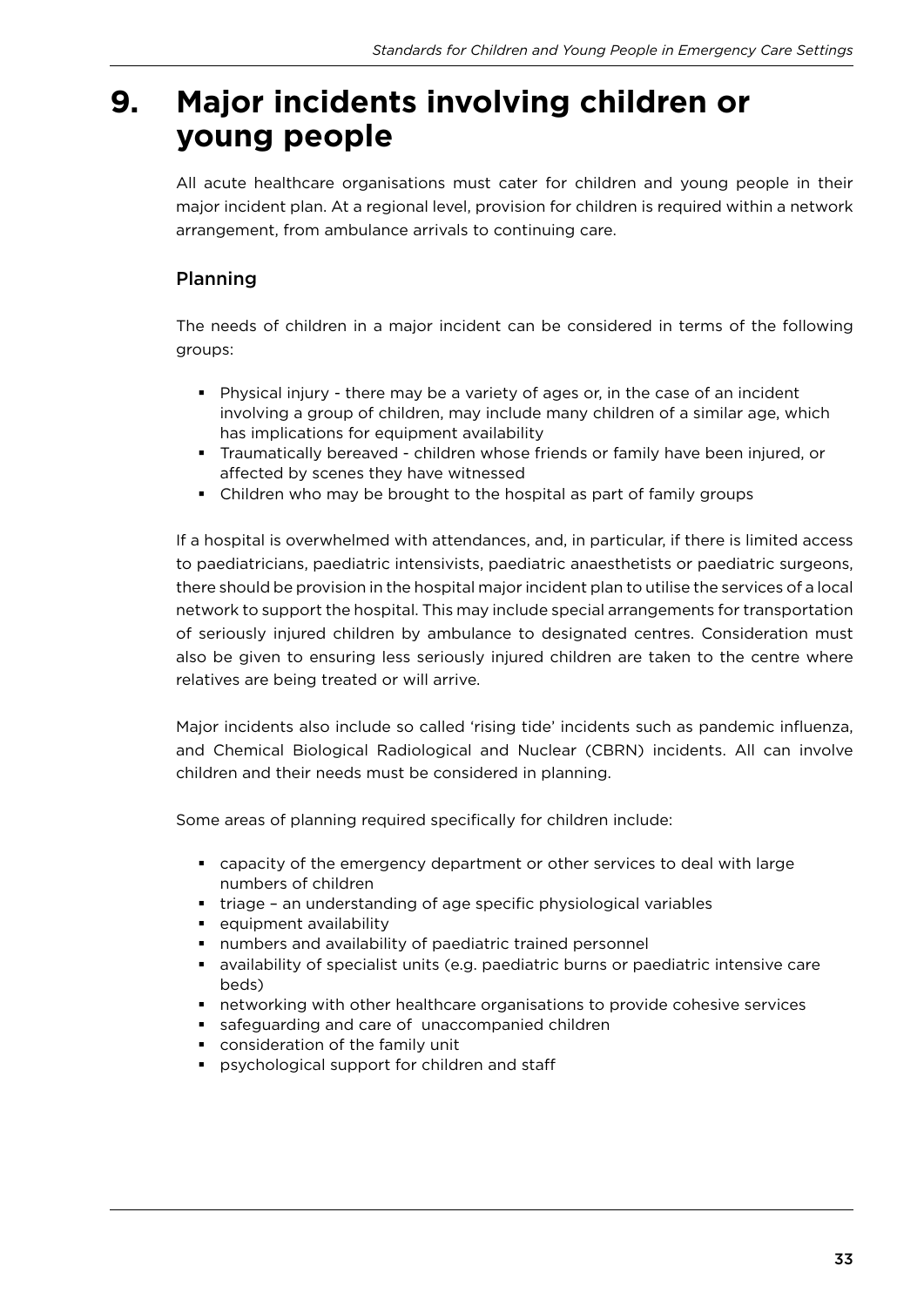#### Preparation

In responding to a major incident, the roles and responsibilities of the acute healthcare organisation are described in the DH publication *Emergency Planning Guidance*. 85 Regarding children, the organisation should:

- § provide a safe and secure environment for the assessment and treatment of children
- ensure staff are equipped to assess the severity of injuries in children
- § provide decontamination facilities and suitable clothing for children who self present
- **•** ensure less seriously injured children are reunited with family members as soon as possible, and are protected from publicity
- ensure that notification of attendance is communicated to the primary care team, and relevant hospital staff, so that follow-up arrangements can be made
- § provide a safe and secure environment for uninjured children or those accompanying ill or injured adults, being mindful of safeguarding vulnerable individuals
- provide psychological support for all groups of children and staff affected by a major incident

#### Major incident exercises

Major incident exercises should involve a proportionate number of children to adults (usually 1:4), but will depend on the incident – some are almost entirely paediatric, such as an incident involving a school. Major exercises involving children can be very rewarding, but additional measures must be taken when children participate:

- health and safety of children is paramount; particular problems in major incident exercises may be hypothermia and a requirement to ensure the environment is safe
- the media must be controlled and the privacy of children respected
- safeguarding advice must be sought
- children should be valued in giving feedback in their own right; their experience of the proceedings will be unique and should be acted on appropriately

#### **Standards**

- 1. All healthcare organisations ensure children are included in major incident plans and are involved routinely in appropriate major incident exercises
- 2. In establishing a local network of hospitals, statutory agencies and other services, children are specifically considered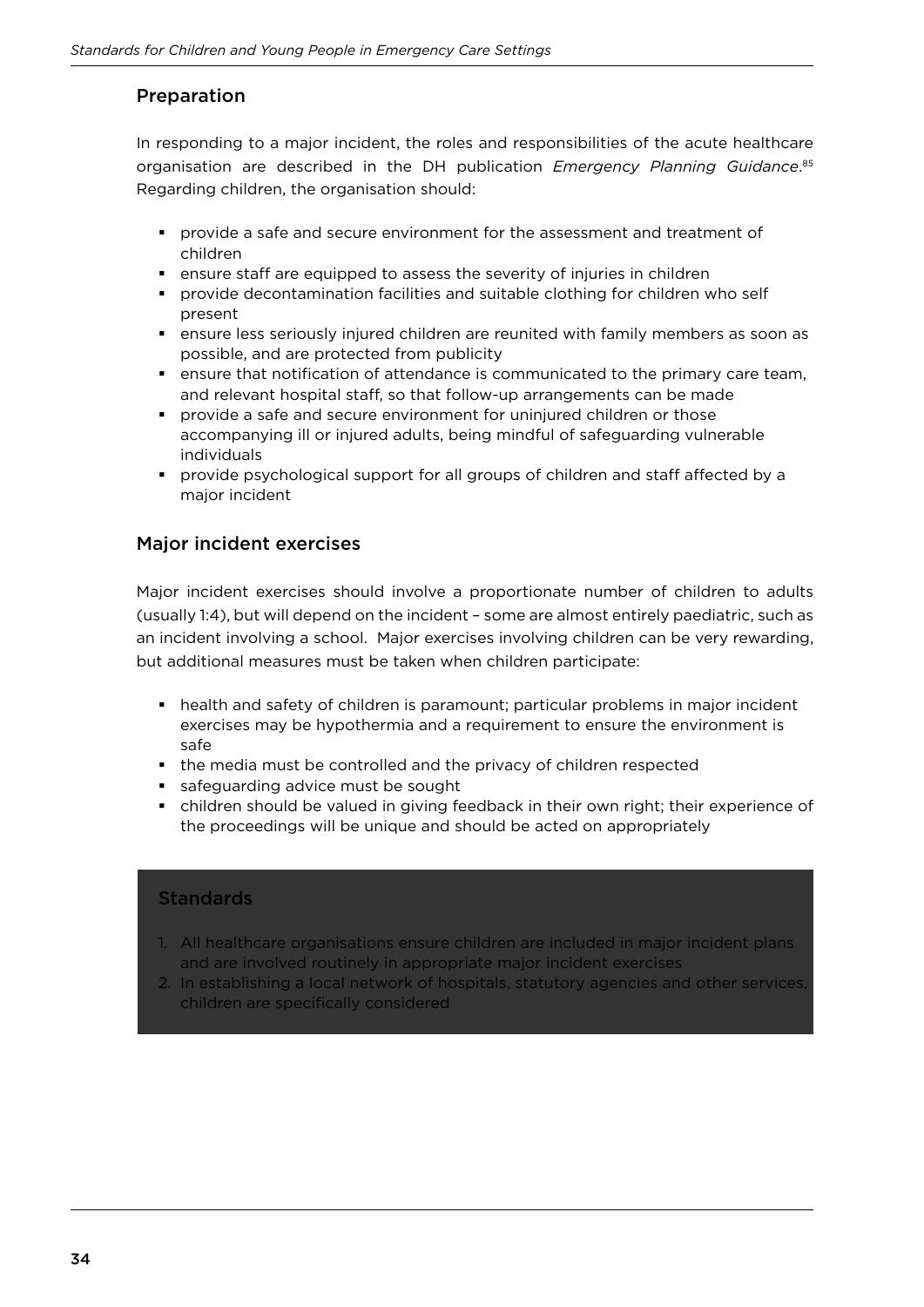### **10. Death of a child**

The sudden and unexpected death of a child or young person can have a devastating efect on the family and is challenging for all involved. All parents will react individually and many will feel overwhelmed. Many diferent feelings may be experienced in an emergency situation and immediately following the death of a child – anger, outrage, utter disbelief, guilt, blame and complete sadness. At such a difficult time families need guidance, information and honest communication. Staff also need support in managing the situation and helping families. Recognising the impact the death of a child has on professionals is essential. Good communication and coordination between all professionals is vital in order that families know what is happening and are able to be involved as far as they are able and encouraged to make informed decisions.

Depending on the nature of the child's condition and death, whether from accident or illness, there are a number of legal requirements that need to be met. In particular, in an emergency department, the processes that must be followed when there is an unexpected death.

*An expected death is one that is anticipated in the near future where there has been a period of prolonged illness identiied as terminal. In such cases it is always best to discuss with the paediatrician leading on the child's care. An unexpected death is deined as one that is not anticipated as a signiicant possibility 24 hours beforehand. Working Together to Safeguard Children, 2010*

In the case of unexpected death there are procedures that must be met including reporting to the coroner, involvement of the designated paediatrician on call for unexpected deaths and the rapid response team, a group of key professionals who come together for the purpose of enquiring into and evaluating each unexpected death of a child. See the DfE publication *Working Together to Safeguard Children*. 86

Other legal requirements encompass verification of the fact of death, certification and notiication of death. There should be clear policies and guidelines in place to support staff in understanding and completing these procedures. It is good practice for emergency departments to have a checklist of tasks, which can be complex and wide-ranging. A useful resource is the recently published *Care of the Child after Death* (Children's Hospices UK 2011).<sup>87</sup>

If a child has died unexpectedly at home they should normally be taken to the emergency department and should not be taken directly to the mortuary; resuscitation should always be initiated unless clearly inappropriate. The Local Child Death Overview Panel (England) / Signiicant Case Review Committee (Scotland) / National Child Death Review Panel (Wales) will advise on policies and procedures that should be in place, including the Human Tissue Act.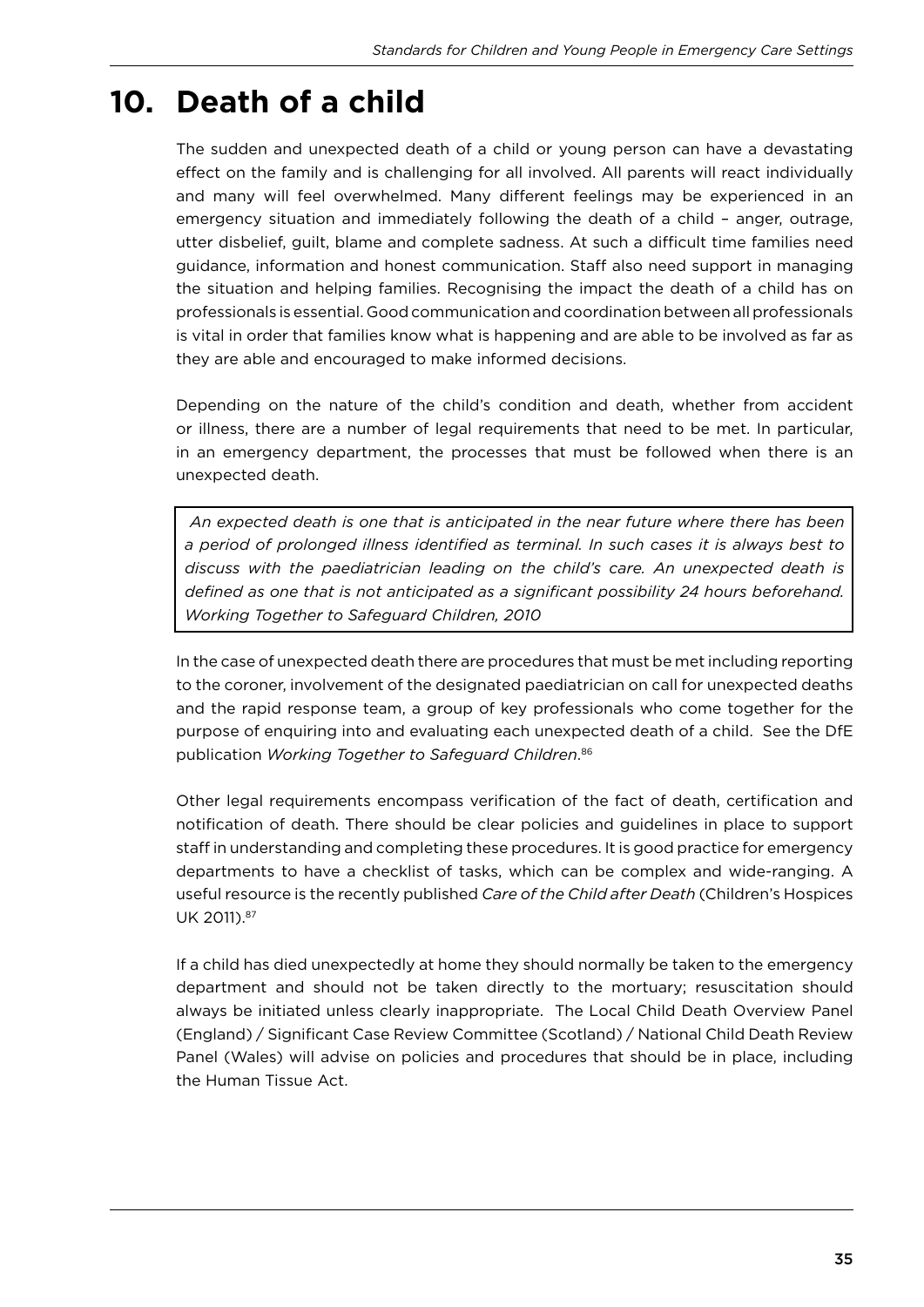If a child is being resuscitated, parents should be allowed to stay with them if they wish and if appropriate, but will need to be informed of all that is happening. It is important to recognise that it is an individual choice whether to stay in the emergency department or not, and not to assume that all parents would want this. An experienced member of staf must be identified to support them and explain the situation to ascertain their wishes.

Whether the child has died at home or within the department, talking to parents and breaking bad news should be managed sensitively, honestly and clearly. There are many resources available that offer guidance and support outlining key steps and principles in communicating with parents.

'Breaking bad news' guidance should be available to support all staf. The way in which bad news is given is an important factor in how it is received, understood and dealt with. It is important that health professionals receive education and training to develop the skills to break bad news effectively.<sup>88</sup> There should be a designated room which is appropriately furnished and equipped for staff to discuss information with families. Families should have access to support services including bereavement support e.g. social workers, chaplains and counsellors.

Recognising the importance of an individual's spiritual, cultural and family beliefs and values should be considered in all communication. It is best to always ask families how we should care for them.

Once a child has died there are a number of decisions that a family can be involved with and it is important for them to be in control as far as possible. They may wish to spend time touching or cuddling their child. Supporting families to care for their child after death and encouraging them to be involved is essential. Depending on the circumstances of the death parents may wish to take their child home or to a hospice where facilities are available to support the family. This should be discussed with a bereavement support professional or the hospice family/bereavement support team and with the coroner if applicable.

The possible effects of the death of a child or young person can be far reaching and will impact on wider family and friends. It is important to identify early support for all those afected by a death and guide the family to appropriate resources and support services to help in the days, weeks and years to come. Before leaving the department, parents should be provided with sufficient information to understand all that they need to know in particular the legal and regulatory requirements for example registering the death. This should include information about the involvement of a rapid response team for unexpected death.

They should also be given information about how to seek support and advice. An appointment with the hospital bereavement support officer should be made for the next 24–48 hours. Such professionals are trained and skilled in supporting families and identifying any complications experienced through grief and loss.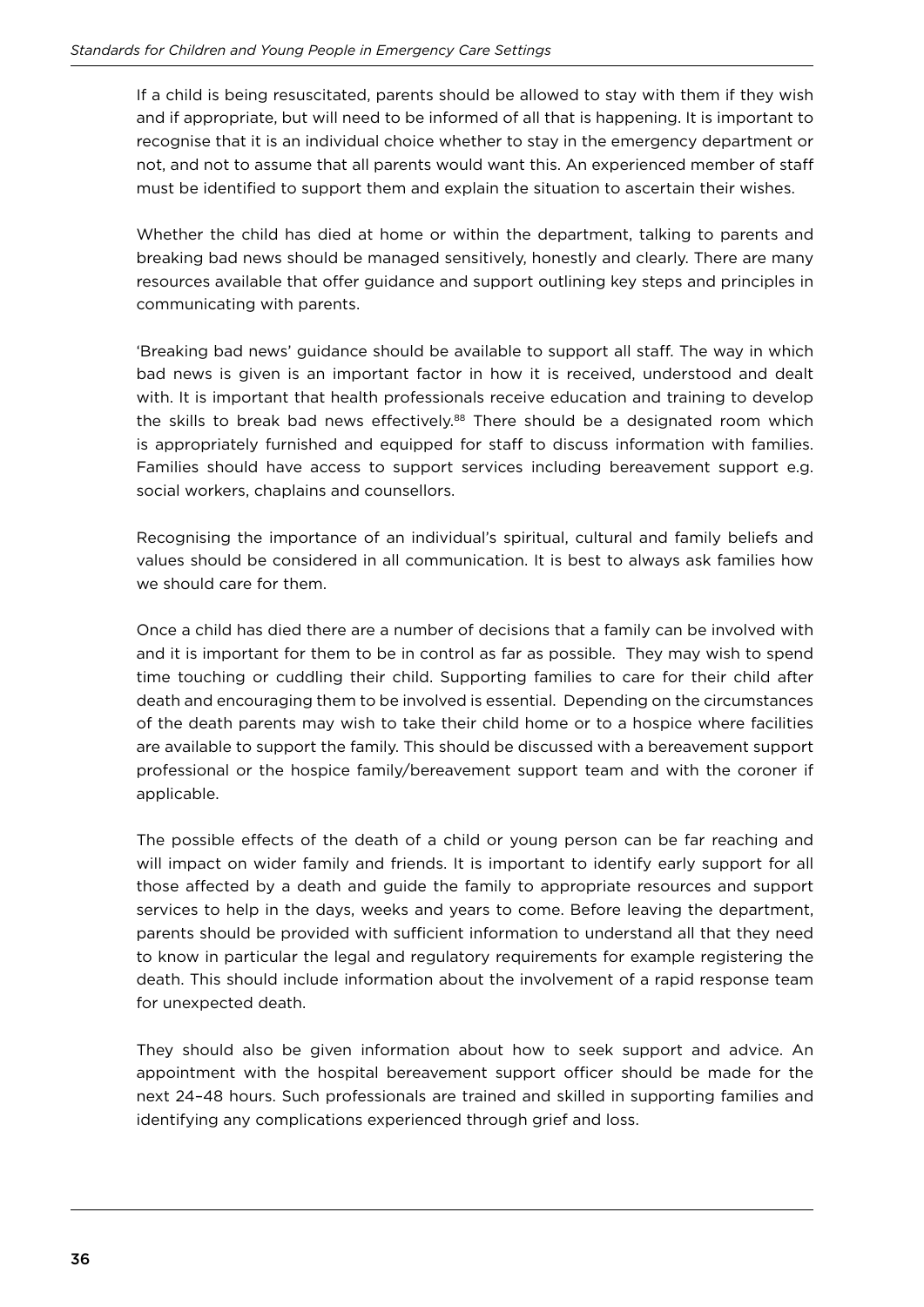The parents or carers should also be offered an appointment to see a relevant consultant, in order to explain the medical facts and offer support at an appropriate interval (often between one and three months after the death).<sup>89</sup> This also provides valuable feedback to the emergency care setting on the handling of the situation and their support of the family.

Support of staff is essential in managing the death of a child and training and education is important in preparing staff for caring for bereaved parents. Opportunities for debrief, personal reflection and supervision should be available for all staff. Whether individual or group supervision these should be conducted to maximise learning and support any changes to practice that will benefit the department and the care of families.

Further support for staff can be found thorough the Child Bereavement Charity, Winston's Wish and Together for Short Lives.<sup>90</sup>

#### **Standards**

- 1. Local checklists based on national recommendations are used in all emergency care settings
- 2. All children dying unexpectedly are taken to the emergency department unless there is a need to preserve a crime scene
- 3. Parents witnessing resuscitation are supported by an experienced member of staf
- 4. The consultant paediatrician on call is advised as soon as possible about an unexpected child death
- 5. Parents are offered an appointment to see the bereavement counsellor swiftly and a relevant consultant at a suitable time interval
- 6. There is co-operation with the Rapid Response Team and Child Death Overview panels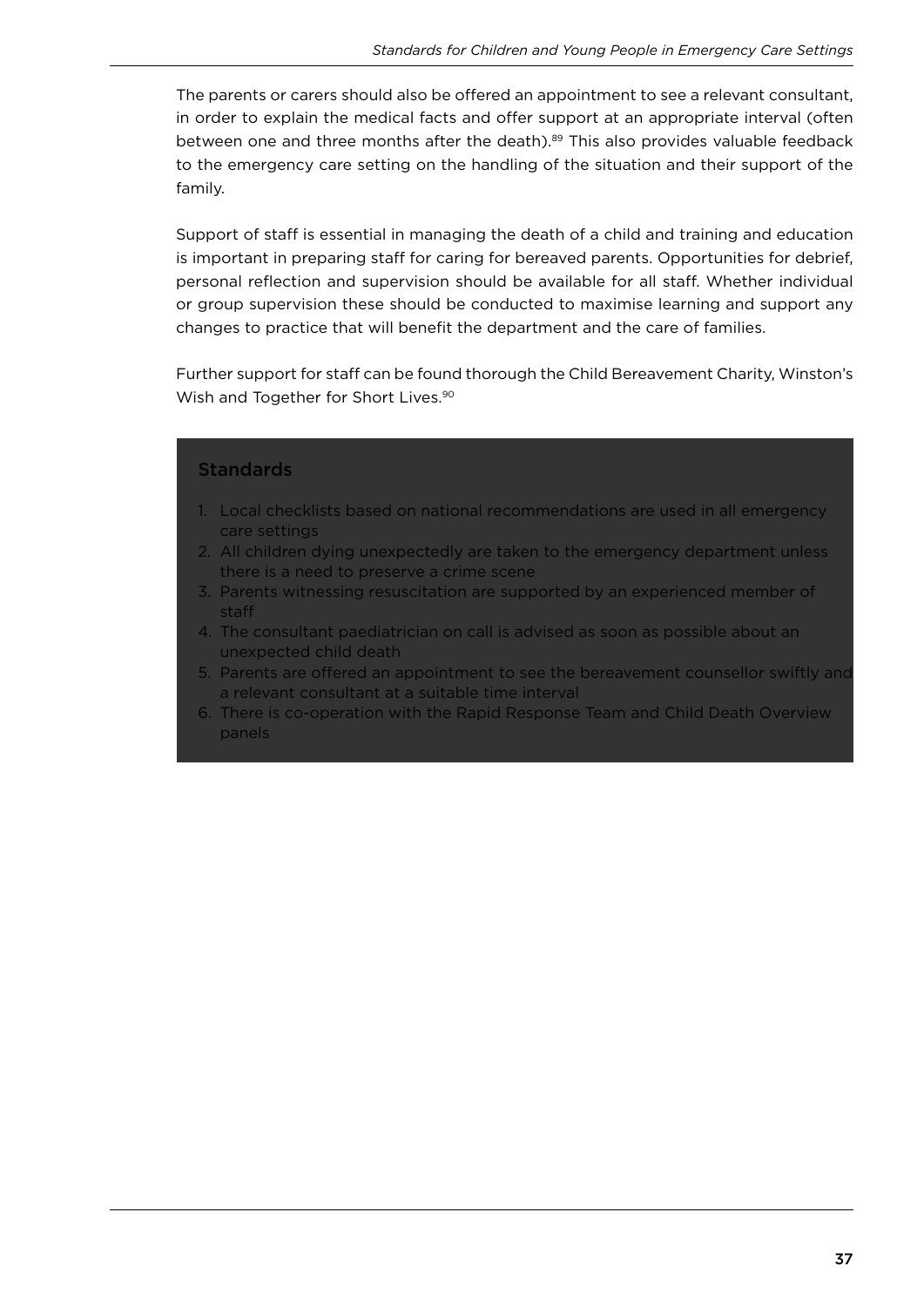### **11. Information systems and data analysis**

### Information systems

Emergency care information systems should provide basic demographic and episoderelated information, facilitate good practice, and minimise the administrative burden on clinical staf. They should meet the needs of patients, clinicians, managers, commissioners and regulators and, increasingly, ensure good quality indicators.

The system should encompass, or at least be able to link with, all sites in the local network which provide urgent care to children. All current health care of children should be available on the system, to facilitate appropriate communication and follow-up. Providers should also ensure that all episodes of care of children are available, including, for example clinics in the community, maternity, fracture and genitourinary, visits to other health professionals such as physiotherapy and all mental health and ambulance episodes.

Representatives of the emergency care settings in the four countries need to engage with national Information Technology policy and programmes to influence the national agenda and with local service providers to influence the design of their local systems.

Functions of an ideal information system should include

- demographic data (name, address, date of birth)
- contact telephone numbers (including mobile)
- name of person with parental responsibility
- name of person accompanying child
- mode of transport to hospital
- name of nursery/school/college, if applicable
- name of GP/midwife/health visitor/school nurse, as applicable
- § presenting complaint
- § previous attendances to the same emergency department
- **•** the location, if the presentation is for an injury, for injury prevention surveillance
- a communication system, including linkages to the hospital's systems for recording hospital episodes, and regional/national data, as well as an automated process for informing the child's primary care team of the attendance
- a real-time service delivery function, such as patient tracking within the emergency care setting, electronic ordering of tests, prescribing, etc
- real-time clinical support, including alert categories, linkages to individual care plans, and a method of identifying previous attendances and frequent attendees
- a reporting system with good clinical coding, the ability to break down patient categories (e.g. by age), sufficient information to facilitate audit and clinical governance within the emergency care setting (e.g. national recommendations, and injury surveillance), information about service provision (e.g. timings of the patient journey, and staff performance statistics) and quality outcome measures (national such as CEM analgesia use in trauma as well as locally defined clinical outcome measures that can monitor and drive local service improvements)

Ideally, the system should also include, or be linked to, other sources of information (e.g. the Toxbase<sup>91</sup> website, local clinical or operational guidelines, decision support software, online medical information services, and search engines), and be able to link to clinicians' personal CPD data.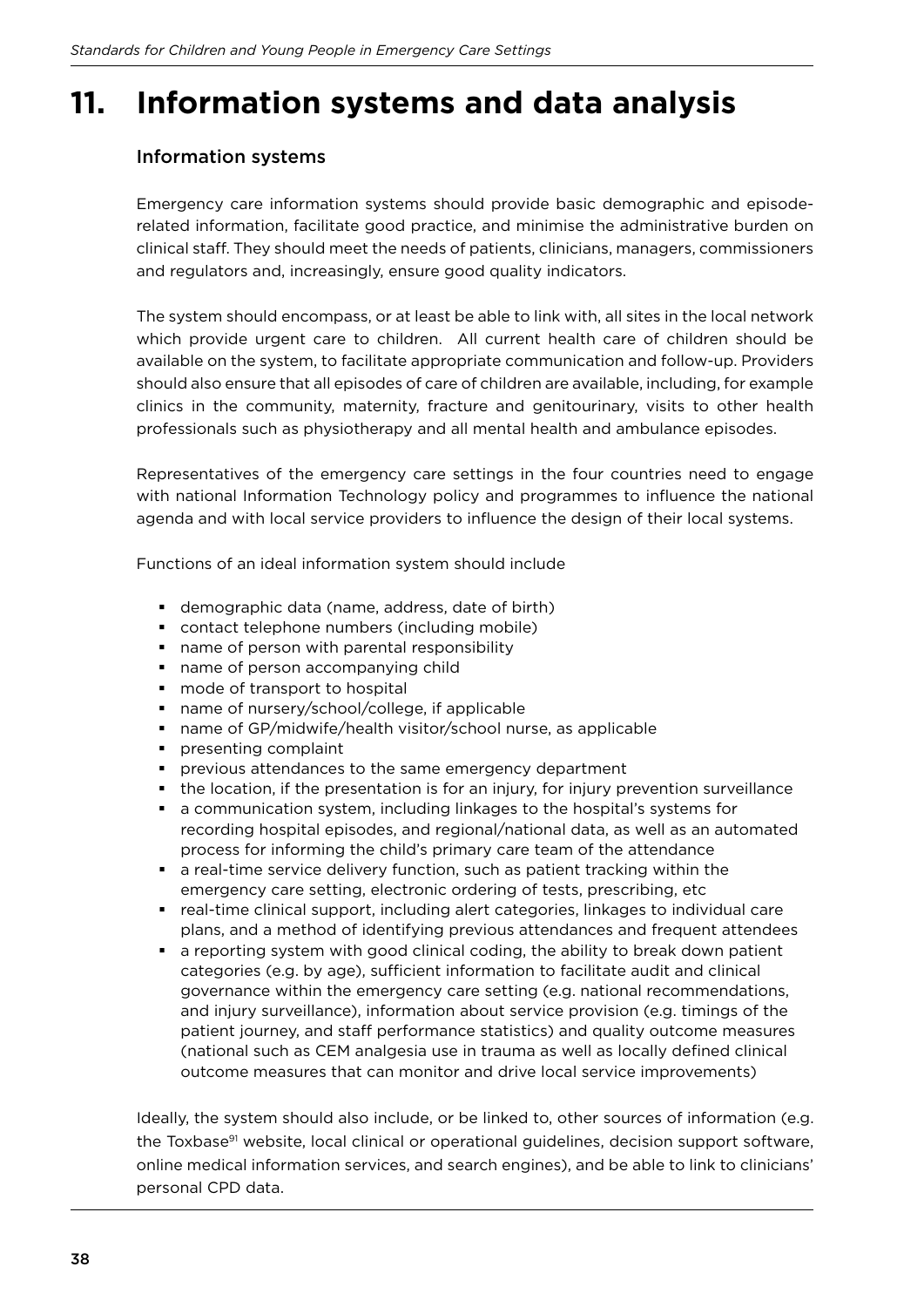#### Injury surveillance

Injuries are the most common cause of death and preventable morbidity in the population below the age of approximately 30 years. Injury prevention is one of the least well researched, and underdeveloped elements of children's services. Knowledge of the epidemiology of injury is critical to prevention. Information about accidents in the local area should be available from the emergency department database, and can be used to inform local government policy, the media, and the police, within the limits of patient confidentiality. Advice is available through the DH website.<sup>92</sup>

The Trauma Audit and Research Network (TARN) is the recommended method of assessing the quality of trauma care, and outcomes following severe injury.<sup>93</sup> The CEM national audit of use and timeliness of analgesia in children with injuries is another important quality audit measure.<sup>94</sup>

#### Emergency and urgent care quality indicators

In Scotland, Wales and Northern Ireland, development of clinical quality indicators for urgent and emergency care are at an early stage. The DH clinical quality indicators for emergency departments in England were introduced in April 2011 and replace the less sophisticated four hour target for arrival and discharge.<sup>95</sup> These are a useful basis for reviewing care provided although require interpretation for use in children. Definitions are set out in a related document.<sup>96</sup>

'Good' care will invariably satisfy four criteria:

- 1. Patient-focussed with reports of good experience
- 2. The best health outcomes with minimal risk
- 3. Timely care in the best location
- 4. Correct first time

The indicators apply to patients of any age attending emergency departments in England and, in general, the indicators work for children as well as adults. Children in the emergency department represent a distinct group with difering presentations and management to adults. The focus on fever in the children under one year is especially welcome.

It is likely that unplanned re-attendance rates for children, especially for children less than 5 years, will be appropriately higher than adults due to the evolving nature of childhood illnesses. Adult and paediatric rates can be usefully monitored separately and ideally the re-attendance rates for under 5s should be monitored as a subgroup of 0-16 years.

A template for a patient survey for urgent and emergency care in children from DH/RCPCH Patient Related Experience Measures (PREMs) is available to help better understand care from children's experience and perspective.<sup>97</sup>

Time to initial assessment for those arriving by ambulance as a proxy for likely 'majors' patients is not as relevant to children's emergency care as many of the sickest children are brought directly by their parents.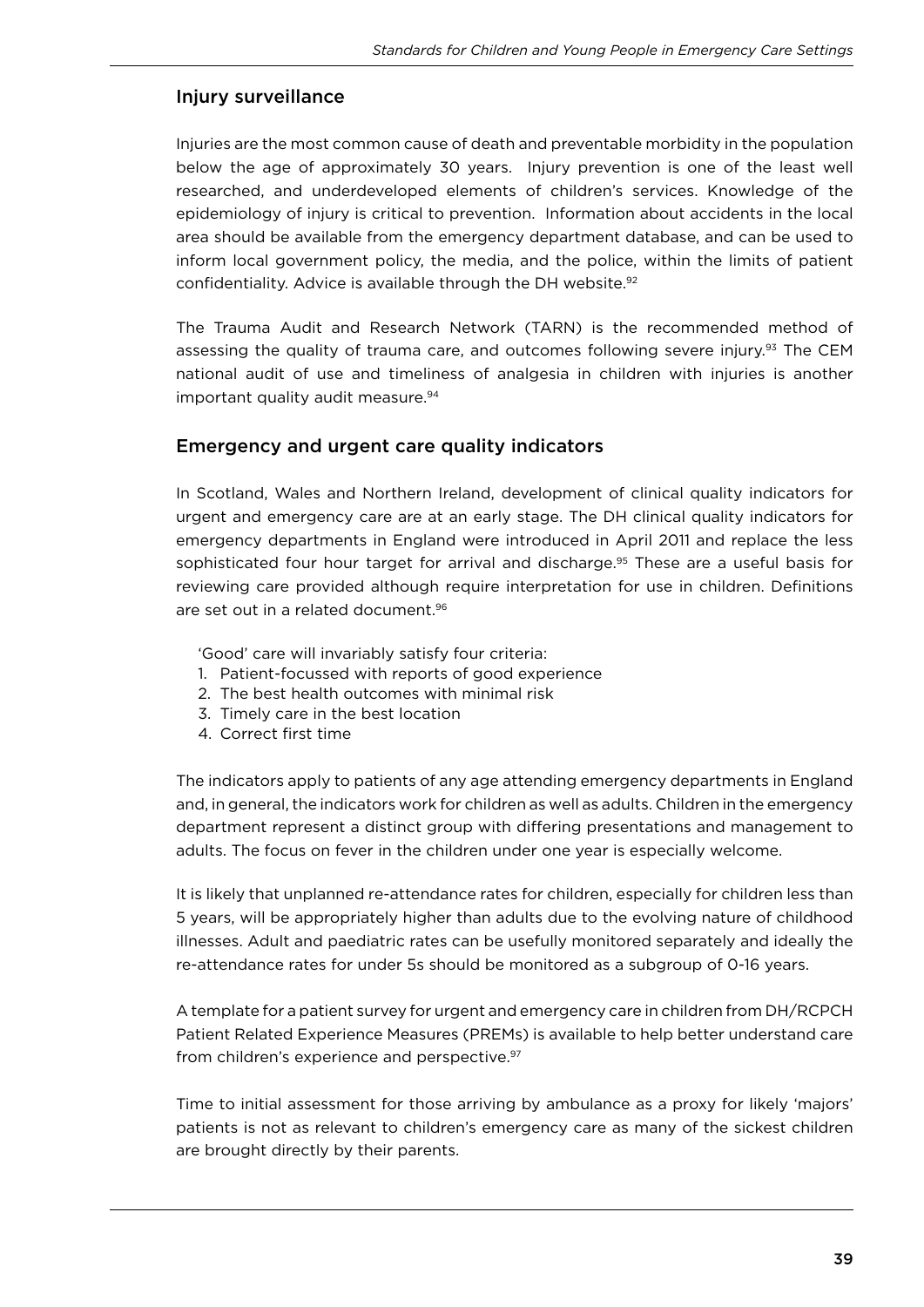The indicator for 'consultant sign off' 24 hours a day remains a challenge for patients of all ages. Emergency medicine senior doctors reviewing children will need to be conident and competent in risk-assessing the sick child.

Further work in refining the national urgent care clinical dashboard is ongoing and will include children and young people. Such clinical dashboards have been proven to reduce pressure and improve quality of urgent and emergency care with locally devised systems and should be encouraged.<sup>98 99</sup>

#### Research in paediatric emergency medicine

Emergency care settings of any size and ambulance providers can participate in, or organise, research studies. This should be regarded as a core activity, as there is a poor evidence-base for many aspects of paediatric emergency medicine. Emergency medicine has been identified as an important area of development by the National Institute for Health Research (NIHR) and resources are being increasingly identified to drive and support research in key areas. The Medicines for Children Research Network Clinical Studies Group in Paediatrics<sup>100</sup> includes paediatric emergency medicine and is involved in evaluating new research as well as identifying research opportunities in acute paediatrics.

Departments should share good practice, and take part in research projects, using the recently developed research networks. These include the Medicines for Children Network,<sup>101</sup> The College of Emergency Medicine<sup>102</sup> and the British Association of General Paediatrics Research Network.103 Increasingly research networks are also inviting suggestions for key research questions relevant to pediatrics.

#### **Standards**

- 1. The needs of patients, clinicians, managers, service planners/commissioners and regulators are defined, and used to inform the development of emergency care setting information systems
- 2. Emergency care setting staff participate in the national information technology agenda and engage proactively to design local systems
- 3. There is a minimum dataset which incorporates the speciic needs of children
- 4. Emergency care setting information systems link up with other health information systems, so that data on all local health service contacts are available with the emergency care setting
- 5. Injury surveillance data is collected and accessible as appropriate
- 6. Hospitals subscribe to the Trauma Audit and Research Network (TARN) to assess their own outcomes for patients with major trauma as well as national audits such as CEM analgesia in children with injuries
- 7. All providers of urgent and emergency care monitor the care provided for children using nationally defined indicator sets and use this, and additional data, when planning service improvement and proposing further quality indicators
- 8. Emergency care settings utilise the resources of research networks to participate in and plan research projects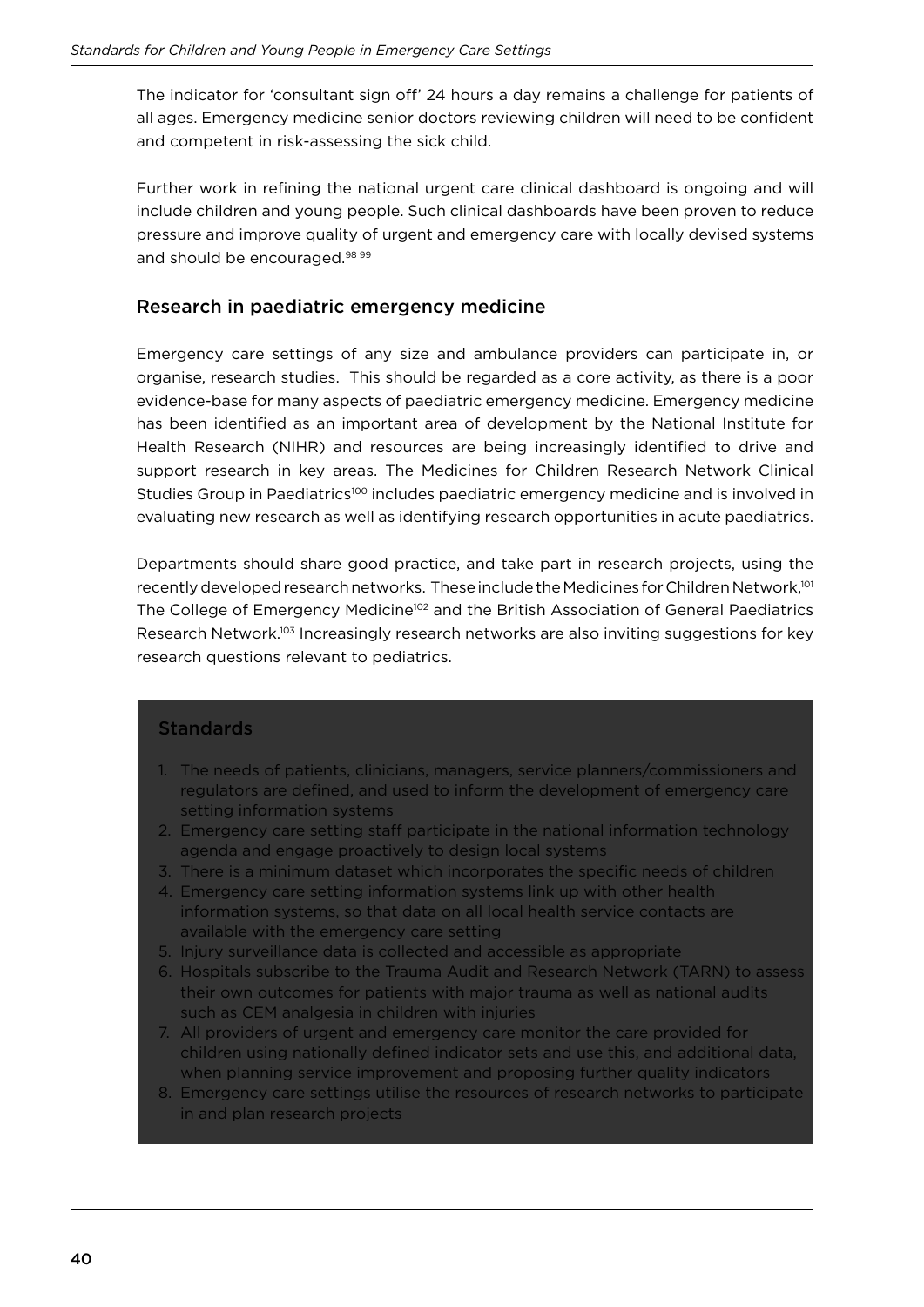### Appendices

### **Appendix 1**

### **Abbreviations**

| APLS          | Advanced Paediatric Life Support                        |
|---------------|---------------------------------------------------------|
| <b>ATLS</b>   | Advanced Trauma Life Support                            |
| <b>CAMHS</b>  | <b>Child and Adolescent Mental Health Services</b>      |
| <b>CEM</b>    | College of Emergency Medicine                           |
| CQC           | Care Quality Commission (formaly Healthcare Commission) |
| <b>CPD</b>    | <b>Continuing Professional Development</b>              |
| <b>DfE</b>    | Department for Education (England)                      |
| DH.           | Department of Health (England)                          |
| <b>ECP</b>    | <b>Emergency Care Practitioner</b>                      |
| ED            | <b>Emergency Department</b>                             |
| <b>ENP</b>    | <b>Emergency Nurse Practitioner</b>                     |
| <b>EPLS</b>   | European Paediatric Life Support                        |
| <b>FEN</b>    | <b>Faculty of Emergency Nursing</b>                     |
| GP            | <b>General Practitioner</b>                             |
| <b>GMC</b>    | <b>General Medical Council</b>                          |
| ICU           | Intensive Care Unit                                     |
| <b>JRCALC</b> | Joint Royal Colleges Ambulance Liaison Committee        |
| <b>MIU</b>    | Minor Injuries/Illness Unit                             |
| <b>NICE</b>   | National Institute for Health and Clinical Excellence   |
| <b>NIHR</b>   | National Institute for Health Research                  |
| <b>NMC</b>    | Nursing and Midwifery Council                           |
| <b>NSF</b>    | <b>National Service Framework</b>                       |
| ODP           | <b>Operating Department Practitioner</b>                |
| PA            | Physician's Assistant                                   |
| <b>PALS</b>   | <b>Patient Advice and Liaison Services</b>              |
| PIC           | Paediatric Intensive Care                               |
| <b>PICU</b>   | Paediatric Intensive Care Unit                          |
| <b>PILS</b>   | Paediatric Intermediate Life Support                    |
| <b>PLS</b>    | Paediatric Life Support                                 |
| <b>RCGP</b>   | Royal College of General Practitioners                  |
| <b>RCN</b>    | Royal College of Nursing                                |
| <b>RCPCH</b>  | Royal College of Paediatrics and Child Health           |
| RN(C)         | Registered Nurse (Children)                             |
| SSPAU         | Short Stay Paediatric Assessment Unit                   |
| <b>SUDI</b>   | Sudden Unexpected Death in Infancy                      |
| <b>UCC</b>    | Urgent Care Centre*                                     |
| <b>WIC</b>    | Walk in Centre                                          |

\* In this document, the term Urgent Care Centre includes NHS walk-in centres and minor illness/injury centres.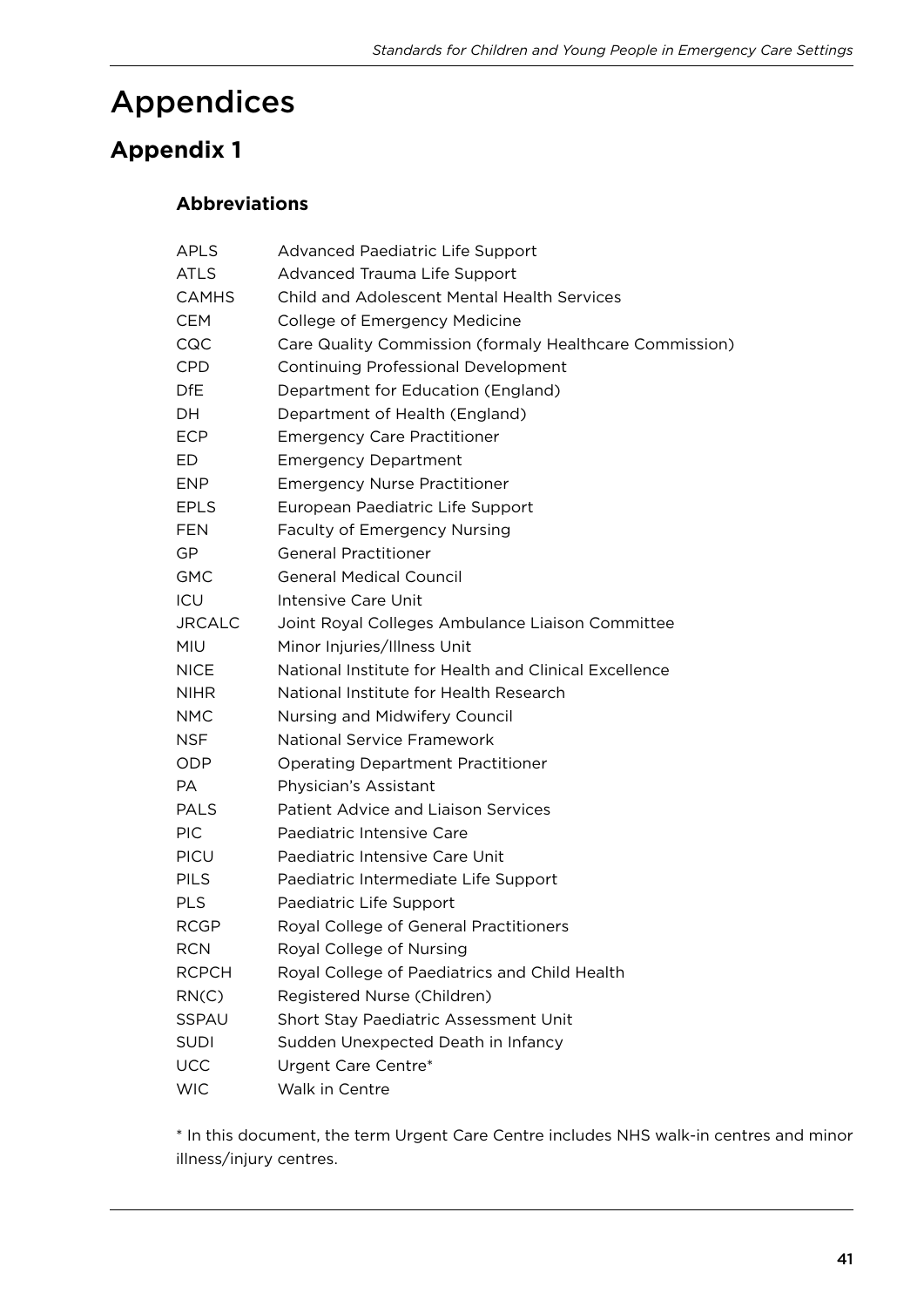### **Appendix 2**

#### Equipment list for emergency care settings.

Arrangements for access to and the use of these items should be familiar to all staff and checked regularly. Age and weight-based calculating tools, such as emergency charts or tapes, should be available to assist in the selection of equipment and drug doses.

| In ED<br><b>General Items</b>               |           |           | <b>Emergency care</b><br>settings |           |
|---------------------------------------------|-----------|-----------|-----------------------------------|-----------|
|                                             | Essential | Desirable | Essential                         | Desirable |
| Dry white board and markers                 | ٠         |           |                                   |           |
| Advanced Paediatric Life Support algorithms | ٠         |           |                                   |           |
| Organized emergency trolley                 | ٠         |           |                                   |           |
| Printed drug doses / tape                   | ٠         |           |                                   |           |
| Weighing scale                              | $\bullet$ |           |                                   |           |
| Heating source (for infant warming)         | ٠         |           |                                   |           |
| Clock                                       | ٠         |           |                                   |           |

| <b>Monitoring Equipment</b>                                                                       |           | In ED     |           | <b>Emergency care</b><br>settings |  |
|---------------------------------------------------------------------------------------------------|-----------|-----------|-----------|-----------------------------------|--|
|                                                                                                   | Essential | Desirable | Essential | Desirable                         |  |
| ECG monitor & defibrillator<br>with paediatric paddles<br>0-400 joules and hard copy capabilities |           |           |           |                                   |  |
| Pulse oximeter (adult / paediatric probes)                                                        | $\bullet$ |           | ٠         |                                   |  |
| Noninvasive blood pressure monitoring<br>(infant, child, adult cuffs)                             | ٠         |           |           |                                   |  |
| Rectal thermometer probe<br>$(28-42^{\circ}C)$                                                    |           |           |           |                                   |  |
| Otoscope, ophthalmoscope, stethoscope                                                             | $\bullet$ |           |           |                                   |  |
| Cardiopulmonary monitor                                                                           | $\bullet$ |           |           | $\bullet$                         |  |
| Invasive arterial and central venous pressure<br>transducers & connections                        | ٠         |           |           |                                   |  |
| Portable capnograph                                                                               | $\bullet$ |           |           |                                   |  |
| Arterial / capillary blood glucose monitor                                                        | $\bullet$ |           | ٠         |                                   |  |
| Access to blood gas machine                                                                       | $\bullet$ |           |           |                                   |  |
| Access to 12 lead ECG                                                                             | $\bullet$ |           |           |                                   |  |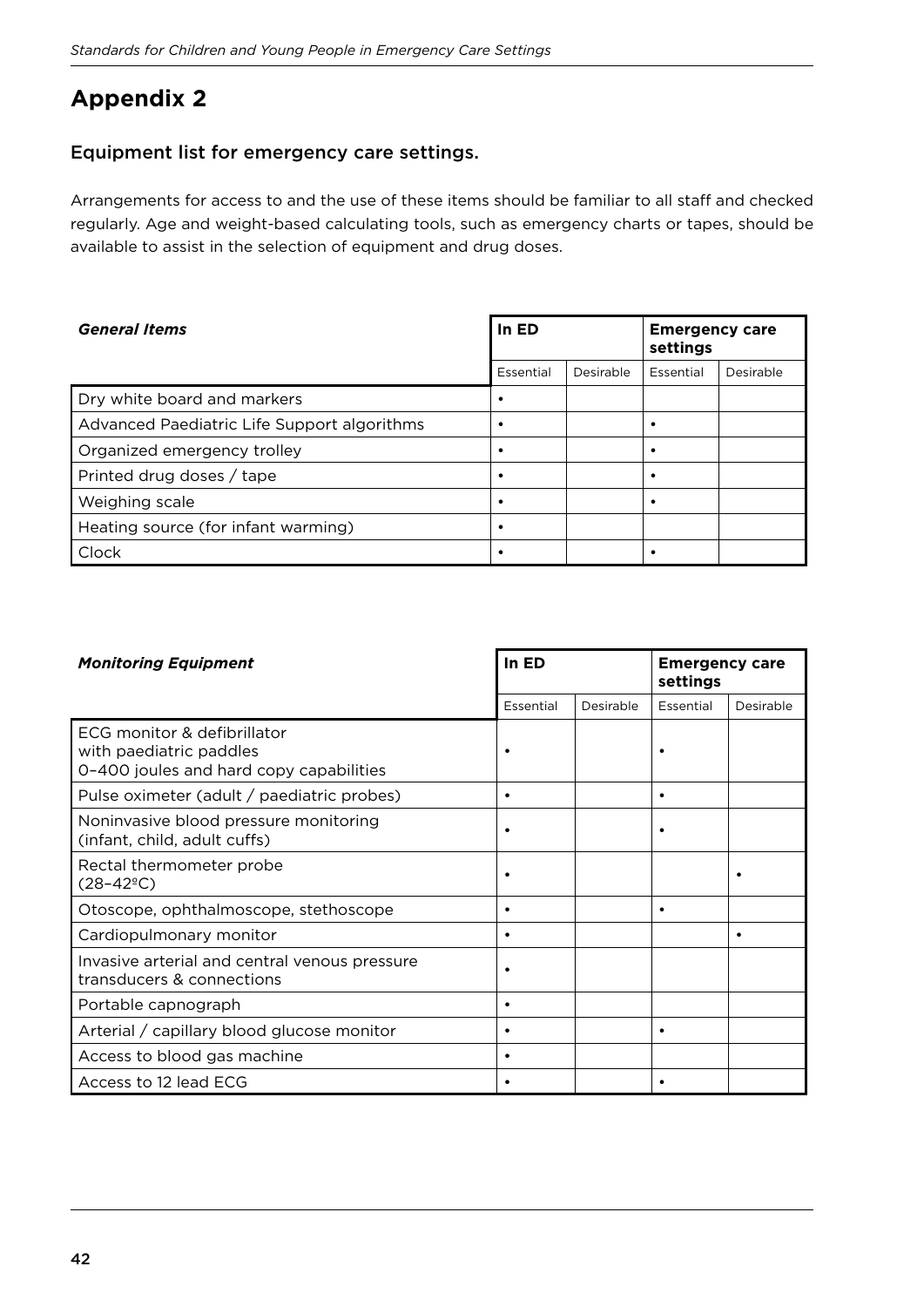| <b>Airway Control/Ventilation Equipment</b>                                                          | In ED     |           | <b>Emergency care</b><br>settings |           |
|------------------------------------------------------------------------------------------------------|-----------|-----------|-----------------------------------|-----------|
|                                                                                                      | Essential | Desirable | Essential                         | Desirable |
| Bag-valve-mask device: paediatric (500 mL)<br>& adult (1000 / 2000 mL) with oxygen<br>reservoir bags |           |           | $\bullet$                         |           |
| Infant, child, and adult masks                                                                       | $\bullet$ |           | $\bullet$                         |           |
| Oxygen delivery device with flow meter                                                               | $\bullet$ |           | $\bullet$                         |           |
| Clear oxygen masks, standard and<br>non-rebreathing<br>(neonatal, infant, child, adult)              | $\bullet$ |           |                                   |           |
| Nasal cannulae (infant, child, adult)                                                                | $\bullet$ |           |                                   |           |
| Oral airways (sizes 0-5)                                                                             |           |           | $\bullet$                         |           |
| Suction devices-catheters 6-14 FG Yankauer-tip                                                       | $\bullet$ |           | $\bullet$                         |           |
| Nasal airways (infant, child, adult)                                                                 | $\bullet$ |           |                                   |           |
| Nasogastric tubes (sizes 6-16 fr)                                                                    | $\bullet$ |           |                                   |           |
| Laryngoscope handle and blades:<br>Macintosh curved 2,3;<br>Robertshaw/Seward straight 1,2           |           |           |                                   |           |
| Endotracheal tubes + tape for securing:<br>uncuffed (2.5-5.5), cuffed (3.0-9.0)                      | $\bullet$ |           |                                   |           |
| Stylets for endotracheal tubes<br>(paediatric, adult)                                                | $\bullet$ |           |                                   |           |
| Lubricant, water soluble                                                                             | $\bullet$ |           |                                   |           |
| Magill forceps (various sizes)                                                                       | $\bullet$ |           |                                   |           |
| Laryngeal masks (size 0-3)                                                                           | $\bullet$ |           |                                   |           |
| Tracheal guide                                                                                       | $\bullet$ |           |                                   |           |
| Tracheostomy tubes (Sizes 3-6mm ID)                                                                  |           | $\bullet$ |                                   |           |
| Oxygen blender                                                                                       | $\bullet$ |           |                                   |           |
| Ventilators (capable down to 5 Kg Infant)                                                            | $\bullet$ |           |                                   |           |
| Chest drain set                                                                                      | $\bullet$ |           |                                   |           |
| Cricoidotomy set                                                                                     | $\bullet$ |           |                                   |           |

The equipment in the resuscitation area of any emergency care setting should include end-tidal  $CO<sub>2</sub>$  and invasive blood pressure monitoring.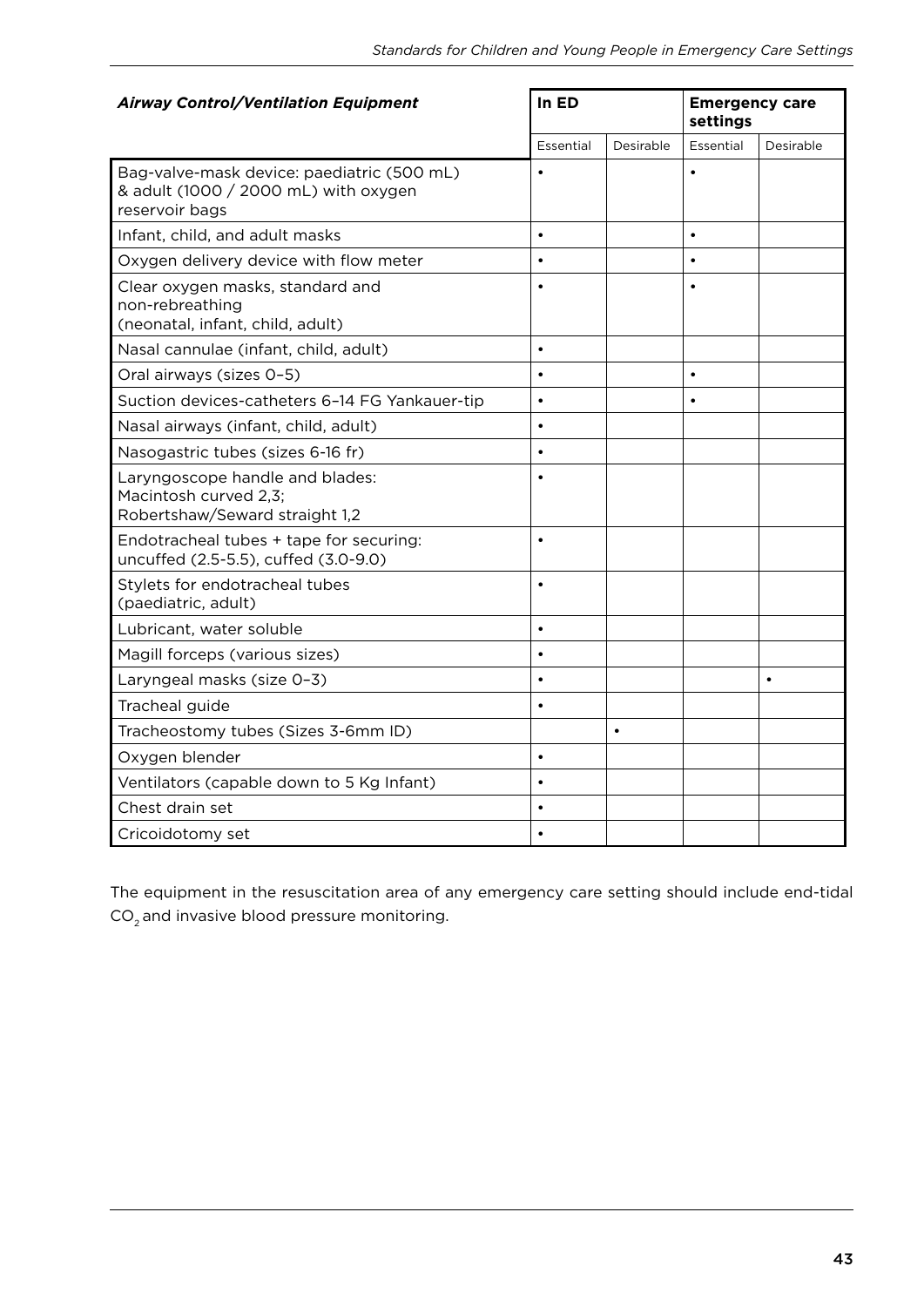| <b>Vascular Access</b>                                                  | In ED     |           | <b>Emergency care</b><br>settings |           |
|-------------------------------------------------------------------------|-----------|-----------|-----------------------------------|-----------|
|                                                                         | Essential | Desirable | Essential                         | Desirable |
| Butterflies (19-25 gauge)                                               | $\bullet$ |           | $\bullet$                         |           |
| Needles (18-27 gauge)                                                   | $\bullet$ |           | $\bullet$                         |           |
| Intraosseous needles                                                    | ٠         |           | $\bullet$                         |           |
| Catheters for intravenous lines<br>(16-24 gauge)                        | $\bullet$ |           | $\bullet$                         |           |
| IV administration sets and extension tubing<br>with calibrated chambers | $\bullet$ |           | $\bullet$                         |           |
| Paediatric infusion pumps                                               | $\bullet$ |           |                                   |           |
| Syringe drivers                                                         | $\bullet$ |           |                                   |           |
| I.V. fluids                                                             | $\bullet$ |           | $\bullet$                         |           |
| Lumbar puncture set                                                     |           | $\bullet$ |                                   |           |
| Urinary catheters: Foley 6-14 Fr                                        | $\bullet$ |           |                                   |           |
| Fracture immobilisation                                                 | $\bullet$ |           |                                   |           |
| Cervical collar (hard) various sizes                                    | $\bullet$ |           | $\bullet$                         |           |
| Head blocks & tape                                                      | $\bullet$ |           | $\bullet$                         |           |
| Femur & pelvic splint                                                   | $\bullet$ |           |                                   |           |
| <b>Extremity splints</b>                                                |           | $\bullet$ |                                   |           |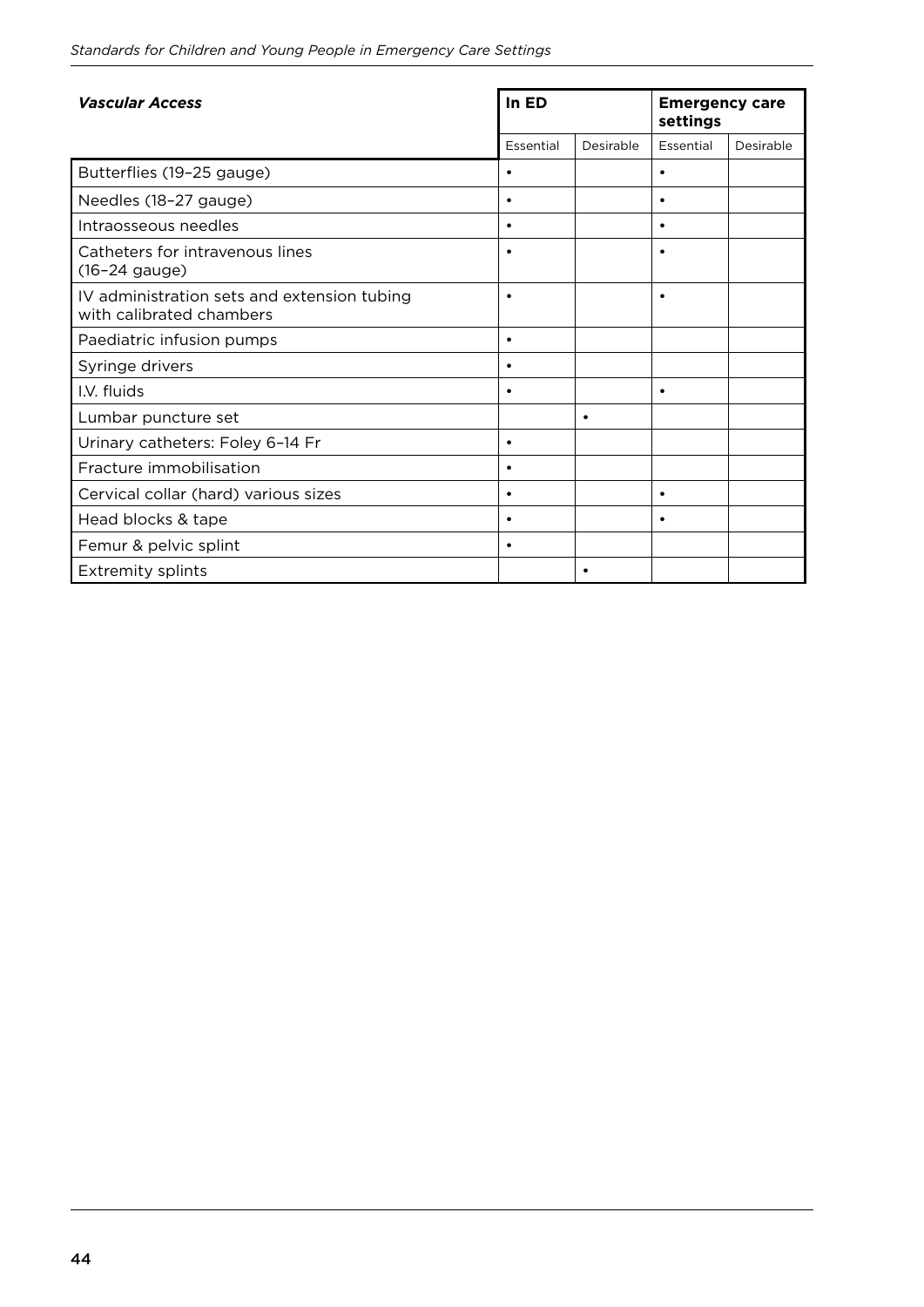# **Appendix 3**

### Paediatric resuscitation training and updating

The Intercollegiate Committee does not endorse any particular course in preference, whether the Advanced Life Support Courses (APLS – Advanced Life Support Group), or the European Paediatric Life Support (EPLS – UK Resuscitation Council), though the undoubted value of such courses is recognised. Paediatric resuscitation training should be tailored for individuals' functions and working environment, taking into account existing background knowledge & skills:

| <b>STAFF GROUP</b>                                                                                   | Appropriate minimum training                                                                 |
|------------------------------------------------------------------------------------------------------|----------------------------------------------------------------------------------------------|
| <b>MEDICAL STAFF</b>                                                                                 |                                                                                              |
| Consultant who may be on call for acute<br>paediatrics, ED, ICU/Anaesthesia or PICU                  | <b>Advanced Life Support</b>                                                                 |
| ST3-8 in acute paediatrics, ED, ICU/<br>Anaesthesia or PICU                                          | <b>Advanced Life Support</b>                                                                 |
| ST1-2 in acute paediatrics, ED or ICU/<br>Anaesthesia                                                | One day Paediatric Life Support                                                              |
| Medical staff (all grades) caring for<br>children in settings other than acute<br>paediatrics and ED | One day Paediatric Life Support                                                              |
| <b>NURSING STAFF</b>                                                                                 |                                                                                              |
| Registered Nurse (Band 5) in emergency<br>care setting                                               | One-day Paediatric Life Support (Yearly<br>update)                                           |
| Registered Nurse (Band 6) in emergency<br>care setting                                               | Advanced Life Support (APLS or EPLS)<br>& One-day Paediatric Life Support<br>(Yearly Update) |
| Senior Nurses (Band 7) in emergency care<br>setting                                                  | Advanced Life Support (APLS or EPLS)<br>& One-day Paediatric Life Support<br>(Yearly Update) |
| Autonomous practitioners                                                                             | Advanced Life Support (APLS or EPLS)<br>& One-day Paediatric Life Support<br>(Yearly Update) |
| Health care assistants                                                                               | <b>Basic Life Support</b>                                                                    |

#### **NOTES:**

Updates: Basic Life Support should be updated yearly. Advanced resuscitation skills should be refreshed every three/four years. Please also refer to the recommendations of any providing agencies.

The expected level of Advanced Life Support training can be met by courses such as APLS or EPLS. However, more may be expected from already highly qualified practitioners, so training should be tailored to the individual and identified by formal yearly appraisal. For example, simulation training & clinical attachments may be required.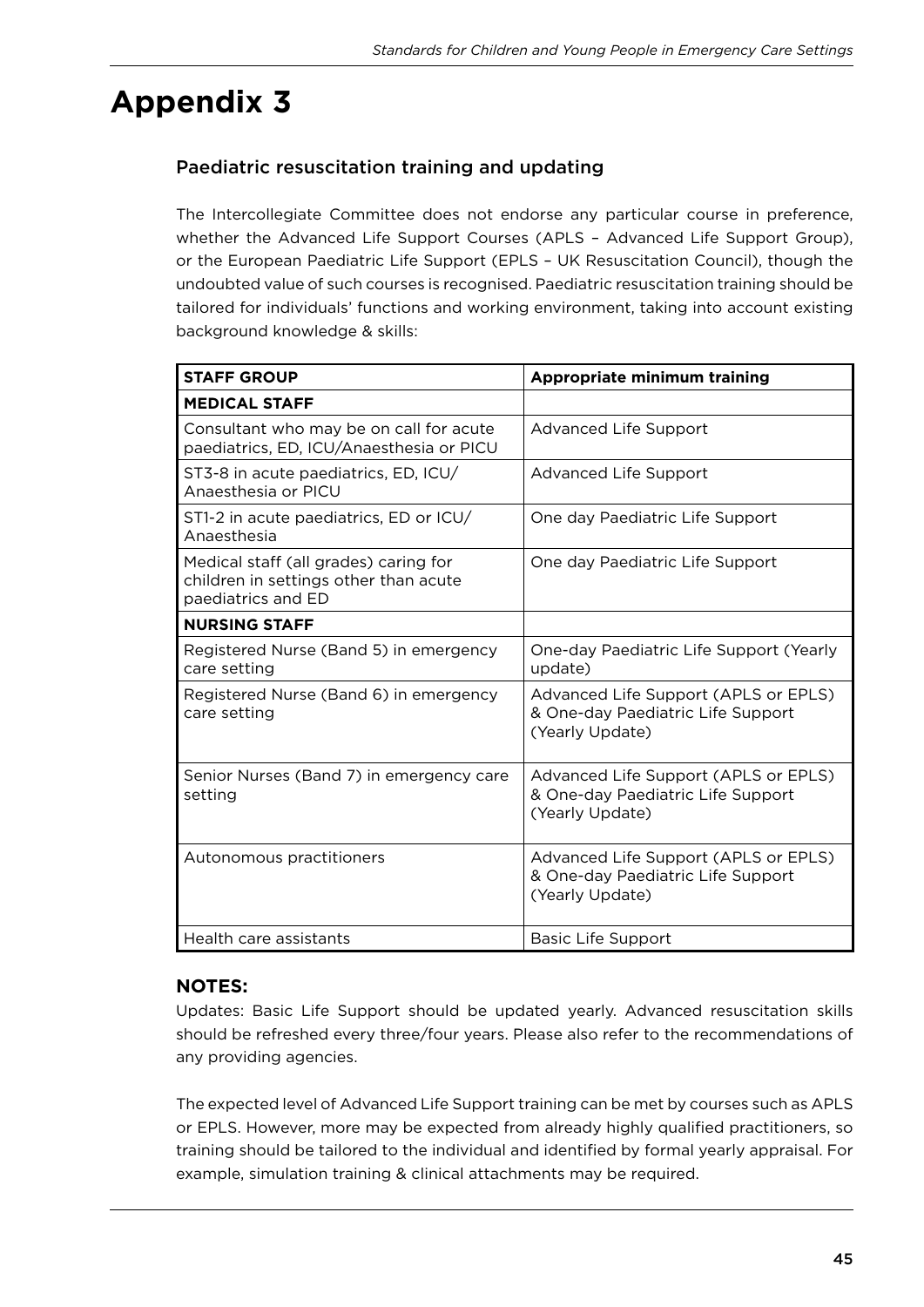Paediatric Life Support training (basic or one-day, according to the individual's role) should be undertaken within the first 20 days of working with acutely ill children. This training should be transferable between posts (and hospitals). Advanced Life Support should be of at least 8 hours duration in total and include both lectures in recognition of ill children and practical skills training in defibrillation, basic airway management and intraosseous access. Assessment of competence should be undertaken and evidence of competence should be documented.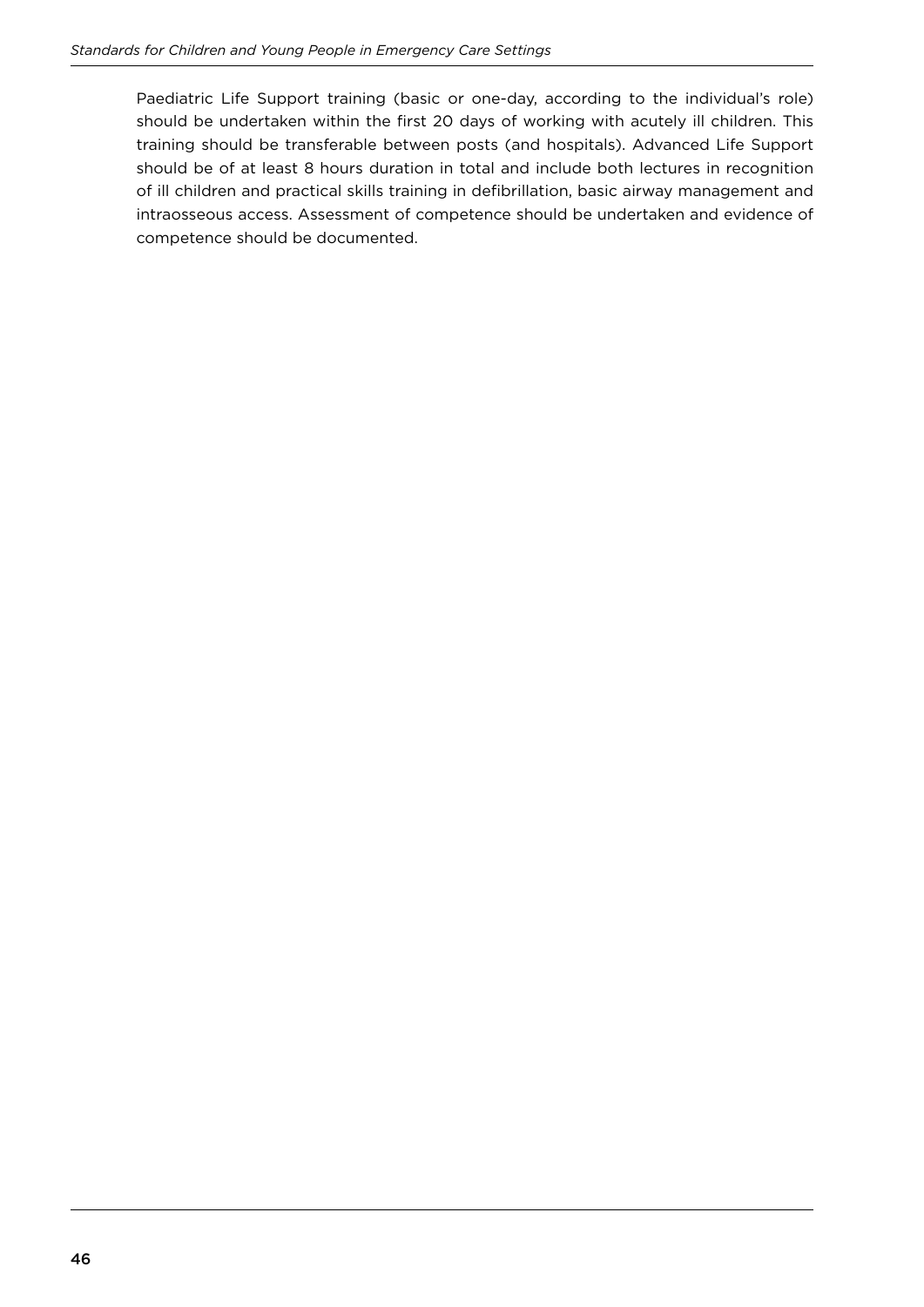# **Appendix 4**

### Terms of reference and membership of the Intercollegiate Committee for Standards for Children and Young People in Emergency Care Settings

- a. To act as an expert advisory group on the emergency care of children.
- b. To influence policy development proactively at national level.
- c. To respond reactively to consultation documents relevant to the emergency care of children.
- d. To support practitioners and inspection agencies in the improvement of services by developing standards and measurements of those standards.
- e. To identify and disseminate best practice.

#### **Membership**

| Dr Stephanie Smith        | Chair                                                                 |
|---------------------------|-----------------------------------------------------------------------|
| Dr Jason Barling          | <b>RCPCH</b> member                                                   |
| Mrs Sally Sweeney Carroll | RCPCH Patients' and Carers' Advisory Group                            |
| Dr John Criddle           | Association of Paediatric Emergency Medicine                          |
| Mrs Sue Eardley           | RCPCH Head of Health Policy                                           |
| Dr Agnelo Fernandes       | Royal College of General Practitioners                                |
| Mr Jason Gray             | Royal College of Nursing                                              |
| Dr Steve Halford          | College of Emergency Medicine                                         |
| Miss Susie Hewitt         | College of Emergency Medicine                                         |
| Dr Ian Jenkins            | Royal College of Anaesthetists                                        |
| Dr Fiona Jewkes           | Joint Royal Colleges Ambulance Liaison Committee                      |
| Dr Omnia Marzouk          | RCPCH, Chair CSAC Paediatric Emergency Medicine                       |
| Mr Bruce Okoye            | <b>British Association of Paediatric Surgeons</b>                     |
| Dr David Shortland        | <b>RCPCH Vice President for Health Services</b>                       |
| Dr Martin Smith           | <b>British Association of Emergency Medicine</b>                      |
| Co-opted Advisors         |                                                                       |
| Dr Ted Wozniak            | Department of Health (England) Professional Advisor in<br>Paediatrics |
| Mr Martin Smith           | Senior CAMHS Lecturer - Middlesex University                          |
|                           | Community Consultant CAMHS Nurse - Tavistock Clinic                   |
| Helen Bennett             | Care Development Manager,                                             |
|                           | Together for Short Lives (formerly Children's Hospices<br>UK)         |
| Laura Green               | RCPCH Project Co-ordinator                                            |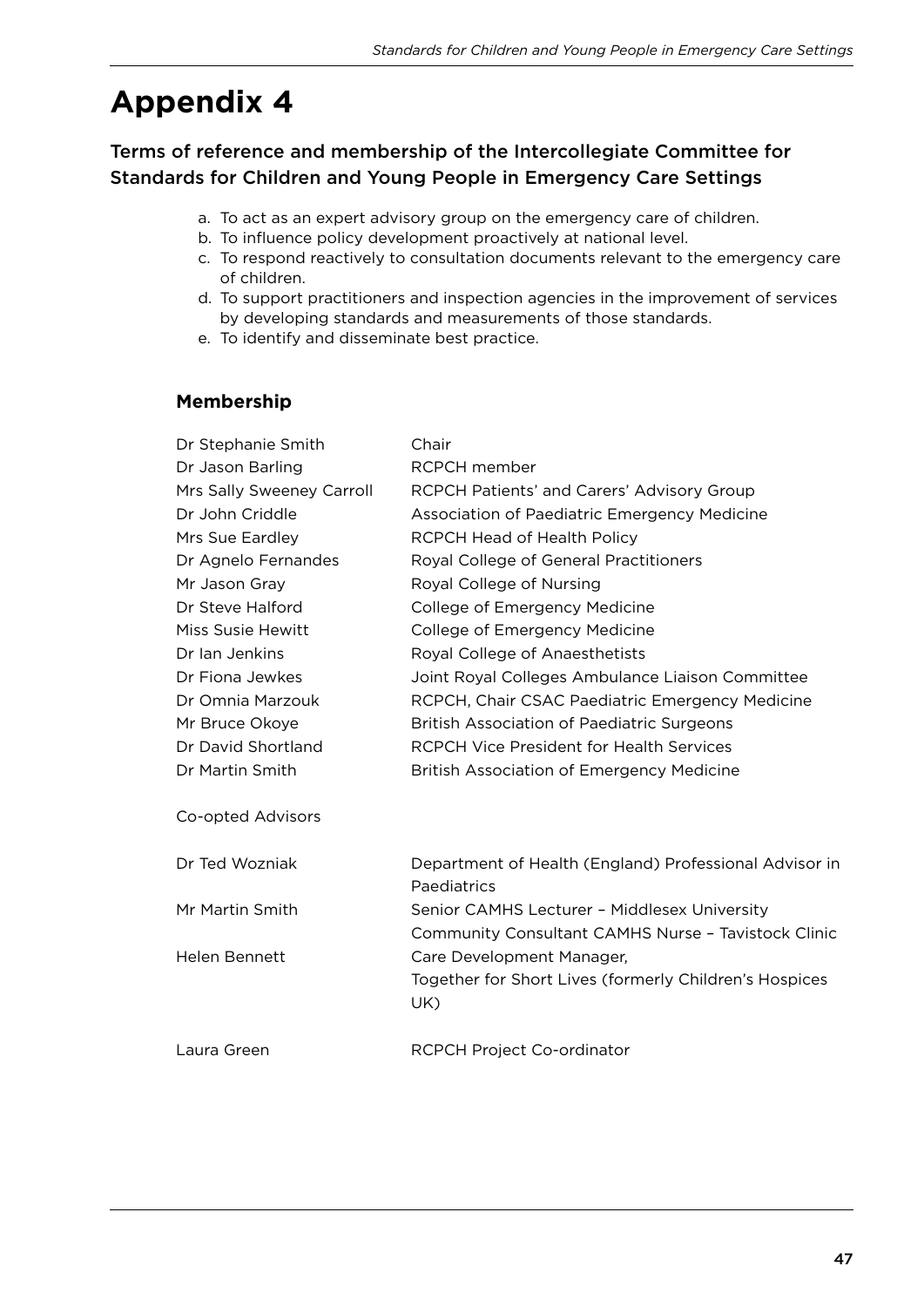### References

N.B. Unless otherwise stated, all website references were accessed and correct at time of publication.

- 1 United Nations Convention on the Rights of the Child Article 24 States Parties recognises the right of the child to the enjoyment of the highest attainable standard of health and to facilities for the treatment of illness and rehabilitation of health.
- 2 *Short stay paediatric assessment units Advice for commissioners and providers,* RCPCH, 2009. http://www.rcpch.ac.uk/sites/default/files/Short%20Stay%20Paediatric%20Assessment%20Units.pdf
- 3 *Role of consultant paediatrician with subspecialty in paediatric emergency medicine, RCPCH,* 2008. [http://www.rcpch.ac.uk/child-health/standards-care/service-coniguration/emergency-and-urgent-care/](http://www.rcpch.ac.uk/child-health/standards-care/service-configuration/emergency-and-urgent-care/emergency-and-urgent-car) [emergency-and-urgent-car](http://www.rcpch.ac.uk/child-health/standards-care/service-configuration/emergency-and-urgent-care/emergency-and-urgent-car)
- 4 *General Paediatrician With Responsibilities For The Child In A&E The Designated Liaison Paediatrician*, RCPCH, 2004 [http://www.rcpch.ac.uk/sites/default/iles/A&E%20Liaison%20Paediatrician\\_0.pdf](http://www.rcpch.ac.uk/sites/default/files/A&E%20Liaison%20Paediatrician_0.pdf)
- 5 *Children's attendance at a minor injury/illness service*, RCPCH, 2002. http://www.rcpch.ac.uk/sites/default/files/asset\_library/Publications/C/MIS.pdf
- 6 NHS Information Centre Hospital Episode Statistics, *Accident and Emergency Attendances in England (Experimental statistics), 2010-11, 2012* http://www.ic.nhs.uk/statistics-and-data-collections/hospital-care/accidentand-emergency-hospital-episode-statistics-hes/accident-and-emergency-attendances-in-england-experimentalstatistics-2010-11
- 7 *Urgent and emergency care clinical audit toolkit*, RCPCH, RCGP, CEM, 2011 [http://www.rcgp.org.uk/PDF/Urgent\\_Emergency\\_Care\\_Toolkit\\_30\\_March\\_2011.pdf](http://www.rcgp.org.uk/PDF/Urgent_Emergency_Care_Toolkit_30_March_2011.pdf)
- 8 *National Service Framework for Children and young People and Maternity Services*, Department of Health, 2004. [http://www.dh.gov.uk/en/Publicationsandstatistics/Publications/PublicationsPolicyAndGuidance/DH\\_4089114](http://www.dh.gov.uk/en/Publicationsandstatistics/Publications/PublicationsPolicyAndGuidance/DH_4089114)
- 9 *Our Health Our Care Our Say; a New Direction for Community Services*, Department of Health, 2006. [http://www.dh.gov.uk/en/Publicationsandstatistics/Publications/PublicationsPolicyAndGuidance/DH\\_4127602](http://www.dh.gov.uk/en/Publicationsandstatistics/Publications/PublicationsPolicyAndGuidance/DH_4127602)
- 10 *Emergency Care Framework for Children and Young People in Scotland*, The Scottish Executive, 2006. <http://www.scotland.gov.uk/Publications/2006/09/19153348/0>
- 11 *Emergency access clinical case for change: Report by Sir George Alberti, the National Director for Emergency Access*, Department of Health, 2006. [http://www.dh.gov.uk/en/Publicationsandstatistics/Publications/PublicationsPolicyAndGuidance/DH\\_063288](http://www.dh.gov.uk/en/Publicationsandstatistics/Publications/PublicationsPolicyAndGuidance/DH_063288)
- 12 *Delivering Quality Imaging for Children: A report from the National Imaging Board*, DH, 2010 [http://www.dh.gov.uk/prod\\_consum\\_dh/groups/dh\\_digitalassets/@dh/@en/@ps/documents/digitalasset/dh\\_114984.pdf](http://www.dh.gov.uk/prod_consum_dh/groups/dh_digitalassets/@dh/@en/@ps/documents/digitalasset/dh_114984.pdf)
- 13 *Short Stay Paediatric Assessment Units: Advice for Commissioners and Providers*, RCPCH, 2009. [http://www.rcpch.ac.uk/sites/default/iles/Short%20Stay%20Paediatric%20Assessment%20Units.pdf](http://www.rcpch.ac.uk/sites/default/files/Short%20Stay%20Paediatric%20Assessment%20Units.pdf)
- 14 *NHS at home: Community Children's Nursing Services*, DH, 2011. [http://www.dh.gov.uk/prod\\_consum\\_dh/groups/dh\\_digitalassets/@dh/@en/@ps/documents/digitalasset/dh\\_124900.pdf](http://www.dh.gov.uk/prod_consum_dh/groups/dh_digitalassets/@dh/@en/@ps/documents/digitalasset/dh_124900.pdf)
- 15 *Our Health Our Care Our Say; a New Direction for Community Services*, Department of Health, 2006. [http://www.dh.gov.uk/en/Publicationsandstatistics/Publications/PublicationsPolicyAndGuidance/DH\\_4127602](http://www.dh.gov.uk/en/Publicationsandstatistics/Publications/PublicationsPolicyAndGuidance/DH_4127602)
- 16 Strengthening Local Services: The Future of the Acute Hospital. The Report of the National Leadership Network Local Hospitals Project 2006.<www.nationalleadershipnetwork.org>
- 17 *General Paediatric Surgery; Guidance for Commissioners*. Children's Surgical Forum, Royal College of Surgeons of England; 2010. [http://www.rcseng.ac.uk/service\\_delivery/documents/General%20Paediatric%20Surgery%20Guidance%20for%20](http://www.rcseng.ac.uk/service_delivery/documents/General%20Paediatric%20Surgery%20Guidance%20for%20commissioners%202010.pdf) [commissioners%202010.pdf](http://www.rcseng.ac.uk/service_delivery/documents/General%20Paediatric%20Surgery%20Guidance%20for%20commissioners%202010.pdf)
- 18 *Standards for the Care of Critically III Children*. Paediatric Intensive Care Society, 2010 (4<sup>th</sup> edition). [http://www.ukpics.org.uk/documents/PICS\\_standards.pdf](http://www.ukpics.org.uk/documents/PICS_standards.pdf)
- 19 Patterson M, Jones M, Lloyd DA. *Development, implementation and prospective evaluation of guidelines for transfer of severely injured children to specialist centres*. Br J Surg. 2006; 93(11): 1418-23.
- 20 *Standards for the Care of Critically Ill Children*. 4th ed. London: Paediatric Intensive Care Society; 2010 [http://www.ukpics.org.uk/documents/PICS\\_standards.pdf](http://www.ukpics.org.uk/documents/PICS_standards.pdf)
- 21 *Use of Resuscitation Skills by Paramedics caring for critically injured children in Oregon*, Su E, Mann NC, McCall M, Hedges JR, Prehospital Emergency Care, 1997:1:123-127.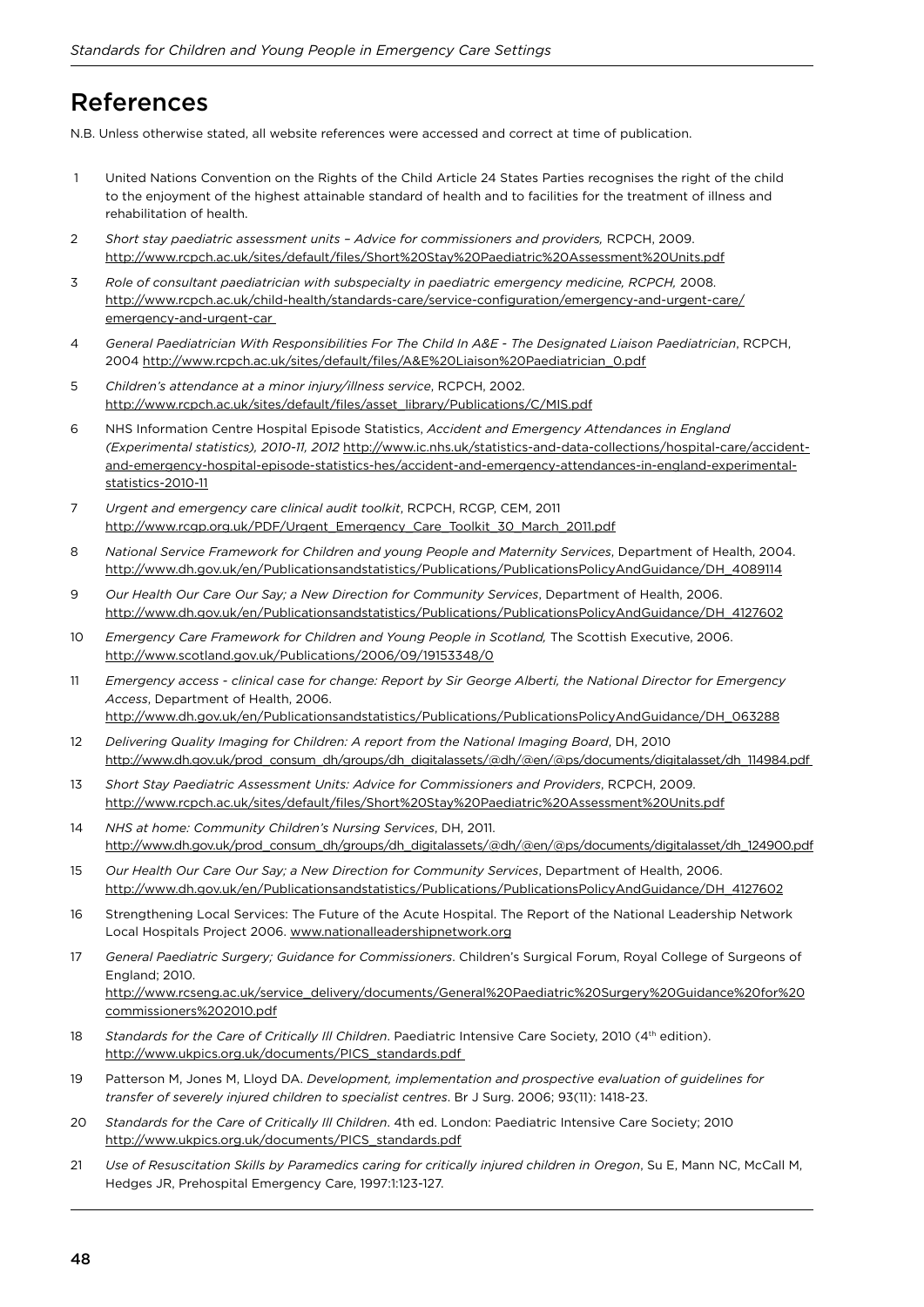- 22 UK Ambulance Service Clinical Practice Guidelines, Joint Royal Colleges Ambulance Liaison Committee, Warwick University, 2006.
- <http://www2.warwick.ac.uk/fac/med/research/hsri/emergencycare/prehospitalcare/jrcalcstakeholderwebsite/guidelines>
- 23 *Taking healthcare to the patient: transforming NHS Ambulance services,* Department of Health, 2005. [http://www.dh.gov.uk/en/Publicationsandstatistics/Publications/PublicationsPolicyAndGuidance/DH\\_4114269](http://www.dh.gov.uk/en/Publicationsandstatistics/Publications/PublicationsPolicyAndGuidance/DH_4114269)
- 24 *NHS at home: Community Children's Nursing Services*, DH, 2011. [http://www.dh.gov.uk/prod\\_consum\\_dh/groups/dh\\_digitalassets/@dh/@en/@ps/documents/digitalasset/dh\\_124900.pdf](http://www.dh.gov.uk/prod_consum_dh/groups/dh_digitalassets/@dh/@en/@ps/documents/digitalasset/dh_124900.pdf)
- 25 0-18 years guidance: Communication, Guidance on Good Practice: List of Ethical Practice, General Medical Council. [http://www.gmc-uk.org/guidance/ethical\\_guidance/children\\_guidance\\_14\\_21\\_communication.asp](http://www.gmc-uk.org/guidance/ethical_guidance/children_guidance_14_21_communication.asp)
- 26 NHS Estates Health Building Note (HBN) 22: *Accident and Emergency Facilities for Adults and Children*
- 27 NHS Estates Health Building Note (HBN) 23: *Hospital Accommodation for Children and Young People*
- 28 *Friendly healthcare environments for children and young people*<www.spaceforhealth.nhs.uk> (NHS login required)
- 29 *Standards for the Care of Critically Ill Children*. 4th ed. London: Paediatric Intensive Care Society; 2010 [http://www.ukpics.org.uk/documents/PICS\\_standards.pdf](http://www.ukpics.org.uk/documents/PICS_standards.pdf)
- 30 *'You're Welcome': quality criteria for young people friendly health services*, DH, 2007. [http://www.dh.gov.uk/en/Publicationsandstatistics/Publications/PublicationsPolicyAndGuidance/DH\\_126813](http://www.dh.gov.uk/en/Publicationsandstatistics/Publications/PublicationsPolicyAndGuidance/DH_126813)
- 31 *Bridging the Gaps Healthcare for Adolescents,* [Intercollegiate], 2003. http://www.rcpch.ac.uk/sites/default/files/bridging\_the\_gaps.pdf
- 32 *National Service Framework for Children, Young People and Maternity Services,* DH, 2004. [http://www.dh.gov.uk/en/Publicationsandstatistics/Publications/PublicationsPolicyAndGuidance/DH\\_4089114](http://www.dh.gov.uk/en/Publicationsandstatistics/Publications/PublicationsPolicyAndGuidance/DH_4089114)
- 33 Walker, J. *PLAY FOR HEALTH Delivering & Auditing Quality in Hospital Play Services* National Association of Hospital Play Staff, 2006.
- 34 *Directgov for Young People* <www.direct.gov.uk/en/YoungPeople/index.htm>
- 35 *Not Just A Phase: a guide to the participation of children and young people in health services,* RCPCH, 2010. [http://www.rcpch.ac.uk/what-we-do/children-and-young-peoples-participation/not-just-phase-guide](http://www.rcpch.ac.uk/what-we-do/children-and-young-peoples-participation/not-just-phase-guide-participation-children-and)[participation-children-and](http://www.rcpch.ac.uk/what-we-do/children-and-young-peoples-participation/not-just-phase-guide-participation-children-and)
- 36 *Patient Reported Experience Measure (PREM) for Urgent and Emergency Care,* DH / RCPCH [http://www.rcpch.ac.uk/child-health/research-projects/prem/patient-reported-experience-measure-prem-urgent](http://www.rcpch.ac.uk/child-health/research-projects/prem/patient-reported-experience-measure-prem-urgent-and-emergency-ca)[and-emergency-ca](http://www.rcpch.ac.uk/child-health/research-projects/prem/patient-reported-experience-measure-prem-urgent-and-emergency-ca)
- 37 *Triage position statement,* CEC, ENCA, FEN & RCN, 2011. <http://www.collemergencymed.ac.uk/Shop-Floor/Clinical%20Guidelines/Clinical%20Guidelines/>
- 38 Windle J. Manchester Triage Group Staf; Mackway-Jones, K; Marsden J *Emergency triage*. Cambridge, MA: Blackwell Pub 2006.
- 39 *'You're Welcome': quality criteria for young people friendly health services*, DH, 2007. [http://www.dh.gov.uk/en/Publicationsandstatistics/Publications/PublicationsPolicyAndGuidance/DH\\_126813](http://www.dh.gov.uk/en/Publicationsandstatistics/Publications/PublicationsPolicyAndGuidance/DH_126813)
- 40 *Facing the Future standards for paediatric services*, RCPCH, 2010 www.rcpch.ac.uk/facingthefuture
- 41 *Guideline for the Management of pain in Children*, Clinical Efectiveness Committee, College of Emergency Medicine, 2010. <http://secure.collemergencymed.ac.uk/asp/document.asp?ID=4682>
- 42 *'You're Welcome': quality criteria for young people friendly health services*, DH, 2007. [http://www.dh.gov.uk/en/Publicationsandstatistics/Publications/PublicationsPolicyAndGuidance/DH\\_126813](http://http://www.dh.gov.uk/en/Publicationsandstatistics/Publications/PublicationsPolicyAndGuidance/DH_126813)
- 43 *National pain audit*, <www.collemergencymed.ac.uk/Shop-Floor/Clinical%20Audit/Previous%20Audits/>
- 44 *The recognition and assessment of acute pain in children*, RCN, 2009. http://www.rcn.org.uk/\_\_data/assets/pdf\_file/0004/269185/003542.pdf
- 45 *NHS Pathways capacity management system*, NHS Connecting for Health <http://www.connectingforhealth.nhs.uk/systemsandservices/pathways>
- 46 *Standards for the Care of Critically Ill Children*. 4th ed. London: Paediatric Intensive Care Society; 2010 [http://www.ukpics.org.uk/documents/PICS\\_standards.pdf](http://www.ukpics.org.uk/documents/PICS_standards.pdf)
- 47 *Guidelines for the provision of paediatric anaesthetic services*, Royal College of Anaesthetists, 2009. <http://www.rcoa.ac.uk/docs/GPAS-Paeds.pdf>
- 48 *Self Harm: The short term physical and psychological management and secondary prevention of self-harm in primary and secondary care*, NICE, 2004. <http://www.nice.org.uk/nicemedia/pdf/CG016NICEguideline.pdf>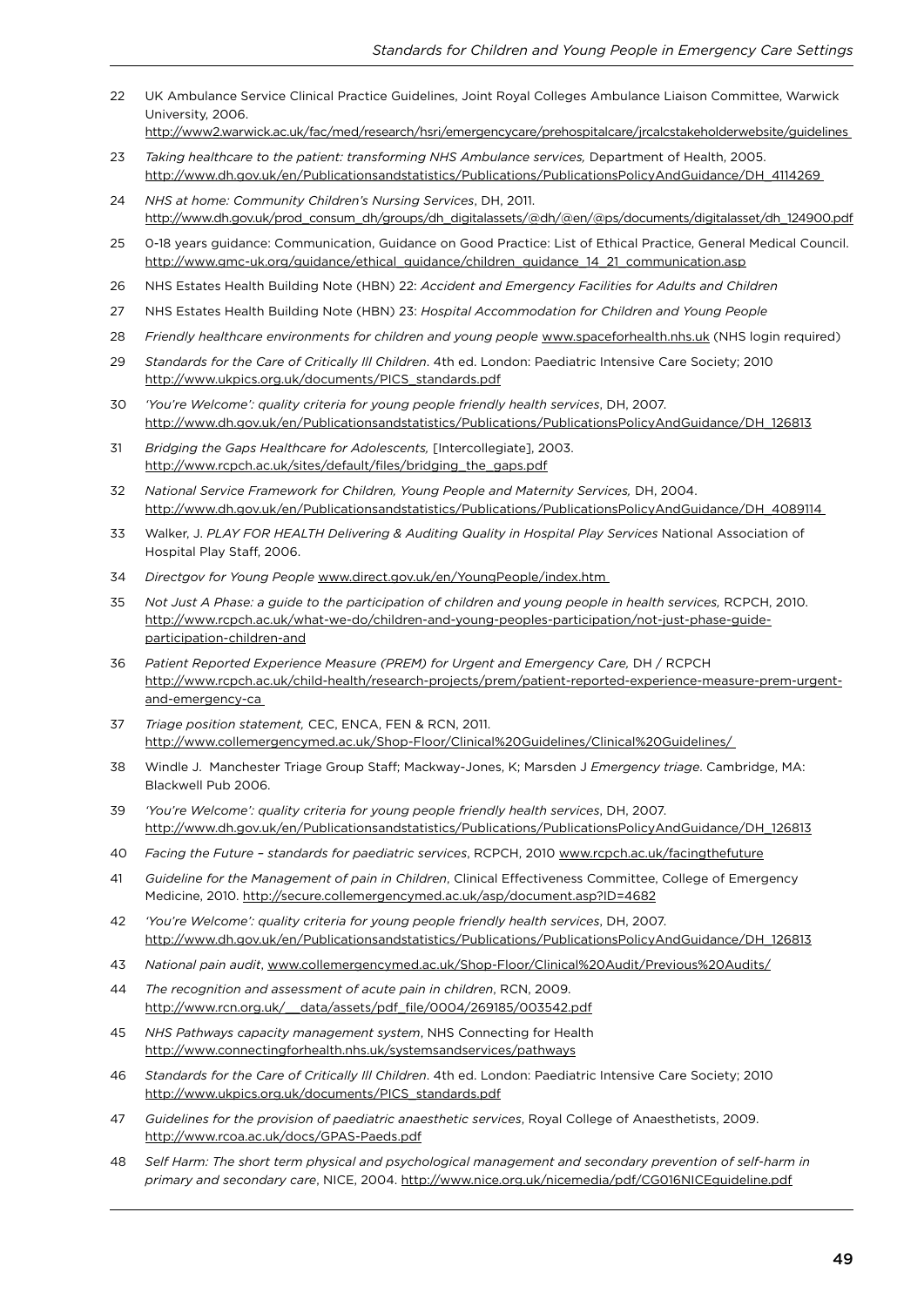- 49 *Working Together to Safeguard Children: A guide to inter-agency working to safeguard and promote the welfare of children,* Department of Education, 2010. <https://www.education.gov.uk/publications/eOrderingDownload/00305-2010DOM-EN.pdf>
- 50 *Improving Services for Children in Hospital*, The Healthcare Commission, 2007. [http://www.cqc.org.uk/\\_db/\\_documents/children\\_improving\\_services\\_Tagged.pdf](http://www.cqc.org.uk/_db/_documents/children_improving_services_Tagged.pdf)
- 51 *Improving services for children in hospital: report of the follow-up to the 2005/06 review,* The Healthcare Commission, 2009.

[http://caredirectory.cqc.org.uk/\\_db/\\_documents/Improving\\_services\\_for\\_children\\_in\\_hospital.pdf](http://caredirectory.cqc.org.uk/_db/_documents/Improving_services_for_children_in_hospital.pdf)

- 52 *Maximising nursing skills in caring for children in emergency departments*, RCN / RCPCH, 2010. http://www.rcn.org.uk/ data/assets/pdf\_file/0009/323577/003821.pdf
- 53 *Guidelines for the provision of paediatric anaesthetic services*, Royal College of Anaesthetists, 2009. <http://www.rcoa.ac.uk/docs/GPAS-Paeds.pdf>
- 54 *The Acutely or critically sick or injured child in the District General Hospital: A team response*, DH, 2006. [http://www.dh.gov.uk/prod\\_consum\\_dh/groups/dh\\_digitalassets/@dh/@en/documents/digitalasset/dh\\_062667.pdf](http://www.dh.gov.uk/prod_consum_dh/groups/dh_digitalassets/@dh/@en/documents/digitalasset/dh_062667.pdf)
- 55 *The Acutely or critically sick or injured child in the District General Hospital: a team response*, DH, 2006. [http://www.dh.gov.uk/prod\\_consum\\_dh/groups/dh\\_digitalassets/@dh/@en/documents/digitalasset/dh\\_062667.pdf](http://www.dh.gov.uk/prod_consum_dh/groups/dh_digitalassets/@dh/@en/documents/digitalasset/dh_062667.pdf)
- 56 *Improving Services for Children in Hospital*, The Healthcare Commission, 2007. [http://www.cqc.org.uk/\\_db/\\_documents/children\\_improving\\_services\\_Tagged.pdf](http://www.cqc.org.uk/_db/_documents/children_improving_services_Tagged.pdf)
- 57 *General Paediatric Surgery: survey of service provision in district general hospitals in England*, RCS, 2010. <http://www.rcseng.ac.uk/publications/docs/general-paediatric-surgery-service-provision-survey>
- 58a [http://www.rcn.org.uk/\\_\\_data/assets/pdf\\_ile/0004/114484/003196.pdf](http://www.rcn.org.uk/__data/assets/pdf_file/0004/114484/003196.pdf)
- 58b *Skills for Health* <http://www.skillsforhealth.org.uk/>
- 59 *Emergency Care Framework for Children and Young People in Scotland*, The Scottish Government, 2006. <http://www.scotland.gov.uk/Publications/2006/09/19153348/13>
- 60 *Maximising Nursing Skills in Caring for Children in Emergency departments*, RCN / RCPCH, 2010. http://www.rcn.org.uk/\_data/assets/pdf\_file/0009/323577/003821.pdf
- 61 *The Code Standards of conduct, practice and ethics for nurses and midwives* GMC 2008 <http://www.nmc-uk.org/Nurses-and-midwives/The-code/The-code-in-full/>
- 62 *Health care service standards in caring for neonates, children and young people*, RCN, 2011 http://www.rcn.org.uk/\_data/assets/pdf\_file/0010/378091/003823.pdf
- 63 *Maximising Nursing Skills in Caring for Children in Emergency departments*, the RCN/RCPCH, 2010. http://www.rcn.org.uk/\_data/assets/pdf\_file/0009/323577/003821.pdf
- 64 *The Acutely or critically sick or injured child in the District General Hospital: A team response*, DH, 2006. [http://www.dh.gov.uk/prod\\_consum\\_dh/groups/dh\\_digitalassets/@dh/@en/documents/digitalasset/dh\\_062667.pdf](http://www.dh.gov.uk/prod_consum_dh/groups/dh_digitalassets/@dh/@en/documents/digitalasset/dh_062667.pdf)
- 65 *National Service Framework for Children, Young People and Maternity Services: The mental health and psychological wellbeing of children and young people*, Department of Health, 2004. [http://www.dh.gov.uk/en/Publicationsandstatistics/Publications/PublicationsPolicyAndGuidance/DH\\_4089114](http://www.dh.gov.uk/en/Publicationsandstatistics/Publications/PublicationsPolicyAndGuidance/DH_4089114)
- 66 *The Resuscitation Guidelines 2010*, Resuscitation Council (UK), 2010. <http://www.resus.org.uk/pages/guide.htm>
- 67 *Safeguarding Children and Young people: Roles and Competences for Healthcare Staf,* RCPCH, 2010. [http://www.rcpch.ac.uk/sites/default/iles/Safeguarding%20Children%20and%20Young%20people%202010\\_1.pdf](http://www.rcpch.ac.uk/sites/default/files/Safeguarding%20Children%20and%20Young%20people%202010_1.pdf)
- 68 *Facing the Future standards for paediatric services*, RCPCH, 2010 <www.rcpch.ac.uk/facingthefuture>
- 69 *Spotting the Sick Child*, Department of Health, 2011 <https://www.spottingthesickchild.com/>
- 70 Curriculum for Paediatric Training Paediatric Emergency Medicine Level 1, 2 and 3 Training, CEM and RCPCH, 2010. [http://www.rcpch.ac.uk/sites/default/iles/2010%20Paediatric%20Emergency%20Medicine%20curriculum.pdf](http://www.rcpch.ac.uk/sites/default/files/2010%20Paediatric%20Emergency%20Medicine%20curriculum.pdf)
- 71 *A Framework of competences for Level 3 training in paediatric emergency medicine*, RCPCH, 2008. [http://www.rcpch.ac.uk/sites/default/iles/Framework%20of%20Competences%20Level%203%20-%20](http://www.rcpch.ac.uk/sites/default/files/Framework%20of%20Competences%20Level%203%20-%20) <Emergency%20Medicine.pdf>
- 72 *Working Together to Safeguard Children: A guide to inter-agency working to safeguard and promote the welfare of children,* Department of Education, 2010. <https://www.education.gov.uk/publications/eOrderingDownload/00305-2010DOM-EN.pdf>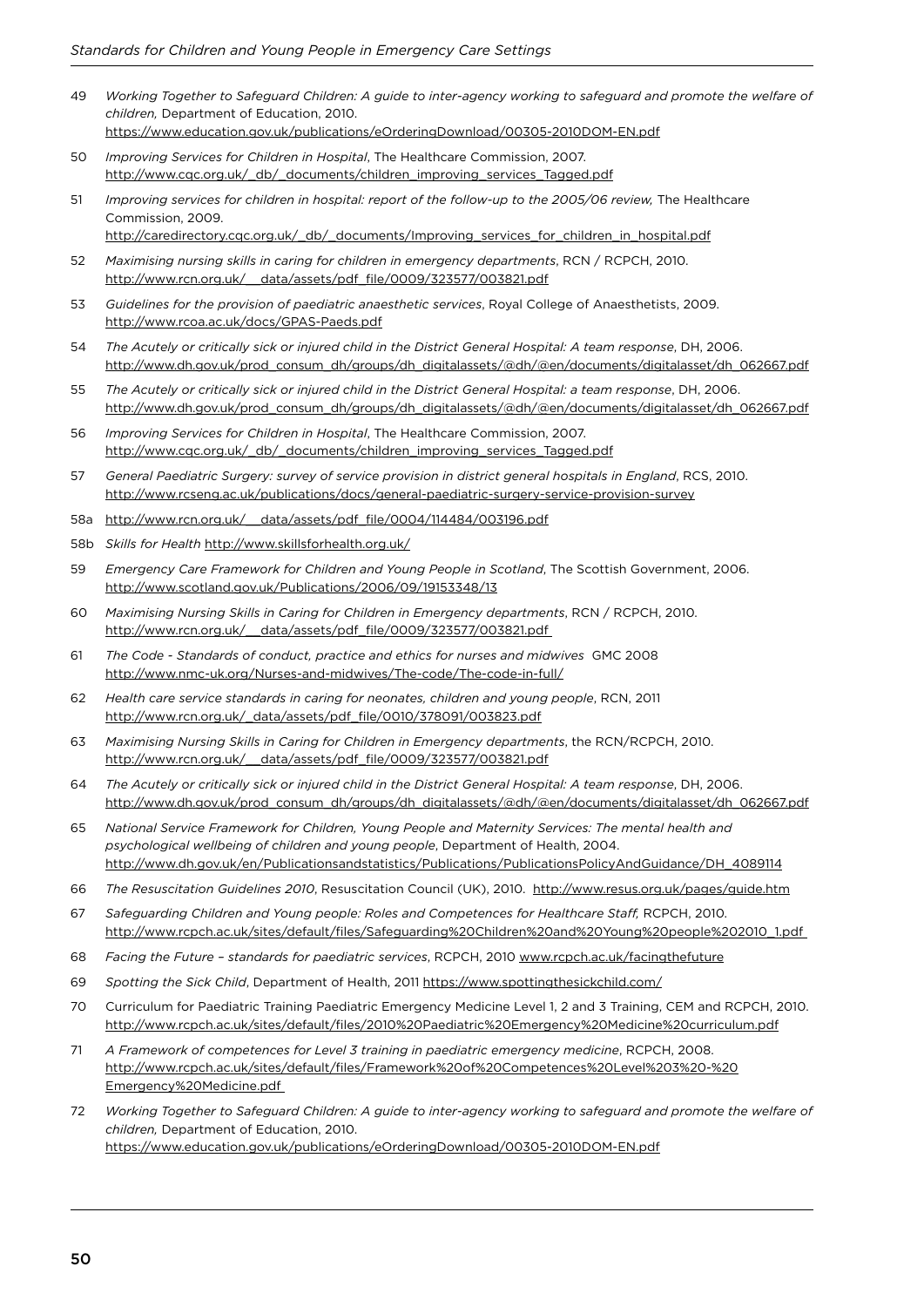- 73 Children Act, 2004,<http://www.legislation.gov.uk/ukpga/2004/31/contents>
- 74 *Working Together to Safeguard Children: A guide to inter-agency working to safeguard and promote the welfare of children,* Department of Education, 2010.
- <https://www.education.gov.uk/publications/eOrderingDownload/00305-2010DOM-EN.pdf>
- 75 *Facing the Future standards for paediatric services*, RCPCH, 2010<www.rcpch.ac.uk/facingthefuture>
- 76 *Working Together to Safeguard Children: A guide to inter-agency working to safeguard and promote the welfare of children,* Department of Education, 2010.

<https://www.education.gov.uk/publications/eOrderingDownload/00305-2010DOM-EN.pdf>

- 77 Report from the Harmful Traditional Practices and Human Trafficking sub-group, Taskforce on the health aspects of violence against women and children, 2010. [http://www.dh.gov.uk/en/Publicationsandstatistics/Publications/PublicationsPolicyAndGuidance/DH\\_113735](http://www.dh.gov.uk/en/Publicationsandstatistics/Publications/PublicationsPolicyAndGuidance/DH_113735)
- 78 *Female genital mutilation: multi-agency practice guidelines*, HM Government, 2011. [http://www.dh.gov.uk/en/Publicationsandstatistics/Publications/PublicationsPolicyAndGuidance/DH\\_124551](http://www.dh.gov.uk/en/Publicationsandstatistics/Publications/PublicationsPolicyAndGuidance/DH_124551)
- 79 *When to suspect child maltreatment*, National Collaborating Centre for Women's and Children's Health, NICE, December 2009. <http://www.nice.org.uk/nicemedia/live/12183/44954/44954.pdf>
- 80 *Protecting Children and Young People: the responsibility of all doctors*, GMC, 2011 [http://www.gmc-uk.org/Child\\_protection\\_consultation\\_\\_2\\_.pdf\\_42123624.pdf](http://www.gmc-uk.org/Child_protection_consultation__2_.pdf_42123624.pdf)
- 81 College of Emergency Medicine CEM4728 CEM Safeguarding Children Standards May 2009 <http://www.collemergencymed.ac.uk/Shop-Floor/Professional%20Standards/Safeguarding%20Children/default.asp>
- 82 *Safeguarding Children and Young people: Roles and Competences for Healthcare Staf,* RCPCH, 2010. http://www.rcpch.ac.uk/sites/default/files/Safeguarding%20Children%20and%20Young%20people%202010\_1.pdf
- 83 Green, McGinnity, Melzer et al. *Mental Health of Children and Young People in Great Britain*, *2004*. London: ONS 2005<http://www.esds.ac.uk/doc/5269/mrdoc/pdf/5269technicalreport.pdf>
- 84 American Academy of Pediatrics. *Technical report-Pediatric and Adolescent Mental Health Emergencies in the Emergency Medical Services System*, Pediatrics, April 25 2011: e1356-1366
- 85 *NHS Emergency Planning Guidance 2005: Planning for the management of burn-injured patients in the event of a major incident*, Department of Health, 2007. [http://www.dh.gov.uk/en/Publicationsandstatistics/Publications/PublicationsPolicyAndGuidance/DH\\_081281](http://www.dh.gov.uk/en/Publicationsandstatistics/Publications/PublicationsPolicyAndGuidance/DH_081281)
- 86 *Working Together to Safeguard Children: A guide to inter-agency working to safeguard and promote the welfare of children,* Department of Education, 2010. [https://www.education.gov.uk/publications/eOrderingDownload/00305-2010DOM-EN.pdf](www.tarn.ac.uk)
- 87 *Care of the Child after Death: guidance for children's hospice services,* Children's Hospices UK, 2011. [http://www.childhospice.org.uk/media/64853/care%20of%20the%20child%20after%20death.%20guidance%20](http://www.childhospice.org.uk/media/64853/care%20of%20the%20child%20after%20death.%20guidance%20for%20childrens%20hospice%20services.pdf) [for%20childrens%20hospice%20services.pdf](http://www.childhospice.org.uk/media/64853/care%20of%20the%20child%20after%20death.%20guidance%20for%20childrens%20hospice%20services.pdf)
- 88 Farrell, M., Ryan, S, Langricle, B. *Breaking bad news within a paediatric setting: an evaluation report of a collaborative education workshop to support health professionals,* Journal of Advanced Nursing. *36: 765-775,*2001
- 89 P Cook, D K White, R Ross-Russell. *Bereavement support following sudden and unexpected death: guidelines for care,* Archives of Diseases in Childhood, 2002. <http://adc.bmj.com/content/87/1/36.full.pdf>
- 90 Child Bereavement Charity http://www.childbereavement.org.uk/ Winston's Wish <http://www.winstonswish.org.uk/ Together for Short Lives http://www.togetherforshortlives.org.uk/>
- 91 *Toxbase,* National Poisons Information Service <http://www.toxbase.org/>
- 92 *Measuring and Monitoring Injury: Report to the Accidental Injury Task Force from The Measuring and Monitoring Injury Working Group,* Department of Health, 2002. [http://www.dh.gov.uk/prod\\_consum\\_dh/groups/dh\\_digitalassets/@dh/@en/documents/digitalasset/dh\\_4072226.pdf](http://www.dh.gov.uk/prod_consum_dh/groups/dh_digitalassets/@dh/@en/documents/digitalasset/dh_4072226.pdf)
- 93 *Trauma Audit and Research Network* www.tarn.ac.uk
- 94 *Guideline for the Management of pain in Children*, Clinical Efectiveness Committee, College of Emergency Medicine, 2010. <http://secure.collemergencymed.ac.uk/asp/document.asp?ID=4682>
- 95 *A&E Clinical Quality Indicators: Implementation guidance,* Department of Health, April 2011, [http://www.dh.gov.uk/prod\\_consum\\_dh/groups/dh\\_digitalassets/@dh/@en/@ps/documents/digitalasset/dh\\_123055.pdf](http://www.dh.gov.uk/prod_consum_dh/groups/dh_digitalassets/@dh/@en/@ps/documents/digitalasset/dh_123055.pdf)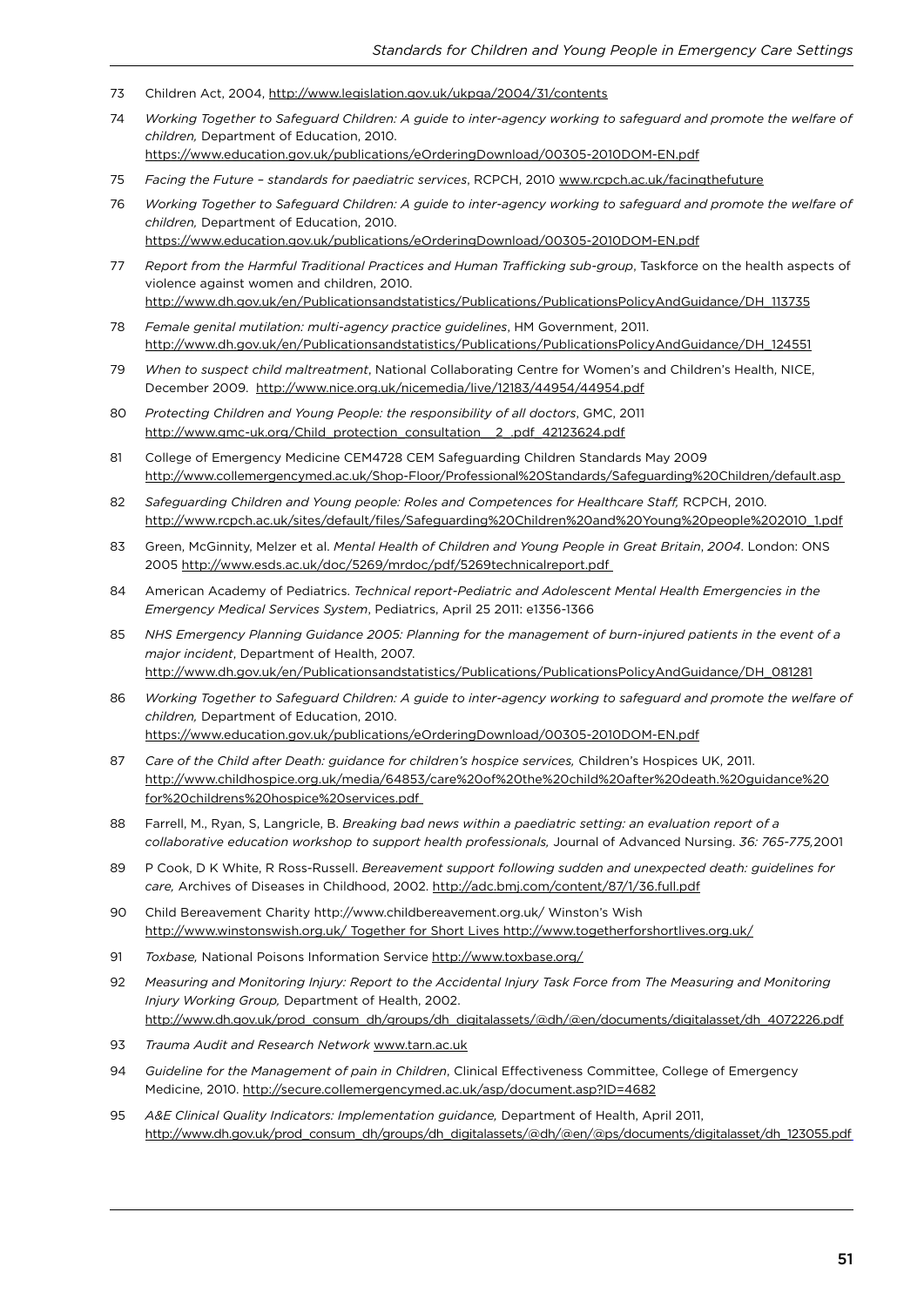- 96 *A&E Clinical Quality Indicators: data deinitions, Department of Health*, April 2011, [http://www.dh.gov.uk/prod\\_consum\\_dh/groups/dh\\_digitalassets/@dh/@en/@ps/documents/digitalasset/dh\\_122892.pdf](http://www.dh.gov.uk/prod_consum_dh/groups/dh_digitalassets/@dh/@en/@ps/documents/digitalasset/dh_122892.pdf)
- 97 *Patient Reported Experience Measure (PREM) for Urgent and Emergency Care,* DH / RCPCH [http://www.rcpch.ac.uk/child-health/research-projects/prem/patient-reported-experience-measure-prem-urgent](http://www.rcpch.ac.uk/child-health/research-projects/prem/patient-reported-experience-measure-prem-urgent-and-emergency-ca)[and-emergency-ca](http://www.rcpch.ac.uk/child-health/research-projects/prem/patient-reported-experience-measure-prem-urgent-and-emergency-ca)
- 98 *QIPP Urgent Care Clinical Dashboard*, NHS Networks, <http://www.networks.nhs.uk/nhs-networks/qipp-urgent-care-gp-dashboard>
- 99 '*Dashboard cuts A&E use in Bolton',* eHealthInsider, March 2011,<http://www.ehi.co.uk/news/ehi/6725/dashboard>
- 100 Medicines for Children Research Network Clinical Study Groups [http://www.mcrn.org.uk/index.php?option=com\\_content&view=article&id=71:clinical-studies-groups&catid=41&Itemid=68](http://www.mcrn.org.uk/index.php?option=com_content&view=article&id=71:clinical-studies-groups&catid=41&Itemid=68)
- 101 Medicines for Children Research Network<http://www.mcrn.org.uk/>
- 102 College of Emergency Medicine, Research <http://www.collemergencymed.ac.uk/Shop-Floor/Research/default.asp>
- 103 British Association of General Paediatrics Research Network <http://www.bagp.org.uk/10.html>